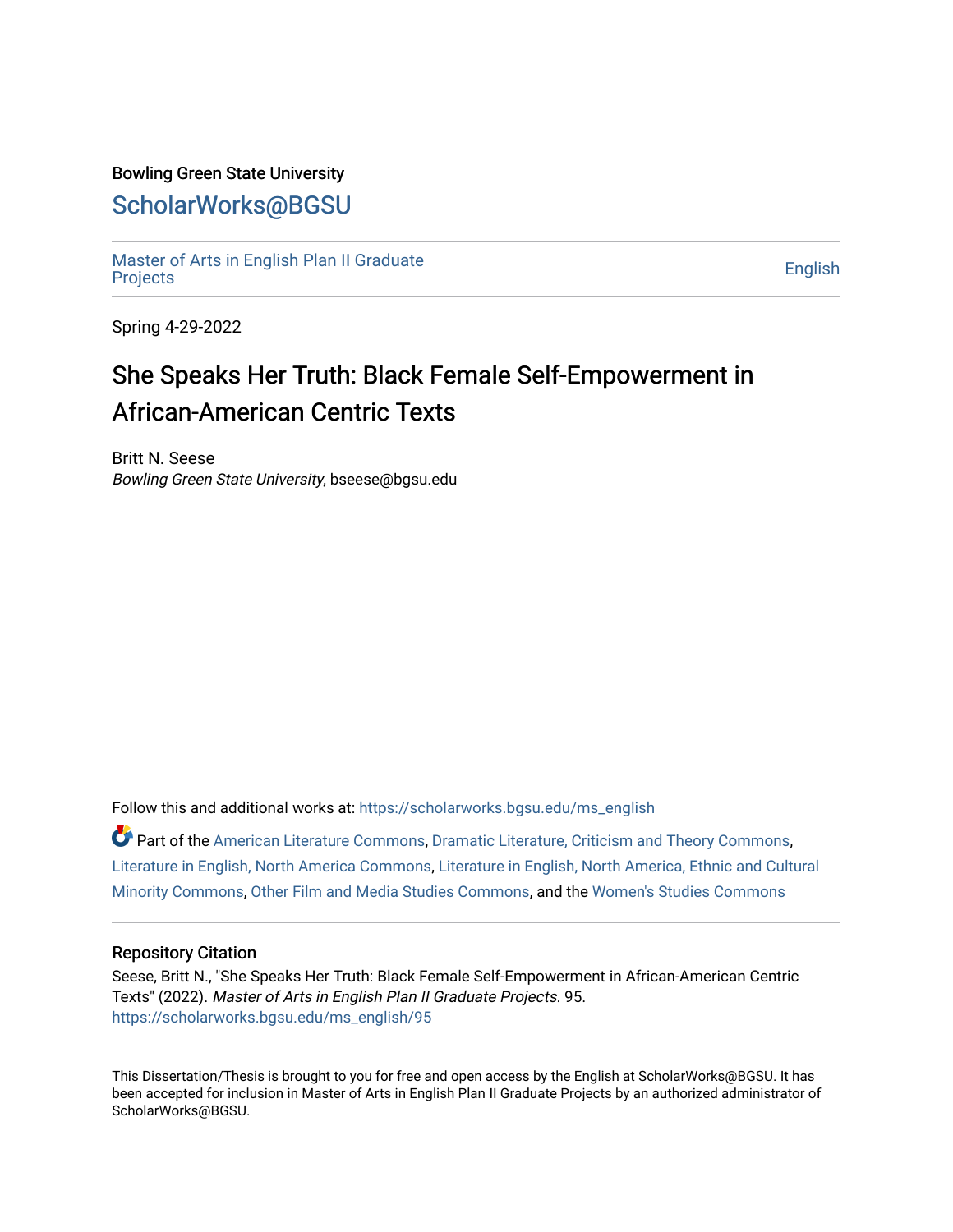She Speaks Her Truth: Black Female Self-Empowerment in African-American Centric Texts

Britt N. Seese

[bseese@bgsu.edu](mailto:bseese@bgsu.edu)

Final Master's Portfolio

Submitted to the English Department of Bowling Green State University in partial fulfillment of the requirements for the degree of

Master of Arts in the Field of English with a Specialization in Literary & Textual Studies

April 2022

Dr. Jolie A. Sheffer, First Reader

Dr. Sue Carter-Wood, Second Reader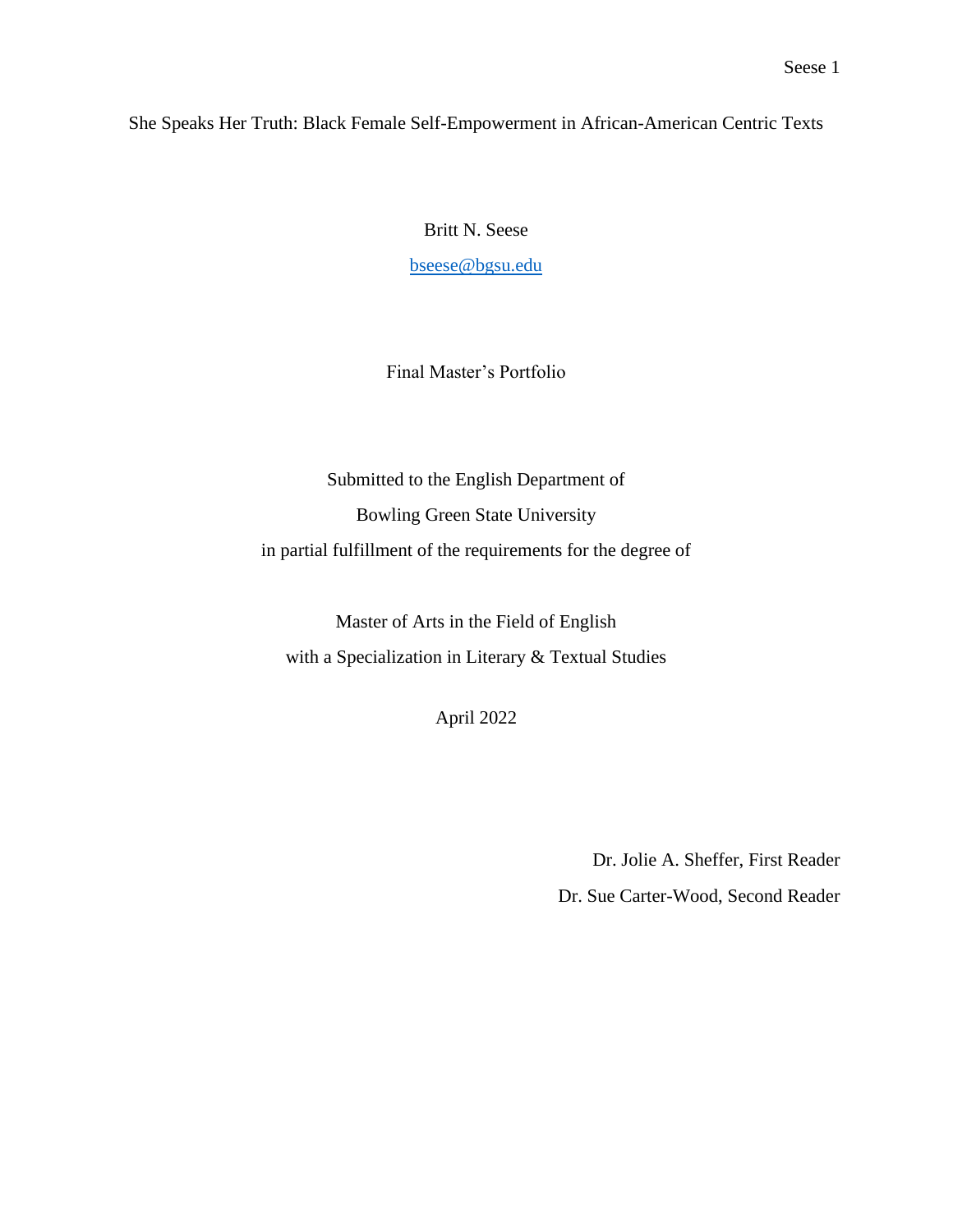### Table of Contents

| Synthesis of the MA                                                                             |  |
|-------------------------------------------------------------------------------------------------|--|
|                                                                                                 |  |
| Sounds as a Means of Dialogue: Black Nondiegetic Voices in Djanet Sears' Harlem                 |  |
| The "I" in "Rights" Stands for "Inclusion": Activist Language and Rhetoric in Katori Hall's The |  |
| Mother of the Blues, Matriarch of Autonomy: Ma Rainey as Author of Herself in Ma Rainey's       |  |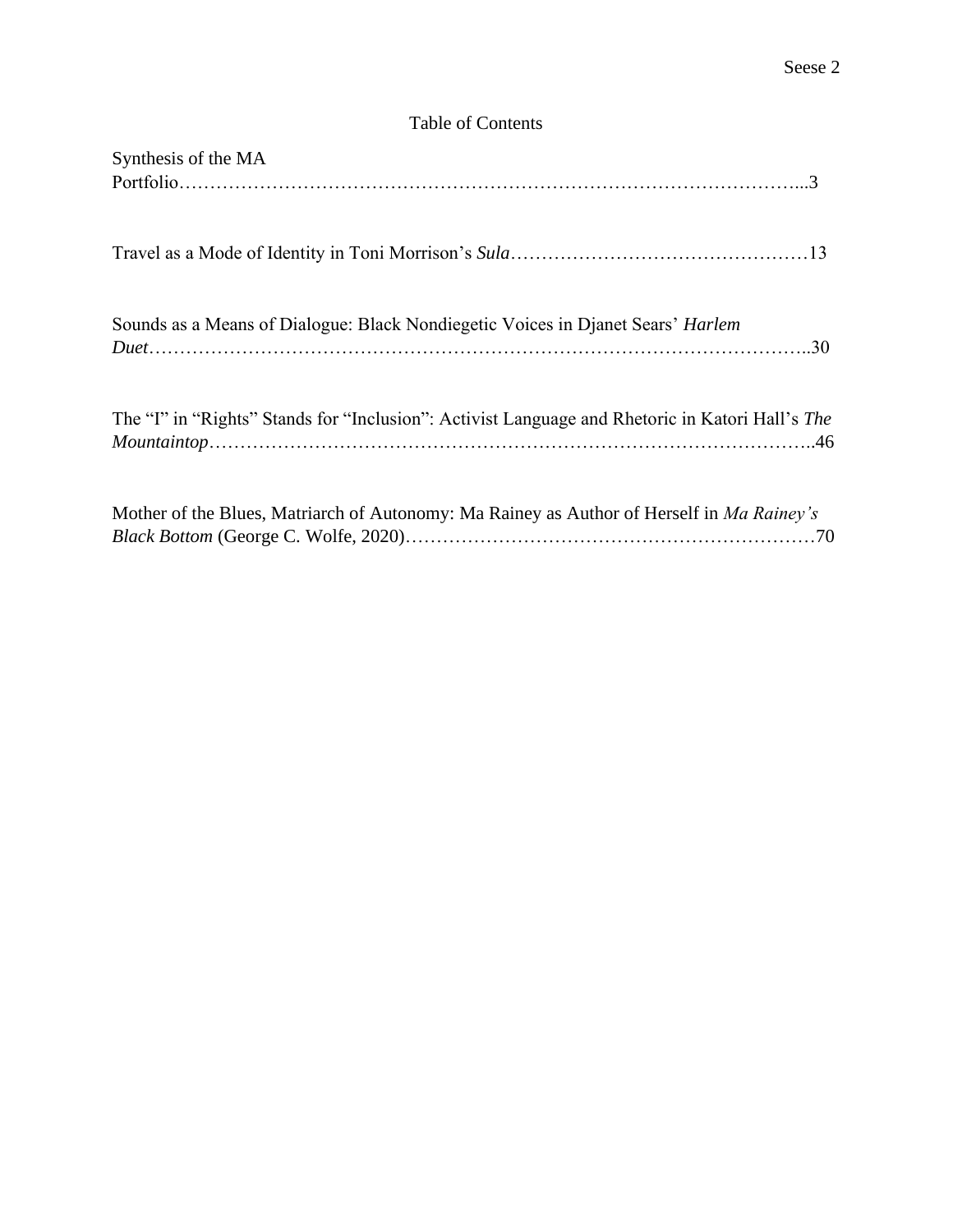#### Synthesis of the MA Portfolio

The scope of my MA Portfolio all began with reading Toni Morrison's *Sula* as an undergraduate during the last semester of my senior year. I read Morrison's novel with Julie Haught, one of the instructors here at Bowling Green State University. I remember reading the novel in two sittings, engrossed in Morrison's plot and of her literary talent. I wrote one of my papers in Professor Haught's class about *Sula* and how the protagonist Sula Peace defined her own version of Black femininity in the early 20th century. I thought after doing my BA Thesis (which challenged me as a writer and researcher), I thought I had written my best work. I did not realize that *Sula* would be a text I would return to again as a graduate student, especially in my MA Portfolio. However, I knew then the novel would impact me for a long time, as *Sula* taught me a lot about Black feminism and literary studies.

I came into the Literary and Textual Studies program in the middle of the COVID-19 pandemic, but also entered knowing I had many different research interests. One research interest that has stuck by me since entering the program is that of texts written by Black women engaging with themes of Black feminism. Within the MA Portfolio, the main research questions I had throughout my time reading and writing was how do Black women in either novels, plays, or films interact within the Black community, outside of the white gaze? These essays in this dossier focus on outspoken Black women who champion for not just themselves when others try to stifle their spirits, but for the entirety of their communities. I am especially interested in how society helps shape these women and what limits or frees them in the context of their stories. A theme of autonomy appears within all four sections of my MA Portfolio, and for each of the Black female protagonists I write upon, they each have methods to exerting power they reclaim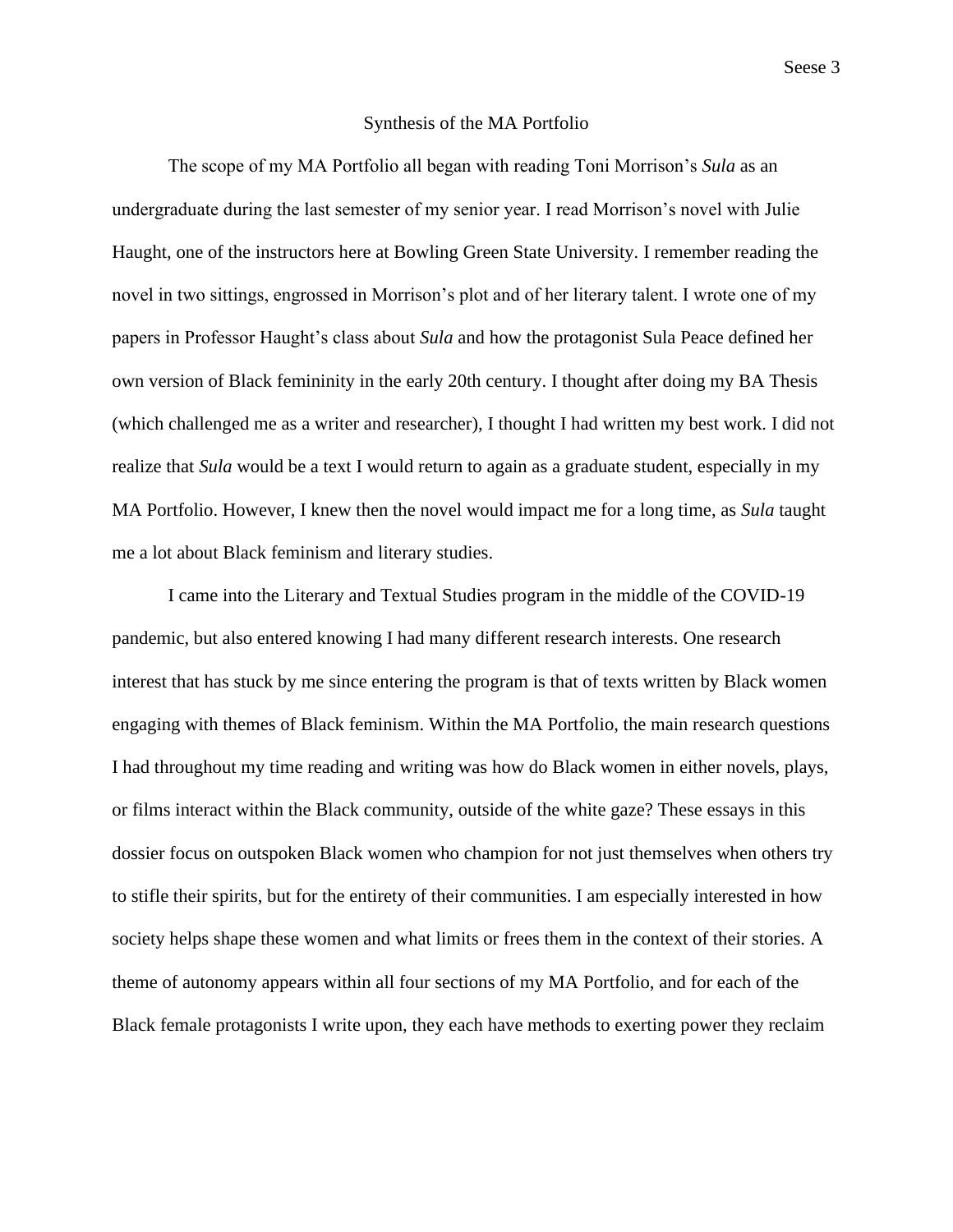from white hegemony and Black patriarchy. Black female empowerment through these methods of inquiry allowed me to dig deep into Black feminism and thought thoroughly.

I both reread and did a revamped research paper on *Sula* in my ENG 6010 Introduction to Graduate Studies course with Dr. Kimberly Coates. This time around, I built upon my research as an undergraduate to discuss the novel within early Black feminist activism of the 1970s and the reasons as to why Black feminism came to fruition after the Civil Rights Movement. I read upon the works of Michele Wallace's text *Black Macho and the Myth of the Superwoman* and Patricia Hill Collins' *Black Feminist Thought: Knowledge, Consciousness, and the Politics of Empowerment* as part of my research for understanding *Sula* in this different lens of research inquiry. I shifted from a general Black feminist understanding of *Sula* to a Black feminist understanding in relation to the early inklings of Black feminist coalition building after the Civil Rights Movement.

I knew from the beginning of entering the MA Literary and Textual Studies program that one of my research interests included intersectional feminism; in particular, Black feminism. Before entering the program, I read works written by Black women such as Lorraine Hansberry's play *A Raisin in the Sun*, Lynn Nottage's play *Sweat*, and Ava DuVernay's screenplay for the film *Middle of Nowhere* (Ava DuVernay, 2012). During the Spring 2021 semester, I took a course led by Dr. Jolie Sheffer: ENG 6750 Black Protest and Black Joy. This class focused solely on Black centric texts which gave a variety of Black voices to their readers about their own perspective of living while Black and in the United States. For the third time, I read *Sula*  and I felt like this was an indication that if I were to pursue the MA Portfolio, I had to include the novel due to my history of reading and researching extensively upon this influential work. Black texts written primarily by Black women about Black women is one subject matter that I enjoy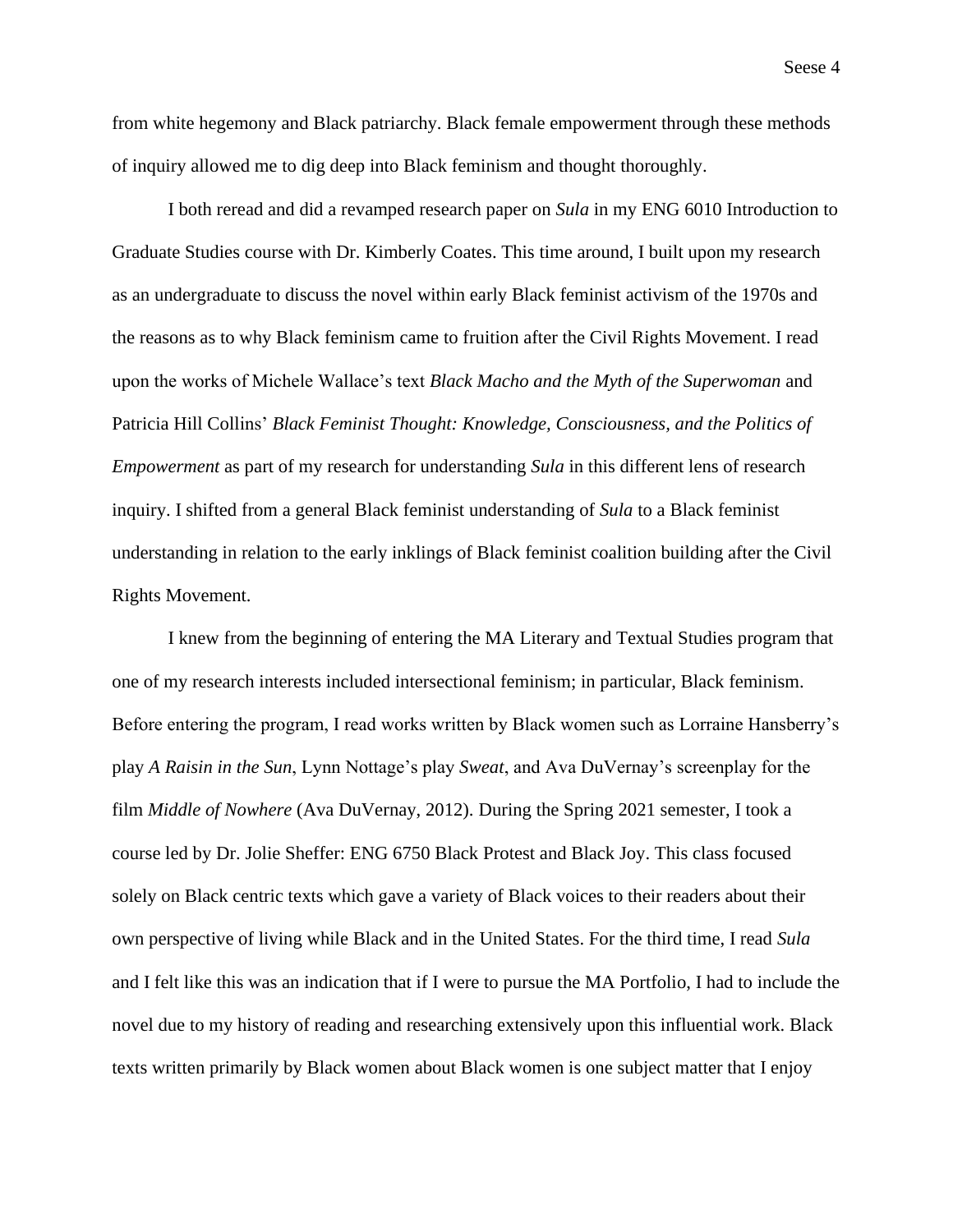reading and researching upon, and lo and behold, my MA Portfolio began to narrow itself down considerably.

As a white person (a non-marginalized identity I have), I write in the context that I am amplifying Black women's voices and sharing what I think about the texts I encountered to non-Black folks. This MA Portfolio begins to discuss just some ways in which Black heroines navigate their worlds and how who they are impacts themselves and those around them. My research begins to start a conversation about these texts. I certainly do not insinuate that what I discuss in my MA Portfolio is a comprehensive overview of Black women centric texts. By focusing on just one of the many angles I took in each chapter of my MA Portfolio, I lead my readers to a starting point in each text I discuss at length. These chapters serve as an introduction and a snapshot of a much larger picture, an image of Black feminism and Black literary studies.

The overarching themes within my MA Portfolio are including, but not strictly limited to, Black female self-empowerment. Each main protagonist in every chapter lives their fullest potential despite barriers that attempt to stifle their voices and spirits. In Toni Morrison's *Sula*, I use Black female self-empowerment in relation to travel and bodily autonomy as I am interested in Morrison's female characters experience travel in relation to their identities. In Djanet Sears' *Harlem Duet*, self-empowerment through the main female protagonist Billie is echoed in audio recordings of Black nationalists, as she finds strength in her Blackness. In Katori Hall's *The Mountaintop*, Camae's differing methods for the Civil Rights Movement strengthen her love and self-preservation of the Black community. Lastly, George C. Wolfe's film adaptation *Ma Rainey's Black Bottom* shows Ma Rainey fully confident in herself when face to face with white men. These outspoken and bold women challenge issues within their own Black communities and of white hegemonic power. These women serve as a narrative for a need of inclusivity and a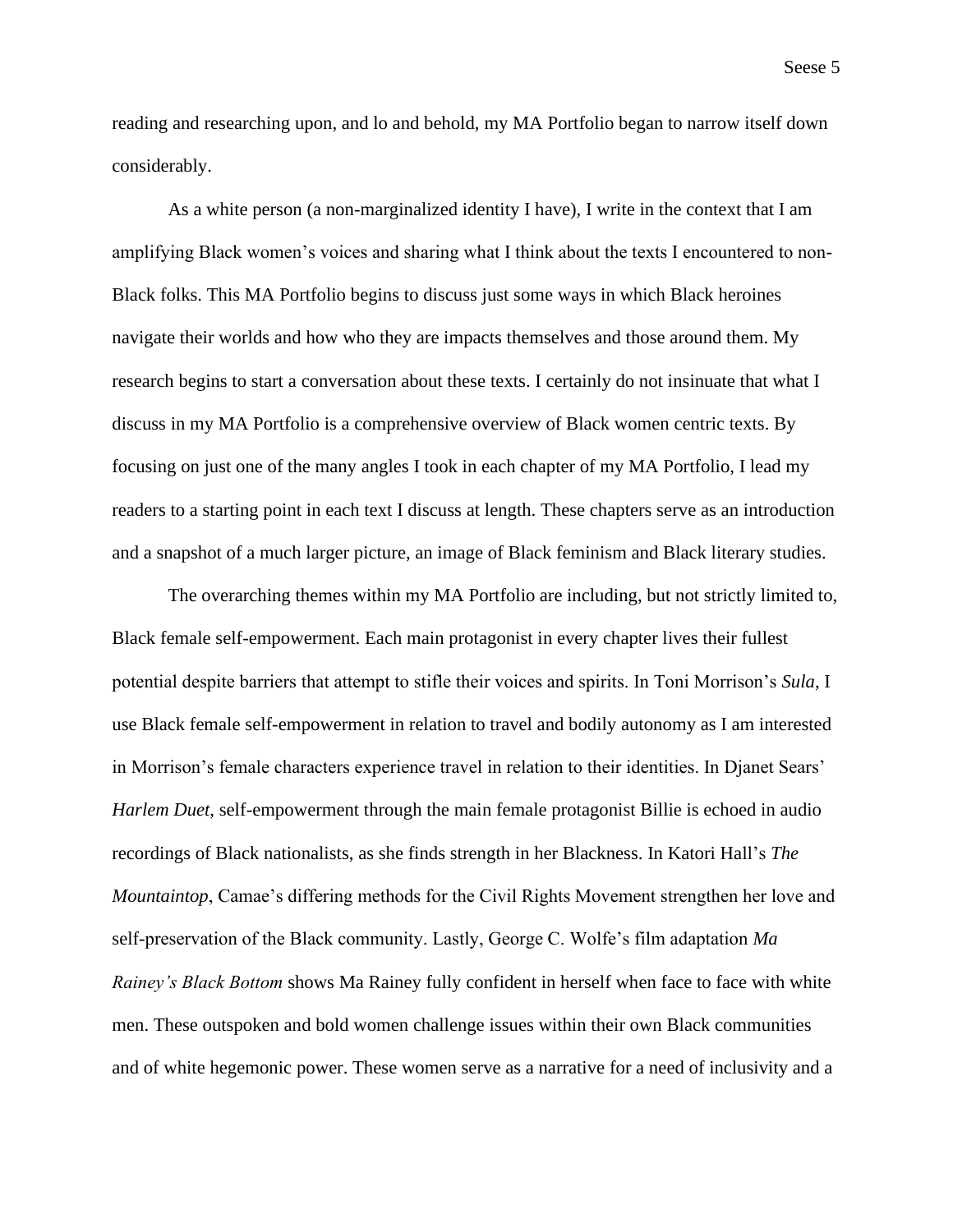more nuanced way of thinking about livelihoods in their day-to-day lives. From the town of Medallion, to the intersections of Martin Luther King, Jr. and Malcolm X Boulevards in Harlem, to the Lorraine Motel in Memphis, and to the Paramount recording studio in Chicago, a need for representing confident Black femininity is a requirement for each of the principal Black female protagonists.

Another overarching theme of my MA Portfolio that embodies this project is conversation and language. All of the principal Black female characters in their respective texts use conversation and language to assert their identities and to engage with Black feminist thought with other Black folks in their communities. Words have power and meaning, and in close reading each text, play, and film, I connect their spoken words to thoughts echoed by other Black voices or voices that write on Black literary subject matter. During my time in the Literary and Textual Studies program, I took a few non-program specific courses that helped me in the process of writing the Portfolio. Two classes were linguistics courses, LING 6150 Introduction to Linguistics and LING 5180 Applied Phonology with Dr. Sheri-Wells Jensen. The other course I took was ENG 6210 Writing and Rhetoric Studies as a Discipline with Dr. Sue Carter-Wood. My linguistics courses provided me additional context in which language and spoken word provides a variety of meanings in different contexts. By taking the introductory Writing and Rhetoric course, I appreciated even more how writers write given the circumstances in which they live in and how a writer's psyche determines the content that they share to the world.

In taking these courses before writing the MA Portfolio, this helped with the overarching theme of conversation and language. In each of the texts I discuss, the authors situate the female protagonists to speak with other characters that generally share different values. This mode of engagement helps aid in the story progression of each text and allows for me to pick up on these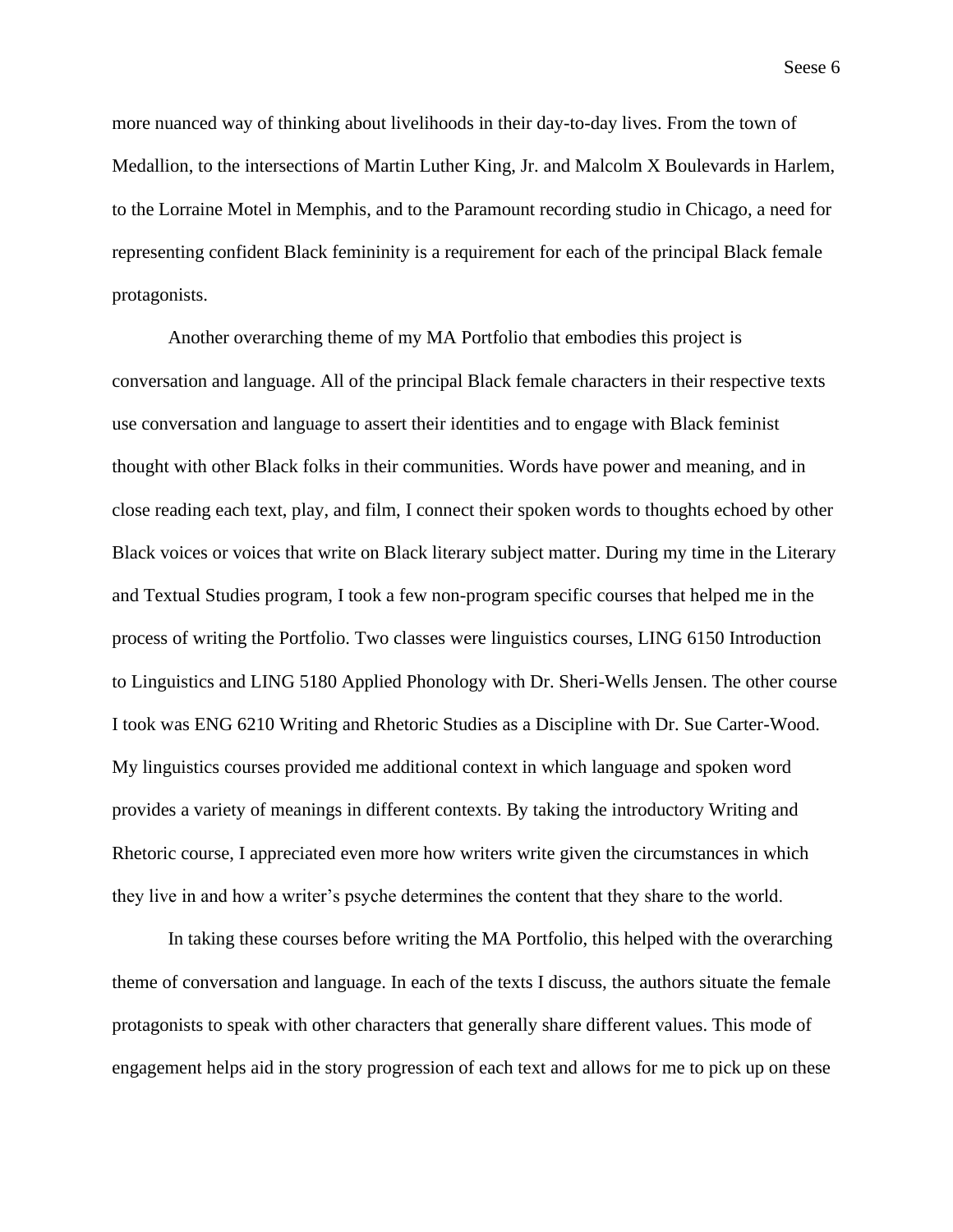conversations and share my insights on them. However, this overarching theme of communication and language happens in two different social spheres: one sphere being communication within a character's given Black community and the other being communication between Black and white communities. Language use in each text is important in telling these stories featuring Black women as the principal character, whether used in spoken word or by metaphors. In the chapters I discuss Katori Hall's *The Mountaintop* and George C. Wolfe's 2020 film adaptation of *Ma Rainey's Black Bottom*, I analyze their usage of AAVE (African-American Vernacular English)/Black English. These texts reveal how this dialect of American English is used to articulate characters' specific livelihoods within the Black community, how their ideas about Black personhood cannot be extracted by their usage of AAVE/Black English. Including these two works with this English dialect in mind cannot be dissected from the issues these works raise and try to contextualize. Toni Morrison's *Sula* and *Harlem Duet* have characters that use AAVE/Black English in their spoken words too, but I consider that there is less emphasis on the dialect and more about discourse concerning Black female autonomy and empowerment.

I begin the MA Portfolio with Toni Morrison's novel *Sula* as my first chapter. As I mentioned previously, this text threaded its way from its origins in my last semester of my senior year in my undergraduate studies all the way up to here and now. *Sula* explores the coming of age of two Black girls who mature into young women: Sula Peace and Nel Wright. Each woman grew up in different home environments, and part of their identities I argue stem from the travels that they participate in. The way in which Morrison uses travel in her novel indicates the type of woman Sula and Nel will become. Travel determines the type of purpose that each woman will have or not have in their community of the Bottom. I include Sula's grandmother Eva Peace as to show that her travels stemmed from surviving as a single mother and to contrast Eva with Sula's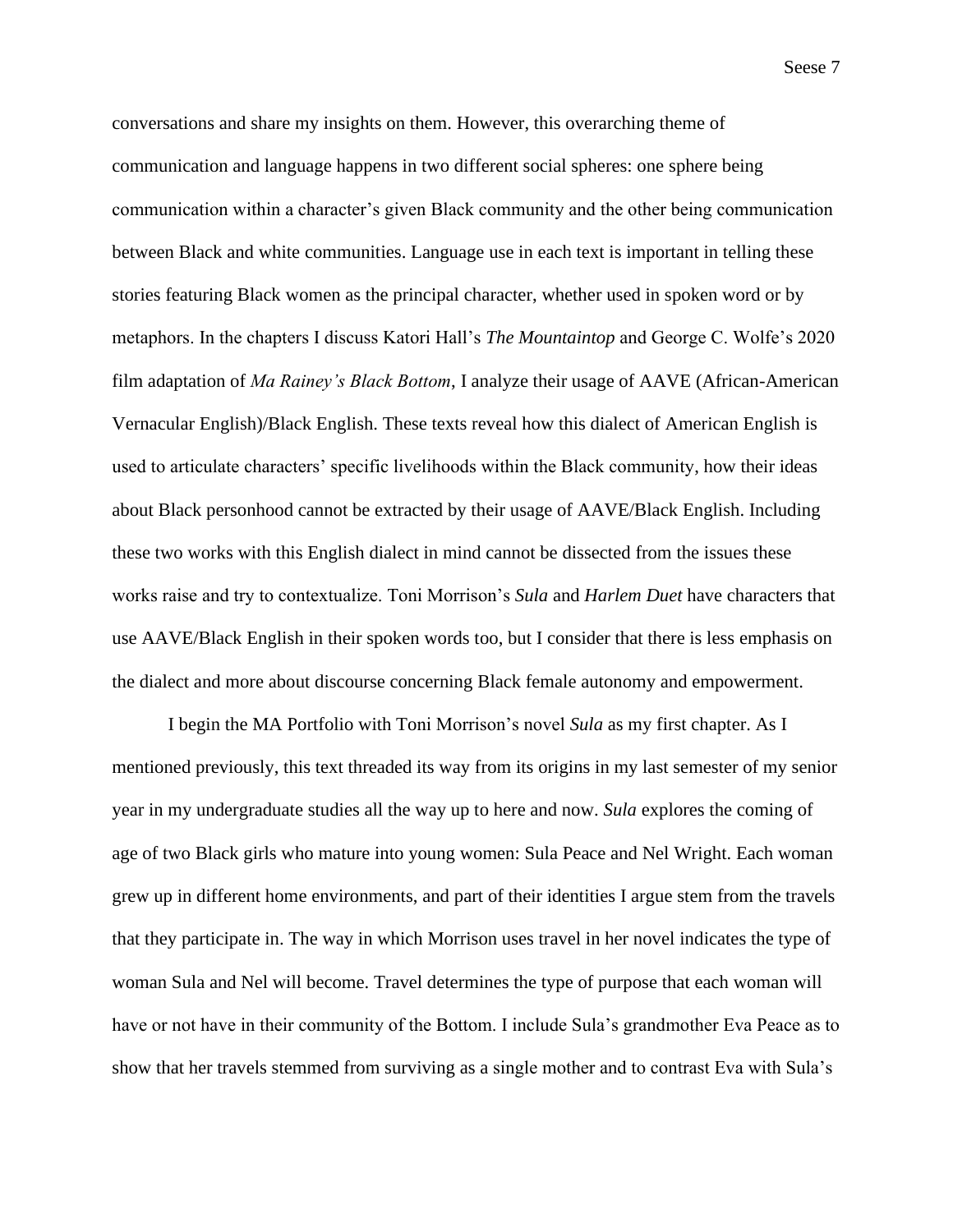declared independence from traditional Black motherhood and womanhood. For Nel, her purpose of travel was to mourn for her great-great grandmother and to not be the kind of woman her mother Helene feared: a "loose" and "provocative" woman. Unlike Eva and Nel, Sula travels for self-fulfillment, uncommon for Black women in the early 20th century in the United States. This causes tensions and ultimatums. Overall, Morrison's objective feelings towards the three women and their purpose of travel influences the type of women they become.

I use Maggie Galehouse's article "'New World Woman': Toni Morrison's *Sula*" as to contextualize Sula as a woman who lives outside of the expectations of Black women in her community. A couple of other sources in aiding the theme of travel and position in place was Ceron L. Bryant's article "Seeking Peace: The Application of Third Space Theory in Toni Morrison's *Sula*" and a personal essay written by Georgina Lawton titled "Why Black Solo Female Travel is a Radical Act." Just because I knew *Sula* the most coming into writing the MA Portfolio did not mean this would be an easier essay for me to revise and expand my ideas about the novel. I learned quickly that each essay revision could be drastically different from the first, and that is expected.

My second chapter is on the stage play *Harlem Duet* by Djanet Sears. A prequel adaptation to William Shakespeare's *Othello*, *Harlem Duet* is about a Black woman, Billie who is in the process of grief over losing her husband Othello (named after Shakespeare's work) to a white woman named Mona (named after Shakespeare's Desdemona). Tensions explode between the fractured couple over Othello's eager acceptance to whitewash himself, and Billie reminding him of his Black culture and how he should be proud of it. I read this for Dr. Stephannie Gearhart's ENG 6800 course titled Shakespeare and Adaptation and lead class discussion about the play. In this chapter of my MA Portfolio, I make the argument that the play's usage of audio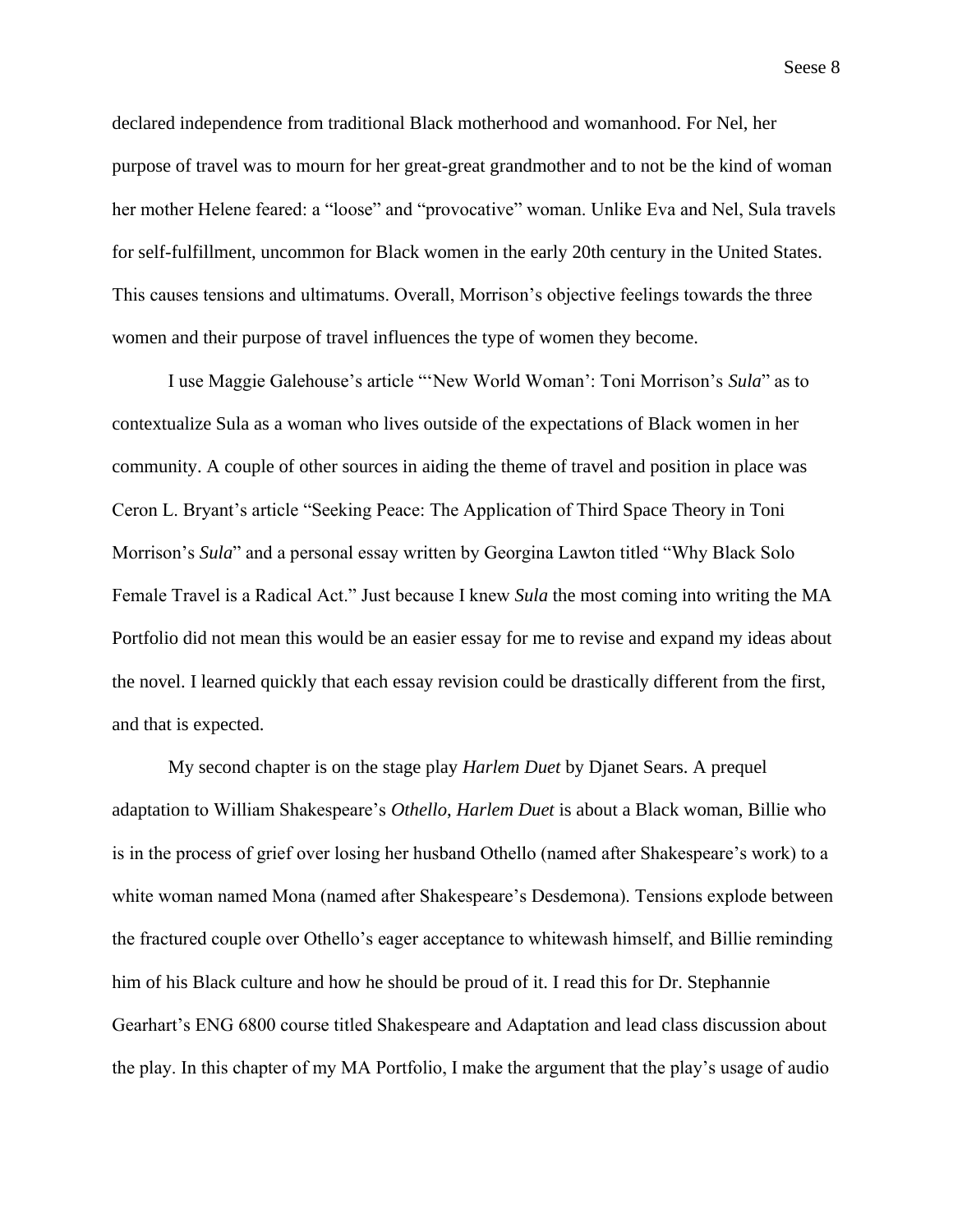voice clips of Black prominent activists and speakers highlight the stream of consciousnesses of both Billie and Othello. Sears' incorporation of many different Black speakers serves as what goes on in Billie and Othello's minds, a theatrical technique I had not encountered until this semester. In constructing this chapter, I wanted to analyze three scenes that I felt embodied the thesis of this chapter in the most effective manner. I found Elizabeth Brown-Guillory's article "Place and Displacement in Djanet Sears's *Harlem Duet* and *The Adventures of a Black Girl in Search of God*'' useful because in this piece, the audio clips were talked about in relation to Billie and Othello. It is in this final draft that I hope to convey an argument that has not made it to critical, scholarly discussion (of my knowledge) as I did with Toni Morrison's usage of travel. *Harlem Duet* challenged me to focus more on the text at hand so I could make this essay a literary studies conversation and not a research paper as my mind typically reverts to when I do not have a clarified thesis.

In the third chapter of my MA Portfolio, I turn to discuss Katori Hall's play *The Mountaintop*, a text I read for Dr. Sheffer's class I mentioned previously. The play chronicles a fictionalized account of the last night of Dr. Martin Luther King Jr.'s life before his assassination. In the play, he is referred to as "King." He meets a young Black housekeeper named Camae who talks with him about the fate of the Civil Rights Movement, and what could change to make the United States a more equitable place. Camae reveals herself to be an angel appointed by God to help King move to the afterlife. King does not want to die so soon, as he has better plans to champion Black rights. Camae tells him that his legacy will go beyond his time and that he has nothing to worry about. I write that in *The Mountaintop*, activism works when all voices of marginalized folks are heard, not just the more privileged groups of people within said marginalized groups. Camae is a woman who uses AAVE/Black English in her dialogue,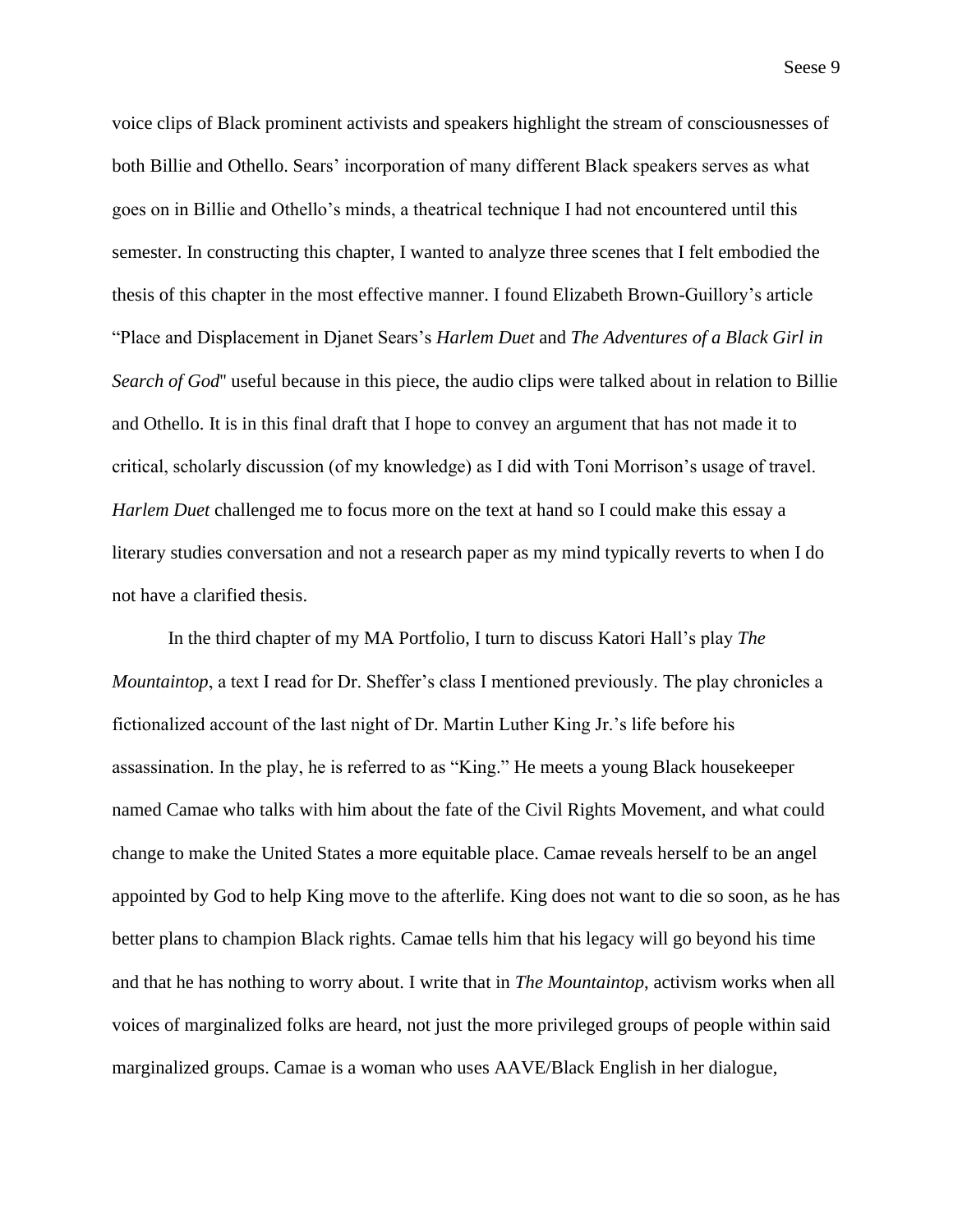typically not seen as "respectable" as King, who code-switches to be taken seriously against an already polarized country. Camae serves as a reminder for King to listen more to the Black voices that were historically overlooked (i.e. Black women, working-class Black folks, etc.).

Writing about *The Mountaintop* made me focus more on the way language, especially Black English, is understood in Black communities. In preparing to write this chapter for my MA Portfolio, I read April Baker-Bell's text *Linguistic Justice: Black Language, Literacy, Identity, and Pedagogy* as a main source to contextualize the play's understanding of the Black English dialect. Baker-Bell's work focuses on Black English and its usage in a predominantly Black high school in Detroit, Michigan, but Baker-Bell incorporates the history, semiotics, and understandings of the dialect within her research. I cited her explanations about why Black English is seen as inferior to both Black and white societies, and how anti-Blackness within Black communities harms all Black folks within the contents of *The Mountaintop*. This text proved so monumental to my research for this chapter, and Baker-Bell made her ideas clear and understood. Learning more about Black English in a scholarly setting gave me the tools necessary to write parts of the play.

Last, but not least, is George C. Wolfe's 2020 film adaptation of *Ma Rainey's Black Bottom*. The screen adaptation is based upon August Wilson's stage play of the same name. In the film, Ma Rainey (Viola Davis) is a blues sensation from the American South who travels with her band to Chicago to record her music in a small, run down, sweltering Paramount recording booth in 1927. She fights tooth and nail with the racist music producers who attempt to manipulate her and the band to play her songs the way they want to to make more money. Rainey knows her worth, and by putting her foot down and not letting anyone try to take away her creative power and Blackness of her music, she eventually gets what she wants at the end of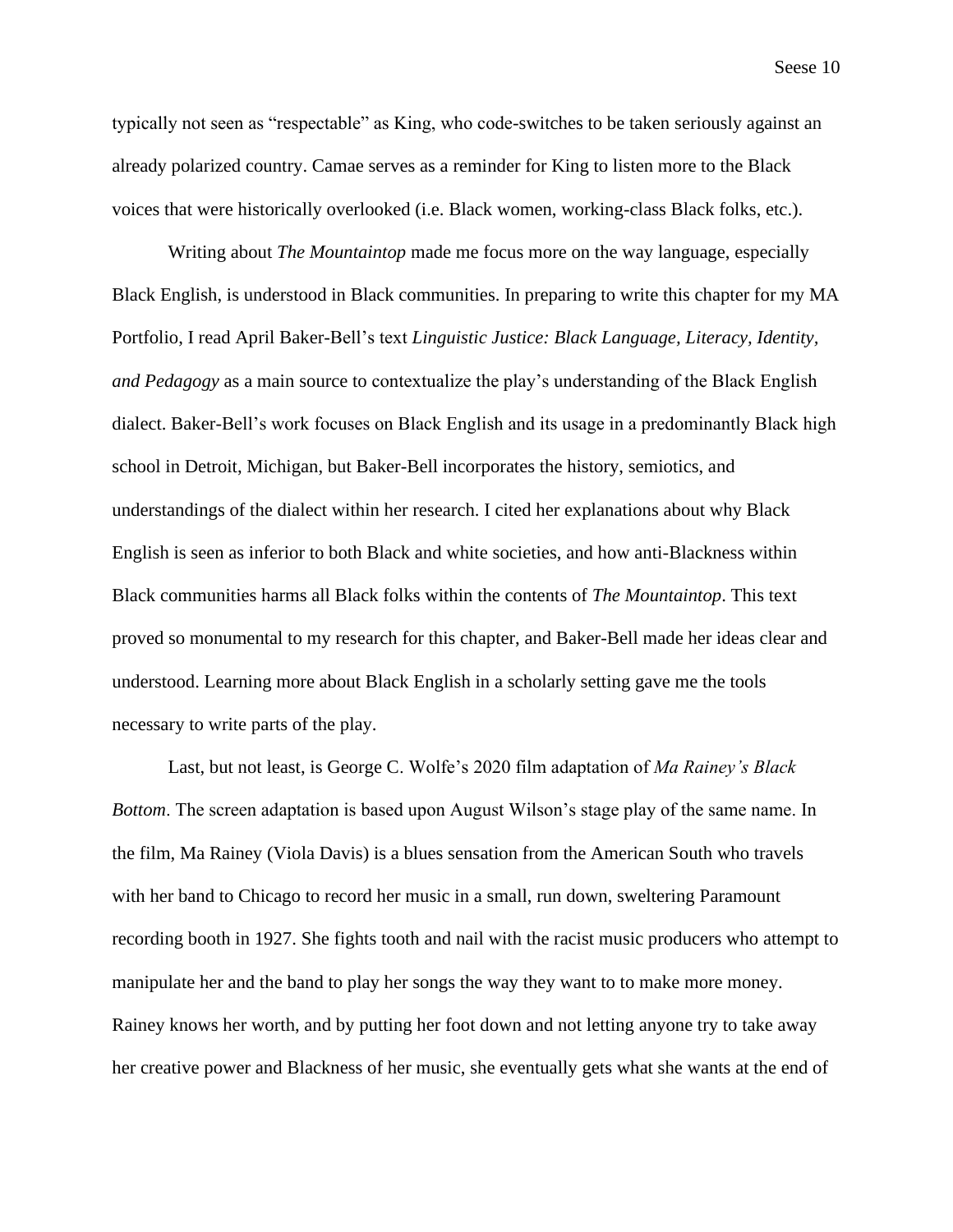the film. I argue that *Ma Rainey's Black Bottom* attests to the powerhouse and ultimate expression of Black self-love within Rainey through her physical appearance, sexual orientation as a Black lesbian, and her pro-Black mentality.

Writing this last chapter for my MA Portfolio got me to remember how I first encountered jazz music when I was in middle school, and I hyper fixated on the American 1920s and flappers. While I do not make the assumption that Rainey embodies the spirit of a flapper, she definitely does with her beautiful clothing, progressive social values, and of making the world a more diverse place to live. A little bit of nostalgia inspired me to take on writing the film adaptation, but mainly I had this film on my Netflix watchlist and I found the film perfect for the type of conversations I kept writing about in my MA Portfolio. In just some of my sources I used in writing this chapter, I used Allison K. Hammer's "'Just Like a Natural Man': The B.D. Styles of Gertrude "Ma" Rainey and Bessie Smith" in regards to Black lesbian identity in relation to the blues and I take Audre Lorde's essay "Eye to Eye: Black Women, Hatred, and Anger" to show how despite the anger Rainey has about a racist society that perpetrates anti-Blackness, she chooses to take back the power that white hegemony stole from her to be the proud Black woman she is.

Working with these texts is a privilege that I took the utmost care and precision with. Intersectional feminism (more specifically, Black feminist literary conversations) within literary studies is a scope I am glad to have done my MA Portfolio on. It is my hope that one day, people will read my works and interact with my essays for their own essays, to continue the conversation forward for years to come. Most importantly, my ultimate goal in writing upon these texts is to demonstrate a need to listen and uplift voices that historically have not been at the center of dominant discourse. Writing for me is a form of activism. Educating others about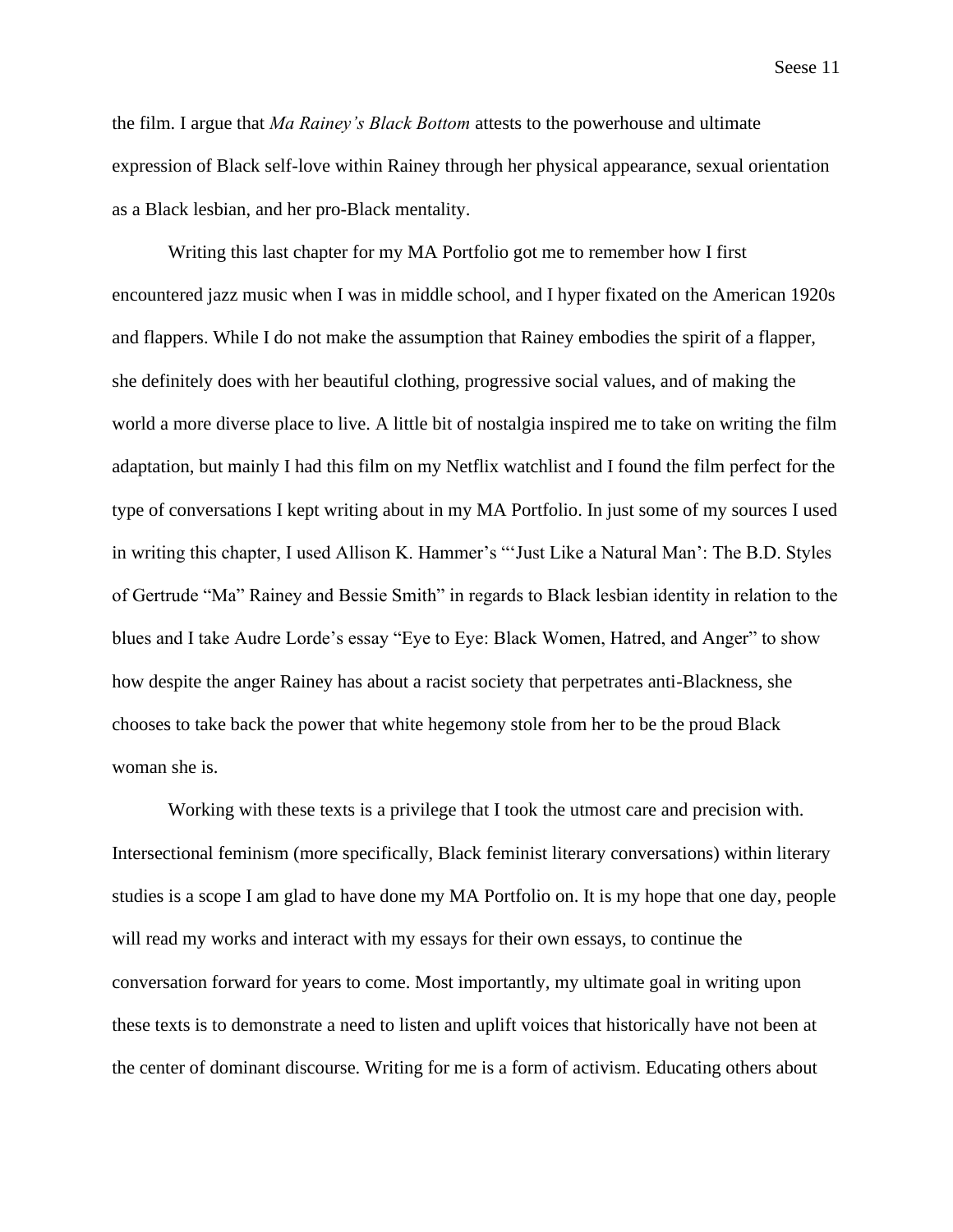pressing matters concerning Black women through writing and talking to society at large is how we build a better and more equitable society. A more safe and inclusive world.

What next after graduation? I plan to take a break from my Master's before going on for a PhD. I realize that the job market for professorships shrink more each year, and getting accepted to a university to teach is a game of probability along with the years of experience one has. I want to work in higher education, but more on the administrative side until I am ready (mentally and financially) to take on doctoral studies. While I may feel dejected if I do not become a professor one day, I still want to earn a doctorate and to say I made it all the way. My high school self was determined to earn a Master's degree, but my mother reminded me back then that I needed to finish my Bachelor's first! Now that I am very nearly set out to graduate, I present to you my MA Portfolio.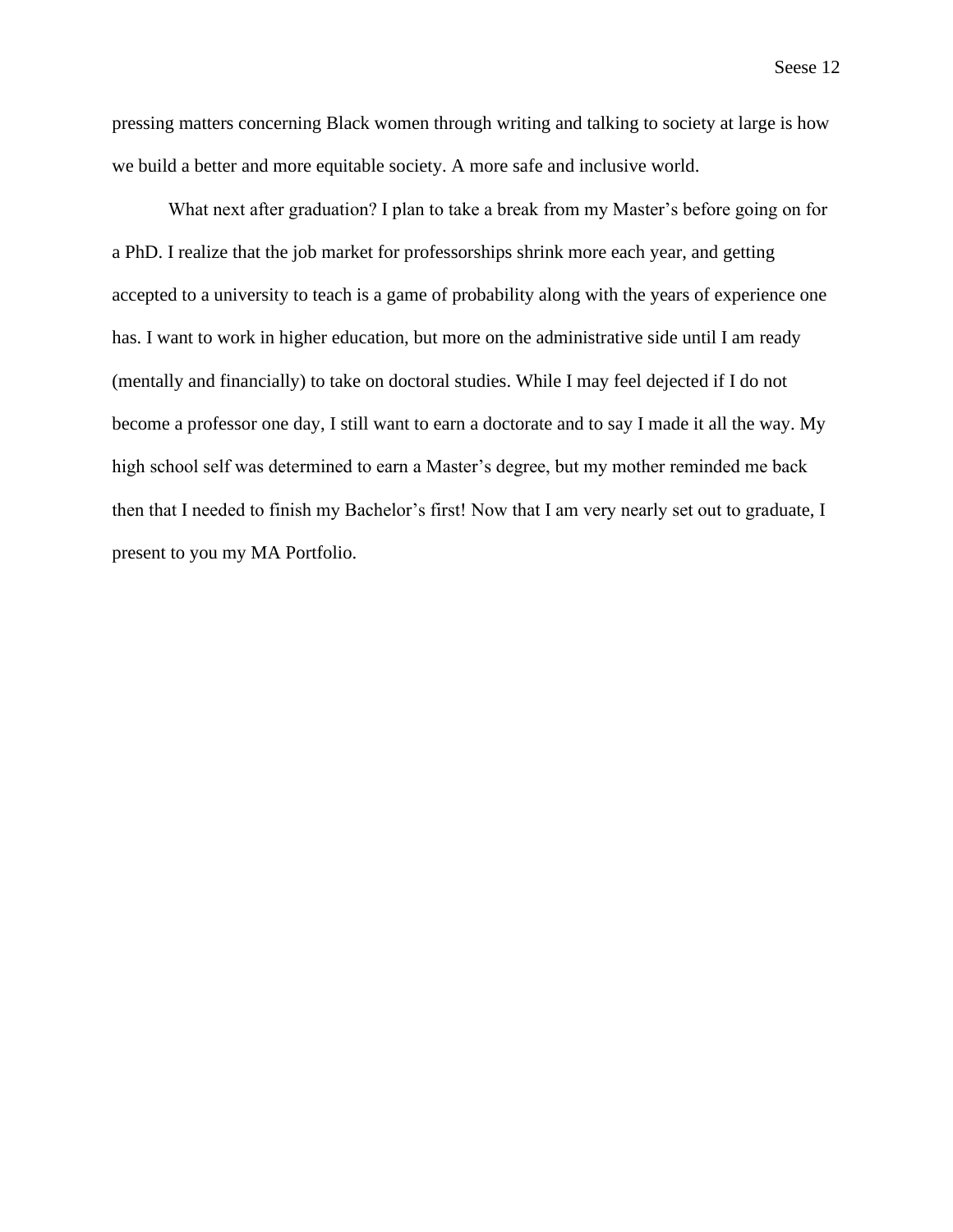### Travel as a Mode of Identity in Toni Morrison's *Sula*

Toni Morrison's 1973 novel *Sula* follows Sula Peace and Nel Wright, two Black girls who come of age in the fictional town of Medallion, Ohio. The novel's Black feminist themes have been analyzed and discussed extensively among scholars, critics, and everyday readers alike. Morrison's storytelling and a refusal to explicitly state her opinions on the actions of the characters within *Sula* make for engaging interpretations of the novel. With such a precise and detailed attention to the characters' psyches, Morrison creates characters that rationalize their actions depending on their status within their community. Characters within the novel are interested in other people and their livelihoods, and often compare themselves to each other to determine if their lives are deemed well-spent and if they adhere to expectations of people within their communities. More specifically, characters travel within *Sula* for various reasons, from the practical to the personal. How does travel function within the world of Morrison's characters?

While much has been said about the novel in regards to Black feminism and Black travel, *Sula* can be read with these two subjects in an intersectional, intertextual manner. Women and travel in Morrison's novel is intriguing because each of the main protagonists do so for vastly different reasons. In the early 20th century where most Black women could not freely move around geographical areas, Morrison's Black female characters do. Whether their travels were for caring for others or by self-interest, travel in Morrison's novel showcases just how much autonomy was in these travels that the characters underwent. By examining the characters Eva Peace, Nel Wright, and Sula Peace, I argue that travel allows each woman to better understand what role she embodies within her community. In the world of *Sula*, women are either part of the gender hegemony where women do not travel outside of their desires, or they are a social outsider because their refusal to not be associated with domesticity makes them alienated from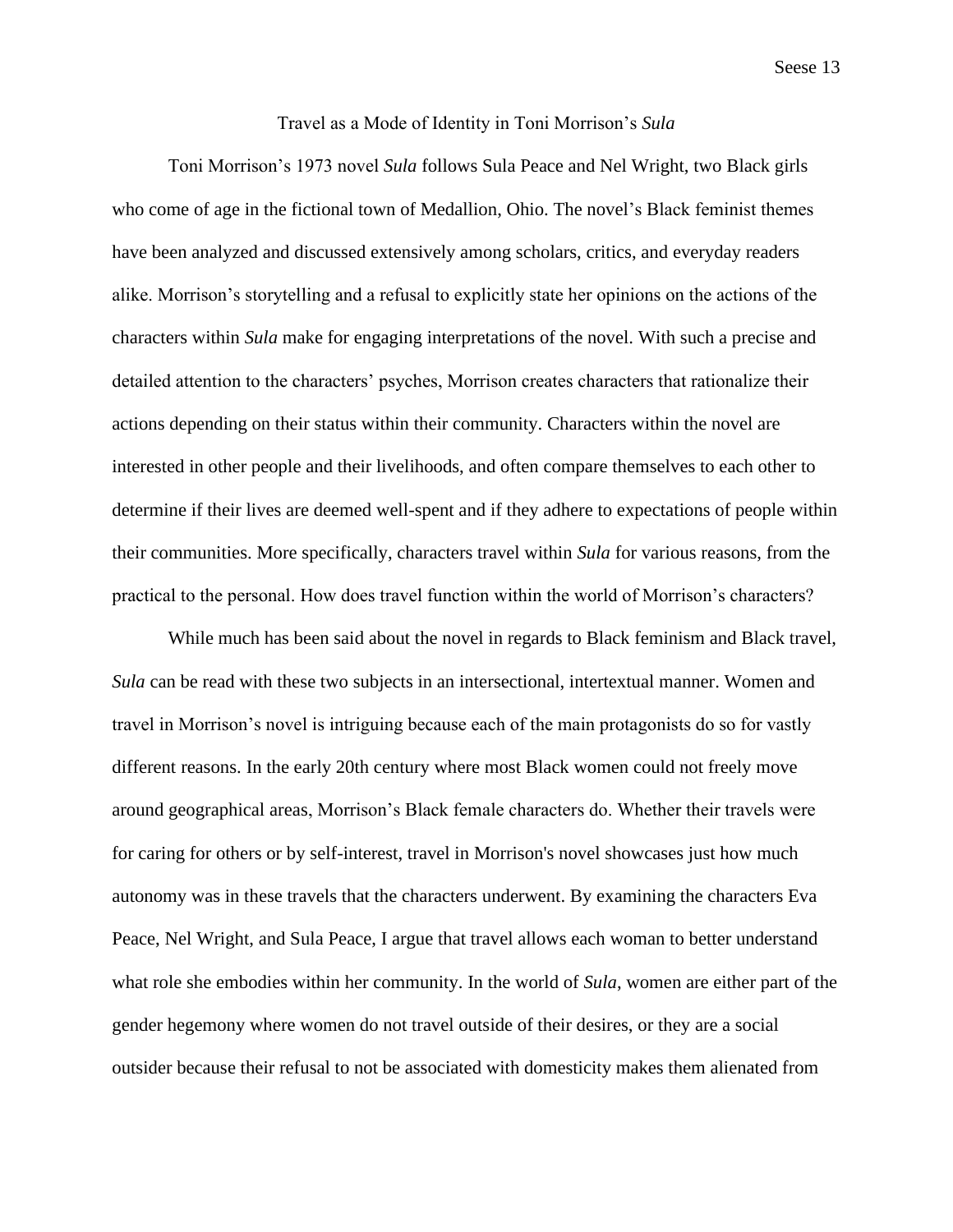their community. Morrison writes each woman with particularity; these differences allow for the potential reasons as to why travel happens in context to Black female autonomy.

Eva Peace is the matriarch of the Peace family in Medallion, or as the Black residents call their part of town, "The Bottom." Running a boarding house for people who need a place to stay on their travels, Eva knows first-hand the travel she had to do in order to provide for herself and her three small children. Eva's only travels for familial survival, and it is not her own autonomous decision. Her husband BoyBoy left their small children. Eva's purpose then was to keep her little family thriving as best as she could with a few helpful Black families she knew. Even so, in order for her to financially provide for herself and her children, she had to leave The Bottom until she found financial safety. Leaving her small children under the care of Mrs. Suggs, Eva told her that she would return one day later, but did not. Morrison writes that "eighteen months later she swept down from a wagon with two crutches, a new black pocketbook, and one leg" (34). There is not any narration as to what happens between Eva dropping the children to Mrs. Suggs and when she returns home, but the absence of her leg implies that she amputated it for money. Her loss of her leg demonstrates just how willing she was to do anything in order to provide for her children, as this particular travel also comes from the traditional gender role of a mother doing everything within her power to provide for her family without complaint.

Ceron L. Bryant argues that Eva's amputation "has forced the boundaries of motherhood and Black womanhood to give way to more complex, convoluted realities . . . As a way of rejecting the patriarchal notions of womanhood and motherhood, [Eva] has shown a willingness to take risks" (254). Eva's travel for necessity is due to her status as a single Black mother who needed income and did anything she could in order to provide for herself and her small children. In losing a part of herself physically, she returns home in order to start a stable future, making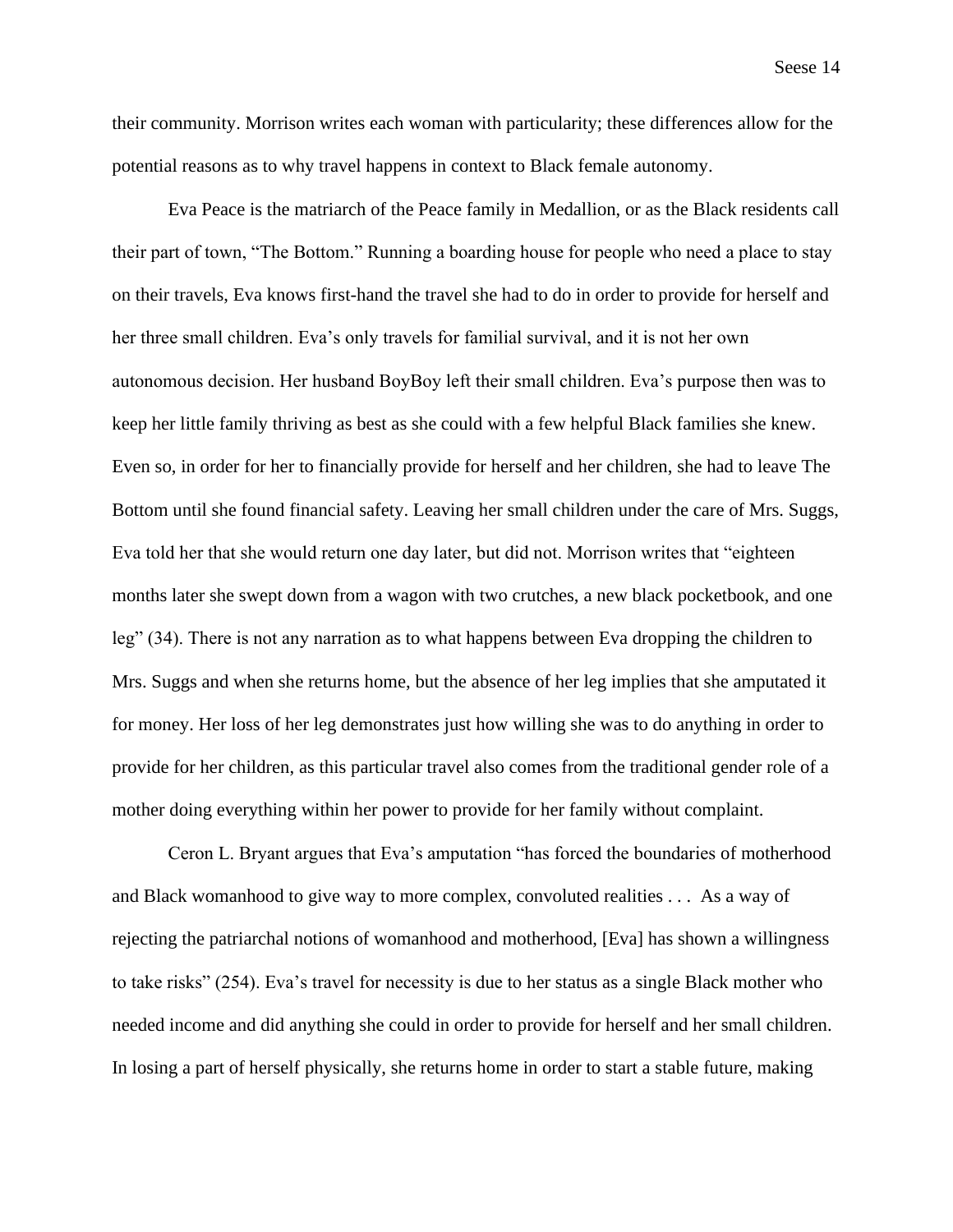her whole again in a new context. Without BoyBoy to financially support them all, Eva made her forced departure from the Bottom. Eva's lack of financial support forced her to travel to an undisclosed place in order to gain an income. The expression that parents give to their children about doing what they can for them (the phrase being "to give an arm and a leg"), literally happened in Eva's case. As a single mother with no access to childcare, there was not an option for her to be a working single mother. There were two choices, and Eva had to shed her motherly identity for a year and a half in order for some financial stability. Morrison depicts Eva's fierce devotion to her family when Hannah (Eva's daughter and Sula's mother) asks her if Eva loved her and her siblings when they were all children. Shocked that Hannah could ask such a question, Eva defends her version of motherhood. In their argument, Eva exclaims "[a]in't that [my beets] count? You want me to tinkle you under the jaw and forget 'bout them sores in your mouth? Pearl was shittin' worms and I was supposed to play rang-around-the-rosie?" (Morrison 69). Now that Hannah is an adult and a mother of her own, Eva explains to her about the love language she has regarding her early motherhood. Eva's love was through acts of domestic service to her and her children, and with so little to their name before Eva's amputation, Eva's seemingly stoic and loveless demeanor is talked about between her and Hannah. Her travel did not exist for self-pleasure as Morrison uses Eva's travel narrative as one for necessity and survival of herself and her children.

The root of Eva's disdain of travel for purposes outside of familial survival stems from her estranged husband, BoyBoy. He arrives at Eva's new house after Plum (BoyBoy and Eva's son) turns three years old. When BoyBoy leaves Eva and heads to his mistress, he tells her something in which she reacts with "[a] high-pitched big-city laugh that reminded Eva of Chicago. It hit her like a sledgehammer, and it was then she knew what to feel. A liquid trail of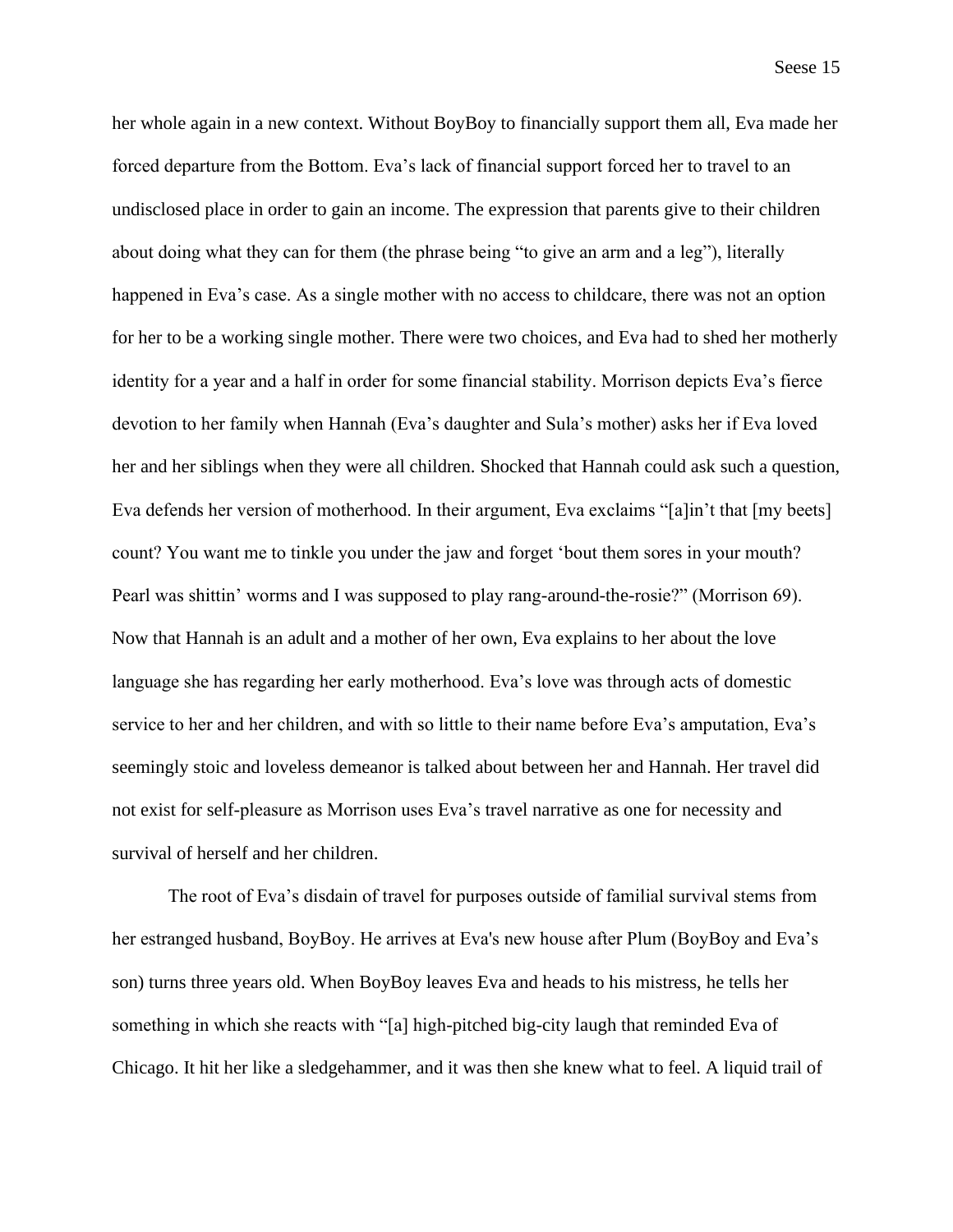hate flooded her chest" (36). Here, the reader understands that Eva finds people who travel or even live in big cities as arrogant. Eva most certainly did not have the means to travel for leisure. She also could not just abandon her family like BoyBoy did when times were tough. The lack of respect and humility that BoyBoy's mistress has in Eva's observation leads her to think that women who do not adhere to traditional gender roles are "immoral," as Eva comes to think of Sula (her granddaughter) when she matures into a young woman. BoyBoy's exit out of Medallion and to a place more prosperous, without the responsibilities of being a husband and father was nothing but selfishness. Eva's travel, by contrast, stemmed from selflessness and a need to survive. Janice M. Sokoloff in "Imitations of Matriarchal Age: Notes on the Mythical Eva in Toni Morrison's *Sula*" highlights Eva's qualities as a woman and as a mother. Sokoloff describes Eva's personality as one "of courage, aggression, and indomitable strength" (430). On the surface, Eva appears as cold hearted and unattached to her children. To reiterate Eva's devotion to her and her family, Eva says rhetorically "Mamma the only one ain't all right. Cause she didn't *love* us" (Morrison 68). However, Eva's unwavering resilience to keep herself and her children alive the winter that BoyBoy left is discussed between her and Hannah. When Hannah asks Eva innocently if she ever played with her and her siblings, Eva's reaction is one of shock and disbelief. Eva tells Hannah bluntly that there was

> No time. They wasn't no time. Not none. Soon as I got one day done here come a night. With all you coughin' and me watchin' so TB wouldn't take you off and if you was sleepin' quiet I thought, O Lord, they dead and put my hand over your mouth to feel if the breath was comin' what you talkin' 'bout I did love you girl I stayed alive for you can't you get that through your thick head or what is that between your ears, heifer? (69)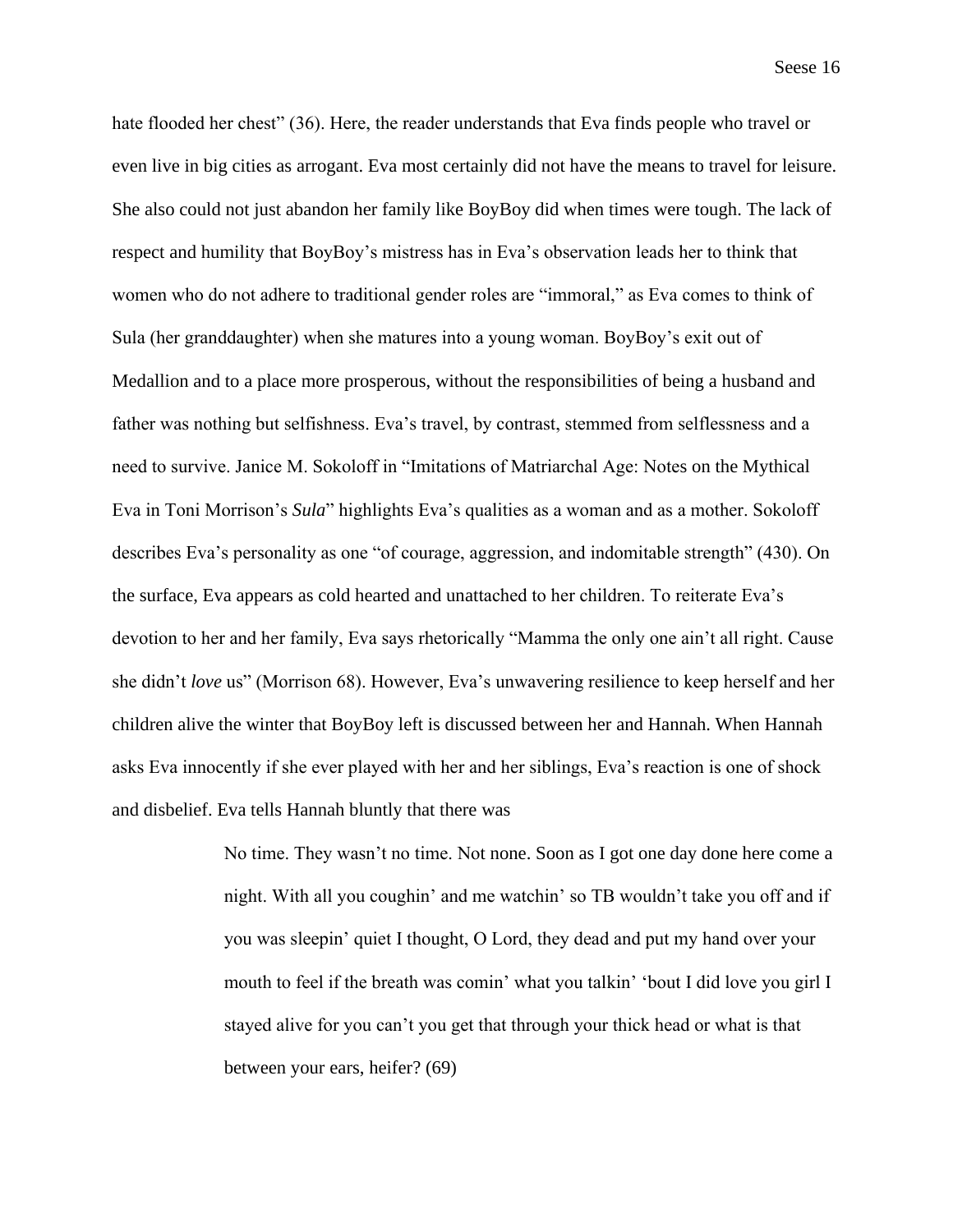Without BoyBoy to help raise her children, Eva had to perform the parental roles of both mother and father to take care of her children. Eva had to rely on herself and God in order to survive the tough winter when BoyBoy abandoned her and her children. Again, Morrison depicts Eva's love language as a mother had to be practical and built on survival, so Eva could not be vulnerable and give in to her emotions. She had many responsibilities, and she had to raise her children so they could all survive. Sokoloff explains that "Eva has spent a life time investing in endurance," (433). Eva's mentality that travel must be taken for selfless reasons carries on for the rest of her time in the novel, as travel must be done for the sake of others, and not herself. Eva certainly did not have the luxury and time to play with her children even if she wanted to. The philosophy of travel that Morrison places upon Eva is one of traveling for a purpose, and not of frivolity.

Eva upholds these beliefs especially when Sula returns home from her decade-long absence from the Bottom. In Eva's eyes, Sula followed her passions on a whim. While Morrison does not make the comparison that Sula strongly parallels BoyBoy, it is noteworthy that both characters traveled out of self-seeking pleasure instead of obligation. Eva gives Sula a similar treatment like she did with BoyBoy when he came back to the Bottom after his three year absence. When Sula comments that Eva should say hello to her after not seeing her for ten years, Eva retorts with "'[i]f folks let someone know where they is and when they coming, then other folks can get ready for them. If they don't - if they just pop in all sudden like - then they got to take whatever mood they find"' (Morrison 90-1). In her unexpected return, like BoyBoy, Sula has the airs of someone well-traveled and not humble in Eva's viewpoint. To connect to BoyBoy's attitude when conversing with Eva, Morrison writes he "exude[s] an odor of new money and idleness" (36). Eva's point of reference of traveling to different areas is to continue and maintain family survival, and not of self-gratification. BoyBoy did not travel for survival,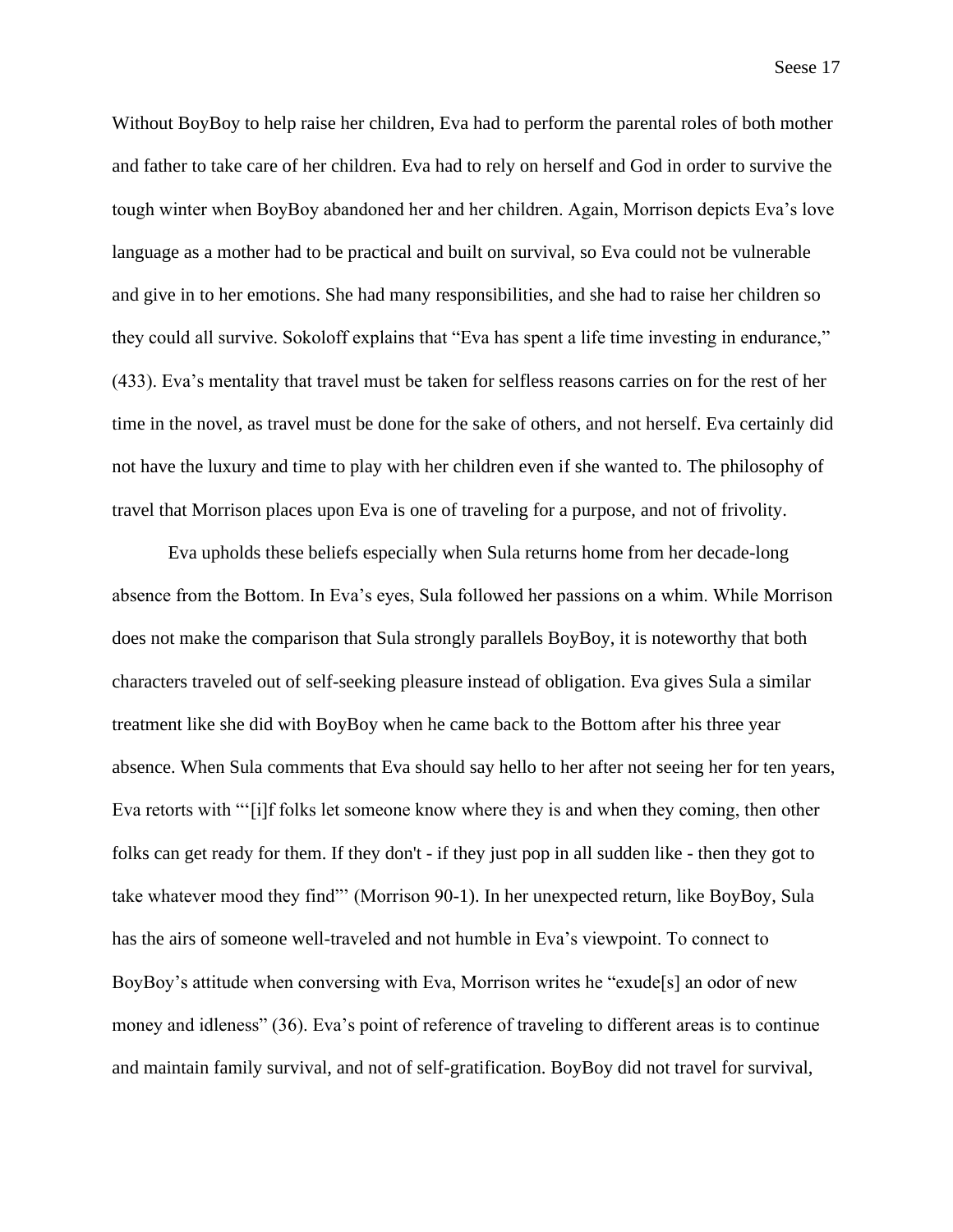and neither did Sula. Eva, however, can tell Sula about her feelings about her travels and lack of purpose unlike she ever could with BoyBoy. In her altercation with Sula, Eva says to her "[i]t ain't right for you to want to stay off by yourself. You need . . . I'm a tell you what you need" (91). Eva then condemns Sula for her seemingly lack of purpose in life, as she feels like idleness and not living the way that Black women should in their community is not respectable. As Morrison stays true to her objective storytelling throughout *Sula*, the novel positions its opinions of Black female travel to a personal choice, opinions in which each character explains for herself through her actions and words.

While Eva's travels are for the survival of the family, Nel's sense of travel signifies a need to support family during hardships and of recognizing that travel is merely a once in a lifetime event for her. Nel's travel originates out of familial love. In the second chapter of Morrison's *Sula*, Nel travels with her mother to go to a funeral for Nel's great-great grandmother in New Orleans. At the young age of ten, Nel experiences culture shock not only from encountering racism in the Jim Crow South, but also meeting her French Creole family members who run a brothel. Although Nel's travel was not one made out of choice (as it was a funeral after all!), she feels as if the trip made her into a new young girl. Morrison narrates that "she had gone on a real trip, and now she was different" (28) and that Nel tells herself "'I'm me. I'm not their daughter. I'm not Nel, I'm me. Me"' (28). Nel feels like she does not belong to her parents or anyone else for that matter. She finds her (short-lived) independence after her trip, and finds this travel important to her formation of worldviews. Other lives exist outside of what she knows, and finds self-satisfaction in knowing about different ways of living. Nel asserts herself as a young girl who wants to create her own individuality. Nel had not known places outside Medallion, and of course these were new possibilities of new life. But, Nel's travel "was the last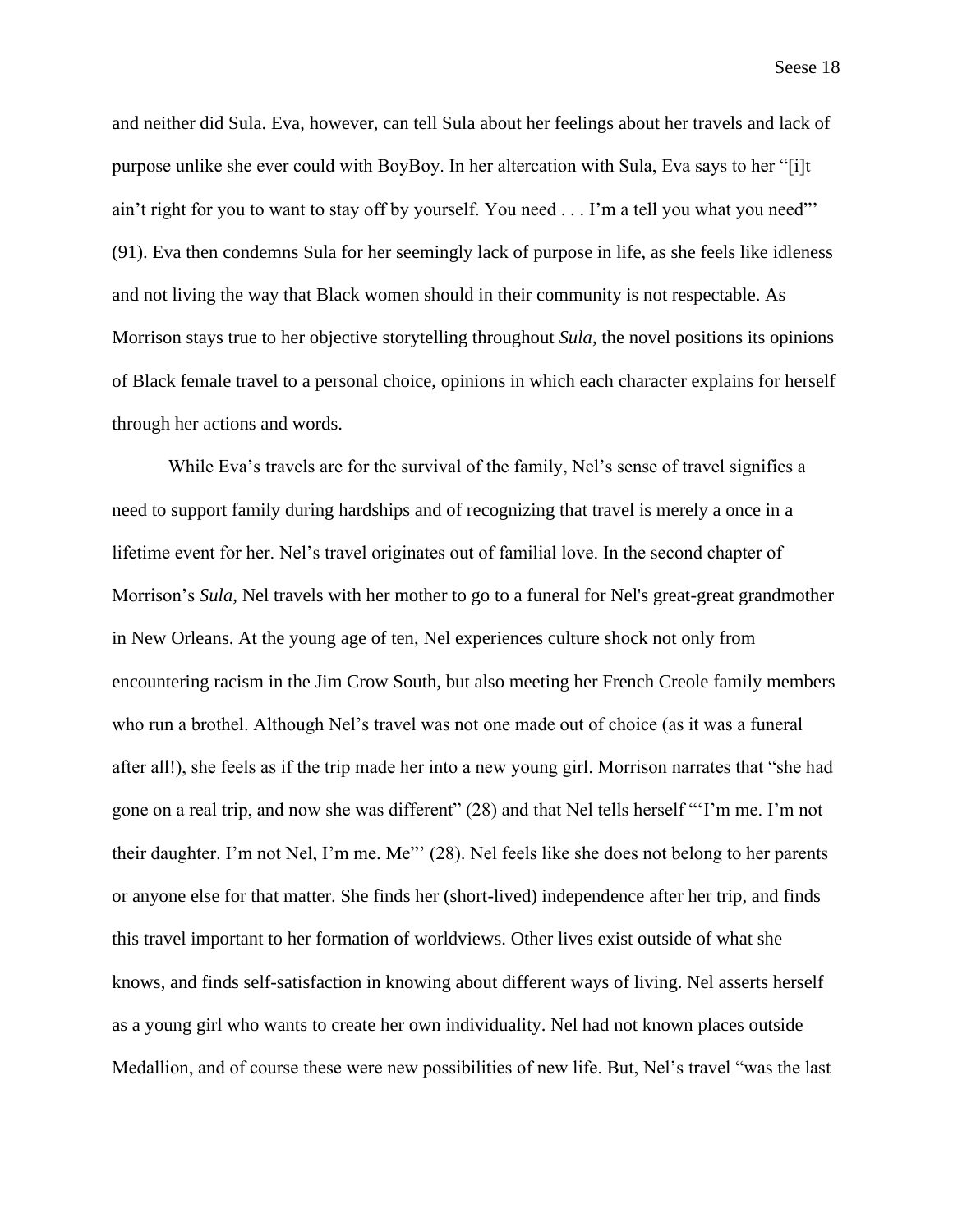as well as the first time she was ever to leave Medallion" (29). Morrison foreshadows Nel not leaving the Bottom, and having her identity revolve around the traditional gender norms of her community. Morrison sets Nel up to be a doting wife and mother when Nel matures into a woman. Her sense of independence she had as a child would evaporate quickly as it came. Her family exists in the realm of the Bottom, so everyone and everything that she could possibly want exists in just one area. Her mother, who left New Orleans to have a life of respectability, shielded herself and Nel from the distasteful family that Helene saw in her relatives to cultivate a life of Christian morals. Nel's travel to New Orleans can be read as a cautionary tale: Helene traveled out of a need to differentiate herself from the family she grew up from, a family where the women are sex workers. When Nel makes the comment about her grandmother's skin being soft, Helene responds back with "[m]uch handled things are always soft" (27), alluding to her grandmother having soft skin to be sexually desirable to customers in a demeaning way. In showing a young Nel that if she does not grow up to be a woman who adheres to Christian doctrine, she will end up like her grandmother and great-grandmother who do not have respectable lives as Helene does.

To understand Nel's travel to New Orleans and the effect it had on her, her mother held a strong influence over Nel's behavior. Helene's disdain for her childhood home of New Orleans stems from the fact that not only her mother was a sex worker, but she lived in a house where sex workers did their business. Marrying a respectable man and joining the most conservative church in the Bottom, Helene does not want Nel to have the childhood experiences she had in New Orleans. She wants to show Nel how to maintain good appearances. When Helene and Nel get back from New Orleans, Helene makes the comment that "'I've never been so glad to see this place'" (27). Their home signifies cleanliness, order, free from any stigma imaginable. Helene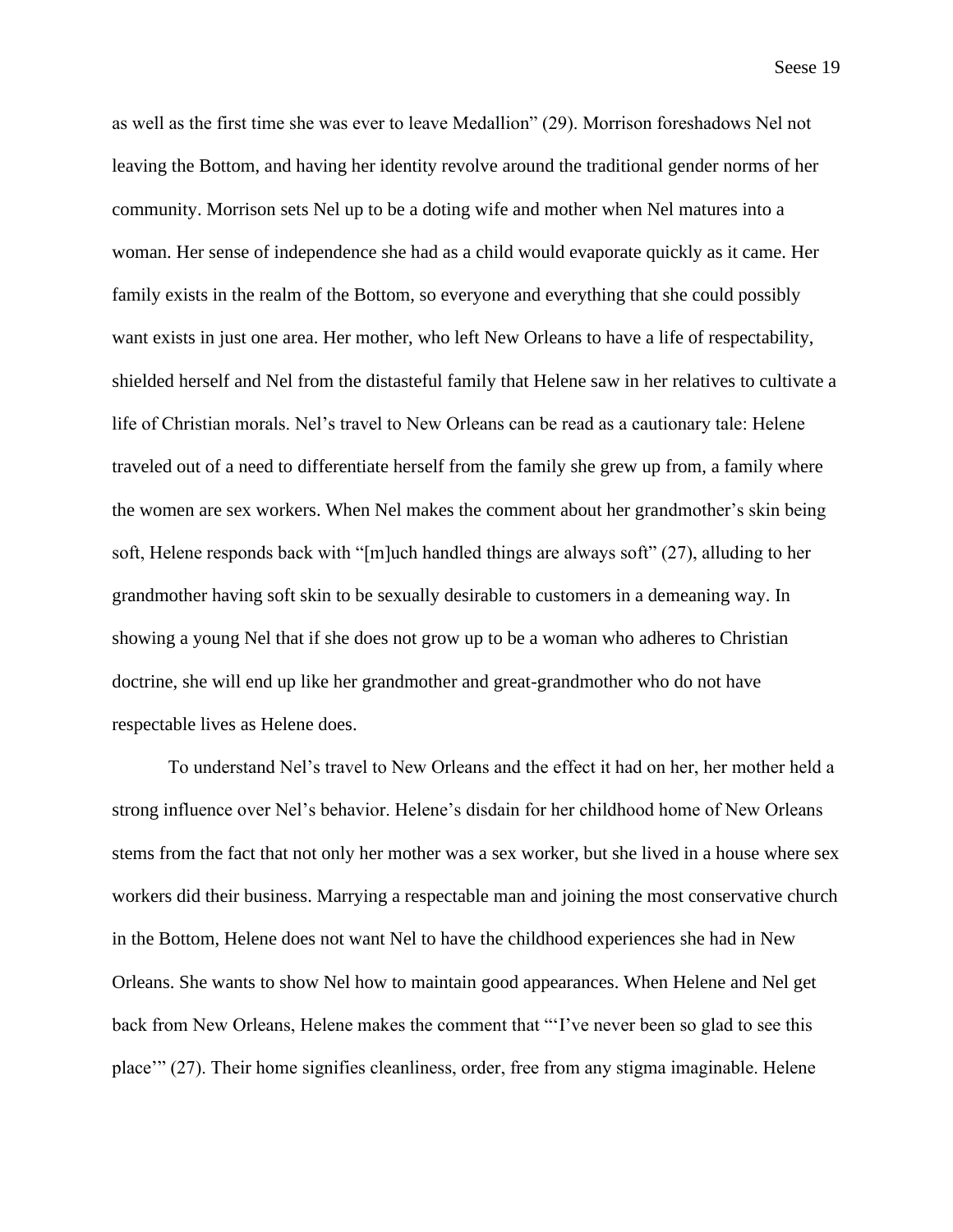prepares Nel from an early age that she will be maternal and domestic, that Nel will not need to travel or search for someone far away. Morrison writes that Helene's childrearing of Nel left her "obedient and polite. Any enthusiasms that little Nel showed were calmed by the mother until she drove her daughter's imagination underground" (18). With Helene raising Nel to be the perfect Black mother in her eyes, men will naturally want to propose marriage and to start a respectable family. Helene finds a woman who lives with her prescribed morals respectable in her eyes. With Helene's and Nel's travel to New Orleans in the beginning of *Sula*, Nel learns from her mother that travel equates with viewing her home and her town as more morally upstanding because she lived in a tidy home, free of the influence of brothels that Helene grew up in. The world outside of Medallion is a gilded image according to Helene: other towns or cities may look pristine, but underneath the pretty aesthetic of the city, corruption exists.

Fast forward to adulthood, Nel becomes the Black wife and mother who devotes her time and energy to raising a family, making her bound to Medallion for the rest of her life. She transitioned from a young girl who held onto any remaining freedom and independence with Sula to a young woman who settled down with her husband Jude and had children with him. A mother's personality for Nel is to be quiet and show unconditional love to her husband and children. When Sula makes Nel laugh when Sula returns to Medallion after ten years, their "duet . . . frightened the cat and made the children run in from the back yard, puzzled at first by the wild free sounds, then delighted to see her mother stumbling merrily toward the bathroom, holding on to her stomach, fairly singing through the laughter" (97). Morrison uses adjectives such as "wild" (97) and "free" (97) to highlight the contradiction of how Nel acts in the moment with Sula versus what Nel usually does as a wife and mother. Not surprisingly, the ladies' chatter gives Nel a feeling of existing for herself, as she made apparent in her return from New Orleans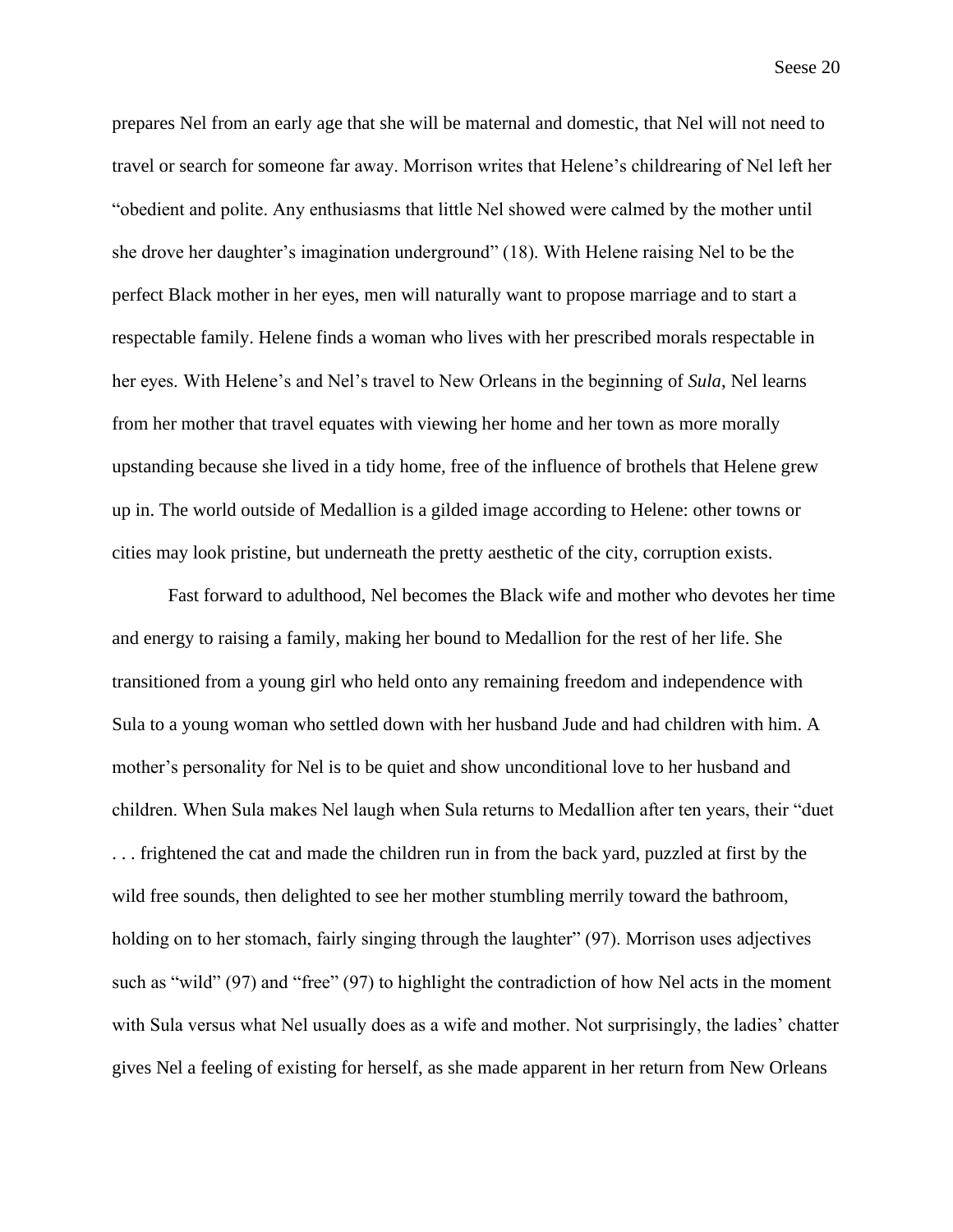as a child. The return of Sula brings feelings of nostalgia for not just Sula, but Nel especially. Sula embodies the mentalities of travel that affords someone a sense of independence and an identity based on one's self. Nel's fascination with Sula's travels not only brings her up to date on Sula's whereabouts, but the dichotomy of each woman's differences stand in stark contrast beside each other.

Maggie Galehouse states that "Sula's return to the Bottom after her ten-year absence that the differences between Sula and Nel are tested and the extent of Sula's otherness made manifest" ("'New World Woman"'4). Nel, from the confines of traditional Black womanhood in the Bottom, finds Sula's travels from college and afterwards quite fascinating, as this can be the chance for her to live somewhat vicariously through Sula. However, Sula does not romanticize her experiences of travel to an impressionable Nel. Their differences begin to start especially when Sula and Nel converse about Sula's travels.

"They still here. You the one that went off.""

"'Didn't I, though?'"

"Tell me about it. The big city.""

"Big is all it is. A big Medallion."

"'No. I mean the life. The nightclubs, and the parties…"'

"'I was in college, Nellie. No nightclubs on campus.'"

"'Campus? That's what they call it? Well. You wasn't in no college for-what-ten years now? And you didn't write to nobody. How come you never wrote?'"

"You never did either."" (Morrison 99)

To Nel, Sula is the only person who got the chance to be able to travel and see other parts of the country that Nel can only dream or reminisce about in conjunction to her trip to New Orleans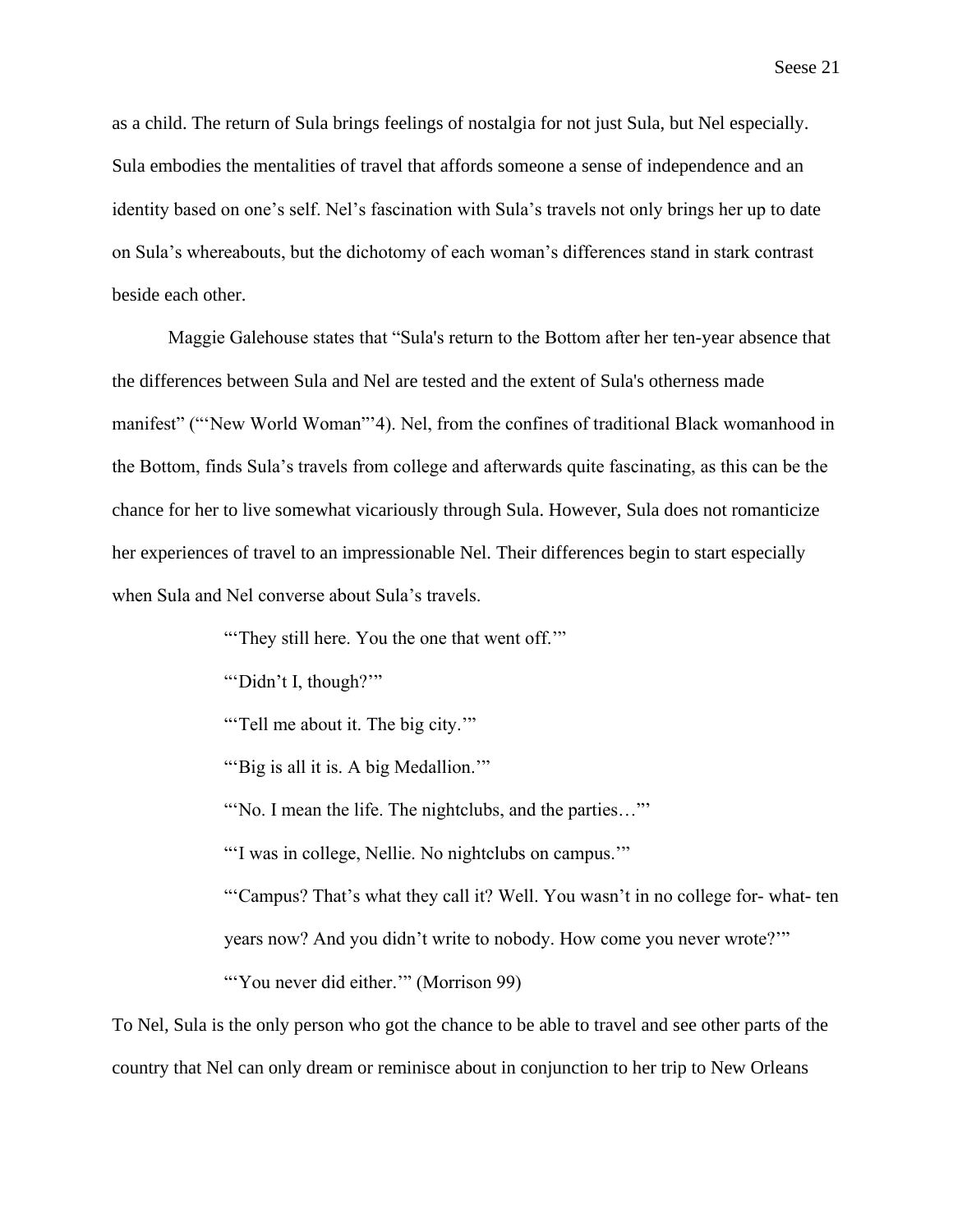when she was a child. Nel uses words and phrases that indicate how mesmerized she is about Sula going to do bigger and better things that only Nel could imagine. She views college as a never ending party ("'nightclubs and parties"' (99)). Likewise, Nel's preoccupation with Sula not in correspondence with her family and friends in the Bottom place Sula as an outsider to her own community. While Nel still adores Sula, she finds Sula not as relatable as she used to. Sula's travels to different cities give her more of a worldview than Nel did traveling to New Orleans as a child. While travel is for familial love for Nel, travel exists out of nostalgia for a time where she had more autonomy. Living vicariously through Sula's travels and romanticizing them give Nel the excitement that she had not felt since Sula's departure.

Sula's travels equate her with breaking gender norms. Like BoyBoy, Sula traveled to find a purpose for herself and to enjoy life beyond her Ohio town. BoyBoy broke his gendered expectation as a faithful husband and attentive father to his children. Likewise, Sula defies expectation as a woman who chooses to be unmarried and childless. Of course, double standards of gender expectations are embedded in everyone in the community, so Sula gets more of the condemnation and disdain from everyone around her. Sula regards Nel as "belong[ing] to the town and all its ways" (120), otherwise known as abiding by the imposed rules in which a Black woman can live and not be ostracized. Nel lives a safe life, a sanitized life where she does not take risks and lives for herself, just like all of the other women in the Bottom. This is a life for Sula that she cannot imagine having for herself. Sula regarded Nel as a near and dear friend, and now that Nel and her grandmother Eva critique her life choices, Sula ends up alone from choosing to go beyond the invisible borders of Medallion.

Nel asserts her identity as a traditional Black woman steeped in Medallion values by demonizing Sula for her actions. Through Sula's decade-long absence from the Bottom, she

Seese 22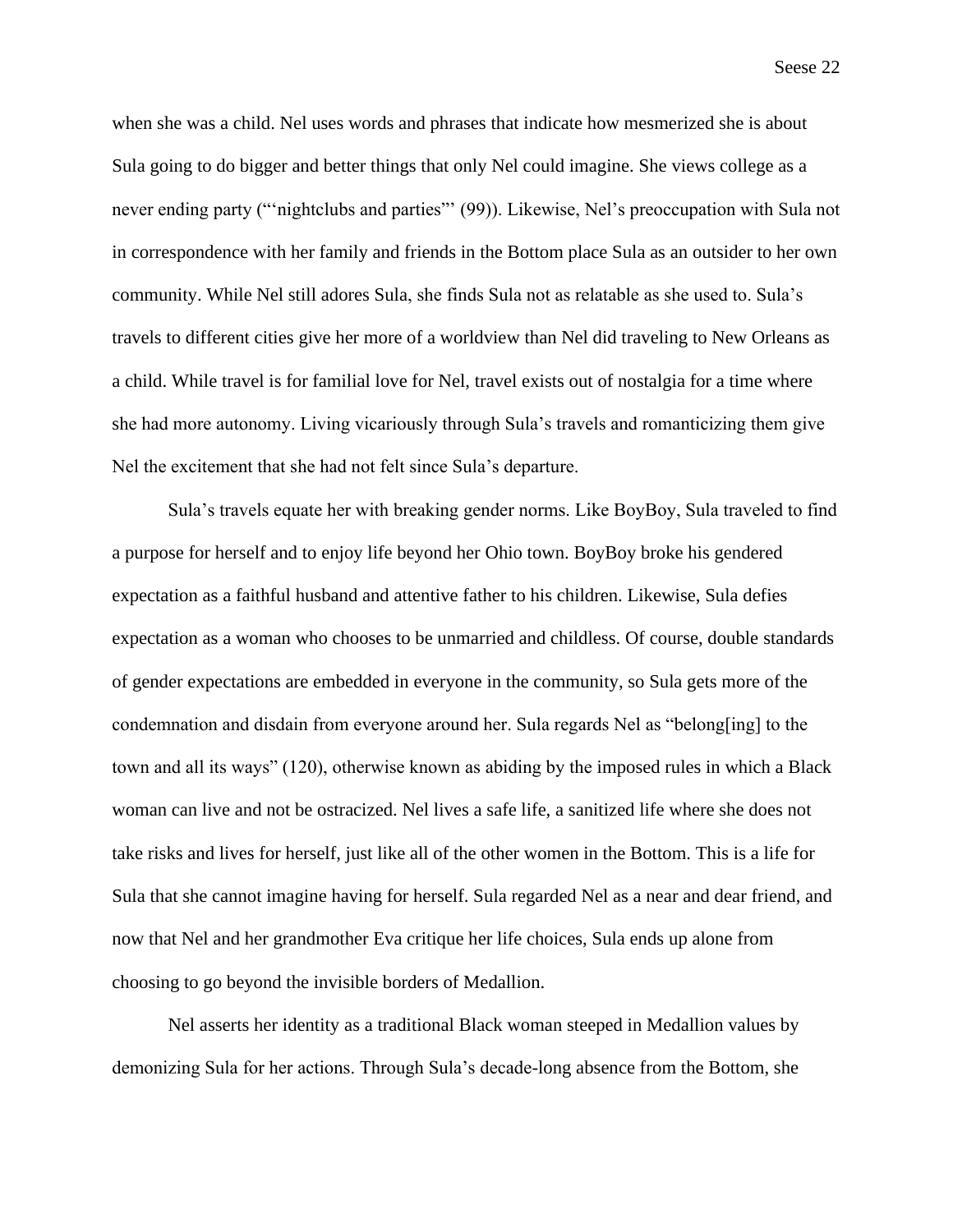achieved what virtually all Black women from her community could not do: travel and roam around freely. As demonstrated from her grandfather BoyBoy, the act of traveling for one's selfpleasure and fulfillment is a male privilege. In the piece titled "Community and Communitarianism in Toni Morrison: Restoring the Self and Relating with the Other," authors TaeJin Koh and Saera Kwak discuss the individuality of people in a group and how distinct social mores and beliefs are not always uniformed from different groups of similar people based shared identities. They use Sula as a basis of exploring this reading of the novel to apply to Nel and Sula's distinct values from one another. In relation to Sula's adherence to more "masculine" traits, Koh and Kwak illustrate that "[Sula's] spirit and power have the potential to change the authority and values of the Black community" (5). For the remainder of the novel, Sula only solidifies the Bottom's resistance to a Black woman moving freely out of their community for a self-fulfilling purpose. This is self-evident in the way that Nel reminds Sula firmly that she is "'a woman and a colored woman at that. You can't act like a man'" (Morrison 142). In negating Sula as a woman who does not adhere to the standards of Black femininity in the Bottom, Nel situates herself as someone homely, a Black woman who adheres to the gender and racial politics of their time. She does not go out beyond the limits of the Bottom, and has a limited scope of how other Black women live. Nel's travel to New Orleans so far away from her, all that remains is a sensationalized and rose-tinted glasses view about travel. Nel can only dream of travel now, as she is trapped in the role of a woman that Helene raised her to be: a woman with tact and decorum. Does Nel herself learn at the end of the novel that perhaps Sula had a point of taking control of one's autonomy, that Nel herself can spend the rest of her days beginning to have? The famous epiphany Nel has of "'All that time, all that time, I thought I was missing Jude . . . We was girls together'" (174) is that particular moment of eureka, of Nel finally realizing that her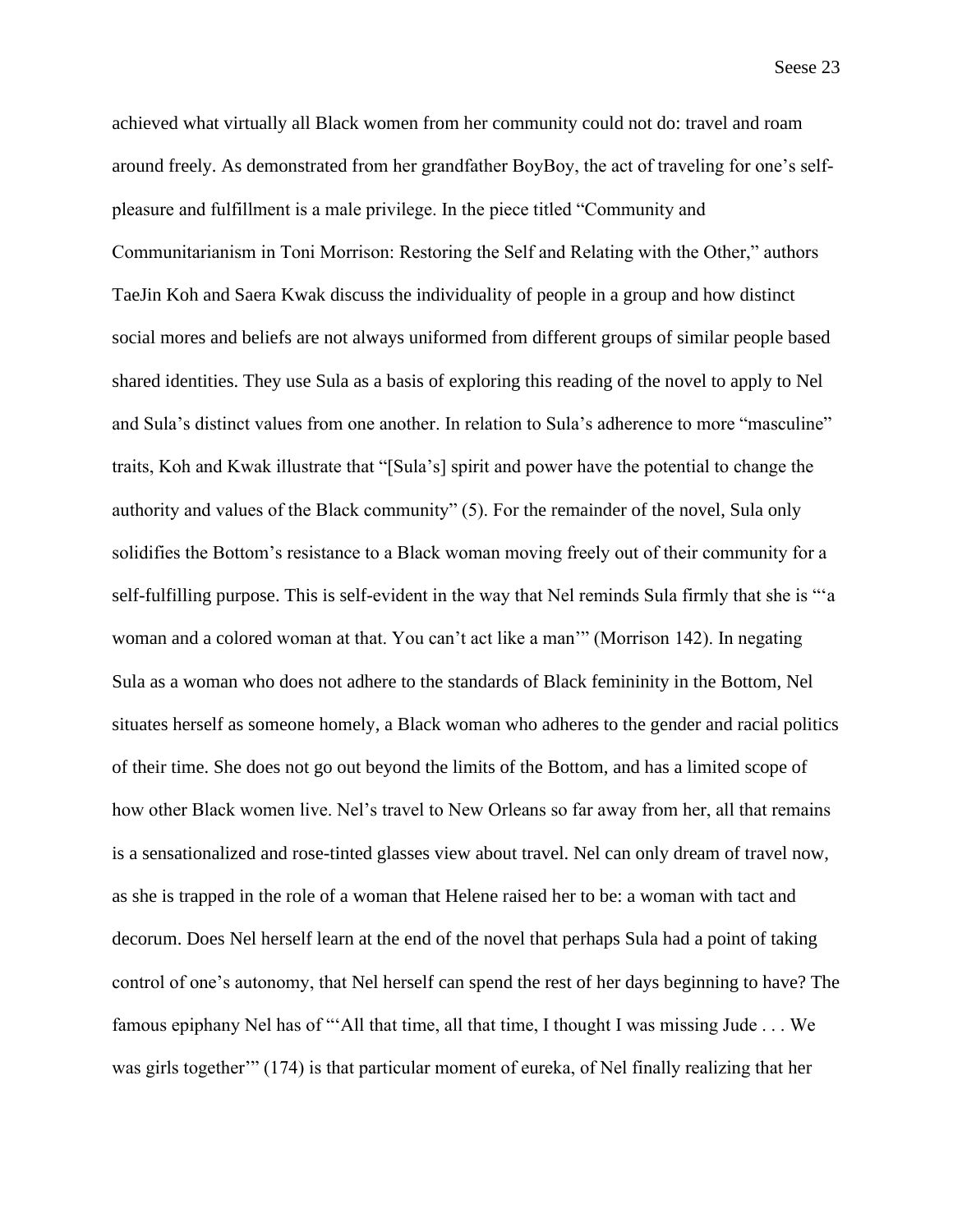life reflected what her community wanted her to be, what Sula should have been but refused to in part of living beyond Medallion.

Galehouse notes that Nel is the "character who approaches movement, change, and transcendence" (7). Nel truly was the only character who could understand Sula, who really liked being around her. While it took until 1965 for Nel to have her famous epiphany, not only does she lose Sula by death, but her children are also grown and out of the Bottom, and she is separated from Jude after his rendezvous with Sula. All she has is herself, and with this passage, her epiphany starts the process of remembering Sula in a more nuanced light. In retrospect, Nel wanted Sula around to travel with her. Maybe not physically moving from place to place, but travel with Sula through life, or the remainder of time Sula had before her untimely death. If Nel cannot physically travel, Nel can at least grow mentally and holistically. Like Eva, Nel's travel must be for the needs of the family and of community, a domestic sphere signified by traditional femininity. Sula, on the other hand, travels to enact and preserve her autonomy, while traveling for selfhood is regarded as masculine in the Bottom.

Last, but certainly not least, Sula's travels are an act of rebellion against the norms and expectations of the Bottom. She is a trailblazer for the next generation of young Black girls and women to discover themselves outside of their hegemonic norms. To understand how Sula rebels in a world where white supremacy and Black patriarchy try to confine her to roles she does not want to exist in, Georgina Lawton's personal essay explains the significance of Black solo travel. Not only does Lawton give personal snippets of her experiences of traveling as a Black woman, but she provides essential background on why Black female autonomy is radical. Lawton writes that "the movement of black bodies has been strictly controlled . . . Black bodies were simply a tool for capitalist production, a means to an end, and as such, our access to leisure travel was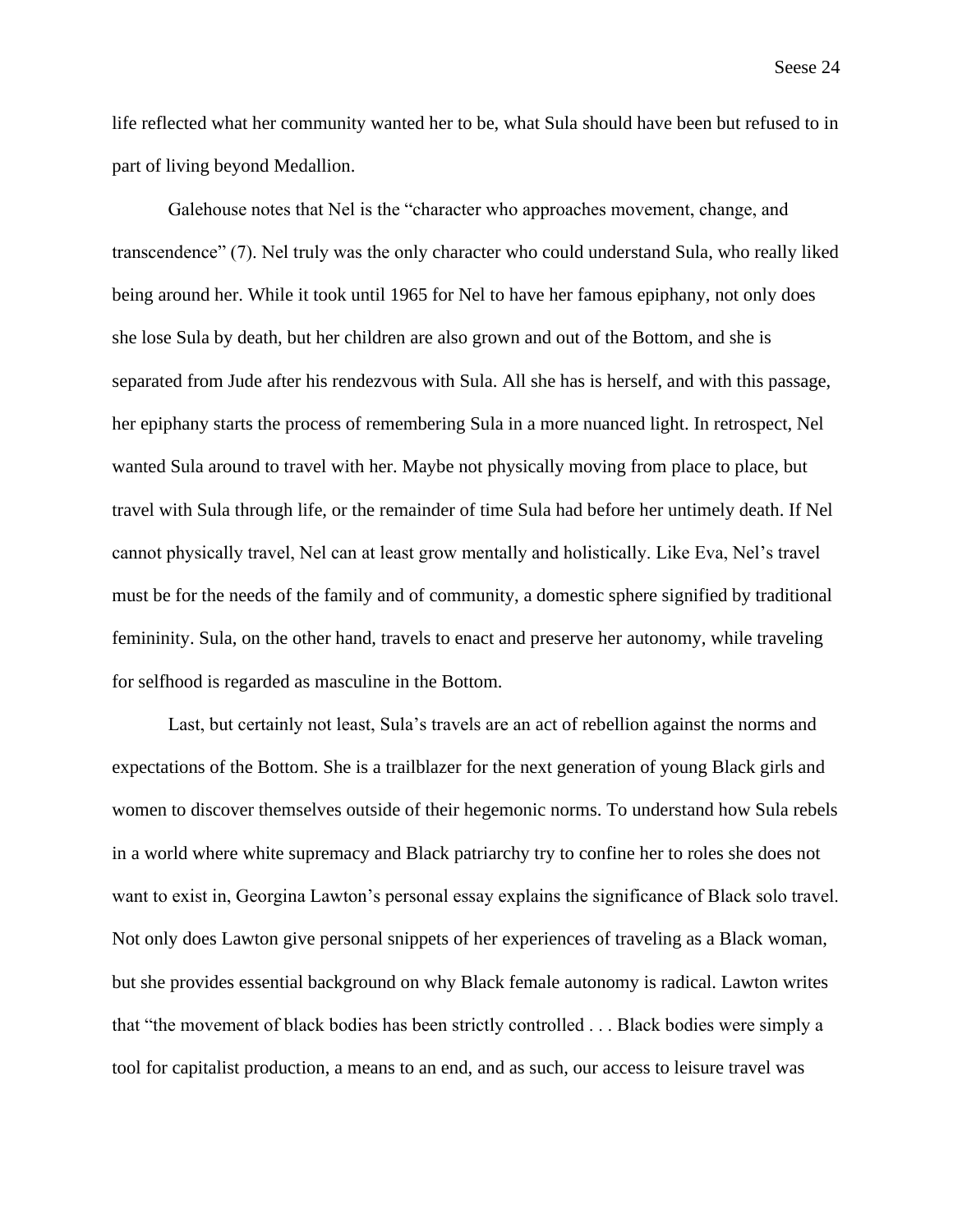denied" ("Why Black Solo"). Slavery relied on Black bodies to make white capitalists and slaveowners rich, and without any autonomy, Black slaves could not move around society freely. Centuries of restricted movement due to slavery along with general misogynistic attitudes about women in general are in the minds of the Bottom residents. In just one of the many examples of the community looking down upon Sula, Morrison provides the reader about what the residents do in Sula's presence, writing "the old women [drew] their lips together, made small children look away from her in shame; made young men fantasize elaborate torture for her (Morrison 112-3). Sula's sheer desire to follow her own path despite what people think about her, and insist what is good for her too. Despite her naysayers, Sula sets out to do what she plans to do. Lawton emphasizes the empowerment behind traveling while Black and female, stating that "Black female travel can therefore be seen as a radical act, a tool of rebellion, an allegory for emancipation that allows us to redefine our position in the world" ("Why Black Solo"). Unlike the other women in the novel, Sula cannot let anyone dictate who she is, and for this, this is freedom. With such a negative reputation bestowed upon Sula unfairly, no matter what Sula does, she will be met with discontent and hostility.

In a prime example, Sula and Nel argue about Sula's choices in her life on Sula's deathbed. Sula lived her life how she wanted to, despite what others in her community had to say about her personal decisions. Sula tells Nel that Sula will "'[go] down like one of those redwoods,'" (143) and that she "'sure did live in this world'" (143). The reader does not know much about Sula's decade-long absence from the Bottom. Besides going to college and exploring the country, Sula's pride in knowing that she lived a life she wanted, and not what others wanted for her, is above all else what she set out to do in her short life. These notions of independence are spelled out by Sula to Nel on Sula's deathbed, as she tells Nel "'I don't know everything. I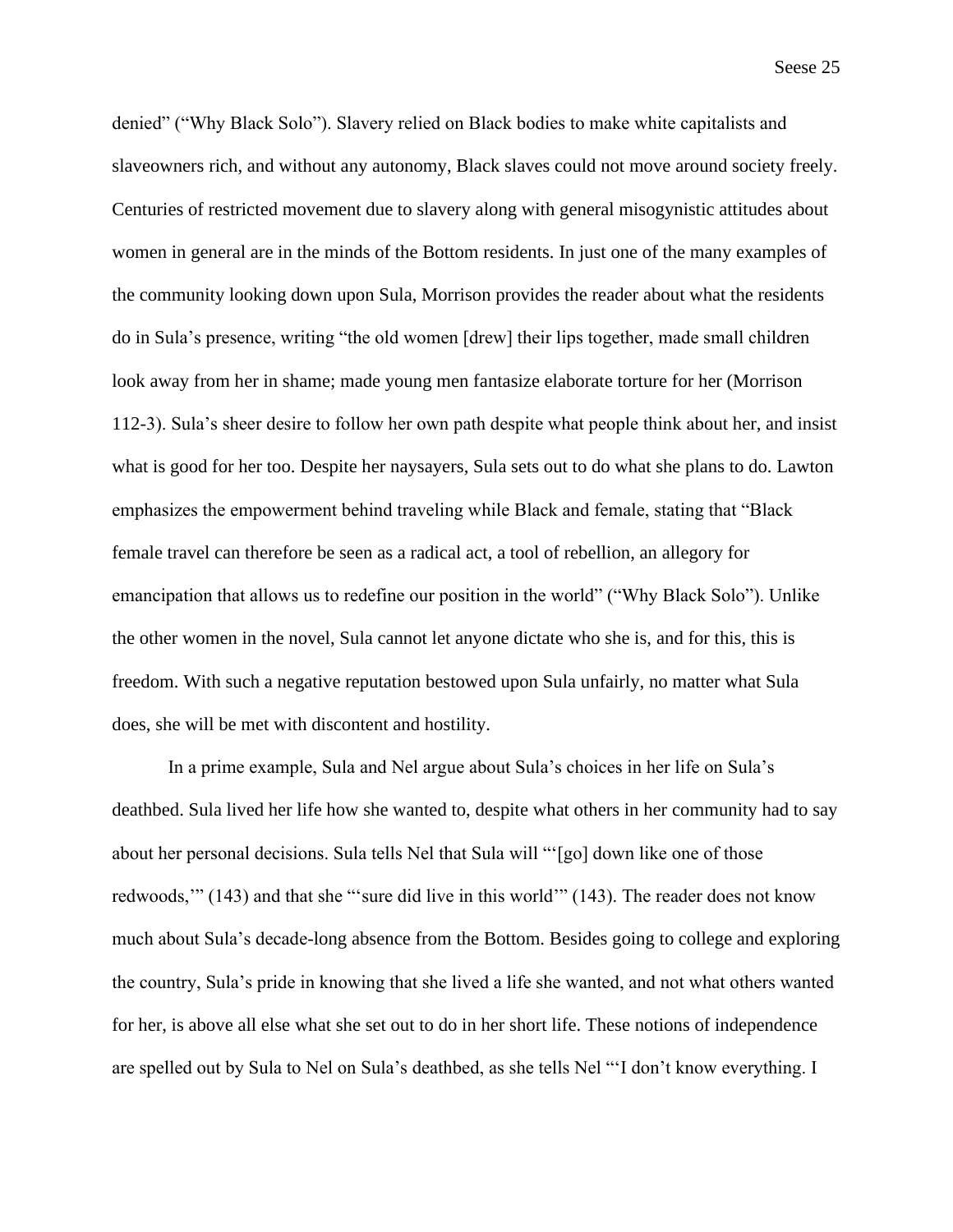just do everything"' (143). Sula is an educated Black woman, as few Black women had the opportunity to attend higher education and learn beyond their sole communities. A purpose of higher education is to expand one's horizons, and with Sula's open-minded attitude about life, a college environment of constant learning and discovery fits her mentality well. Travel for Sula was part of an overall legacy for herself, as she travels alone to discover more about herself and to stand firmly in her beliefs and philosophies about living life to her fullest potential. She returns to the Bottom more worldly, and despite the cruel reactions from her community, she dies knowing that she set out for what she wanted to do.

In Sula's travels to exemplify her status as a Black woman who refuses to stay within the hegemonies that attempt to control and dilute her independent spirit, she does this to sustain herself despite criticism from her community. The most vocal and disdainful person to critique Sula's life decisions is her grandmother Eva. Returning home to the Bottom after Sula's decadelong absence, she and Eva quickly get into the argument about how Sula does not resemble the type of Black woman Eva and the other citizens of the Bottom expect her to embody. When Eva nags Sula about whether or not she will ever settle down and start a family, Sula vehemently shuts Eva down, stating plainly and boldly that "'I don't want to make somebody else. I want to make myself"' (Morrison 92). Sula does not exist for other people, and certainly she refuses to compromise her freedom and self-confidence for others. Sula made herself during those travels, both externally and internally, a type of action that Eva and Nel did not have when traveling. In traveling for self-discovery, Sula was able to cross dichotomies of "female" travel equating with familial obligations (Eva and Nel) and "male" travel (Sula) as a self-guided odyssey. One might think that Eva and the other residents of the Bottom would commend Sula for determining the life she adheres to, since few, if any of the Bottom's residents, can move as freely as Sula can.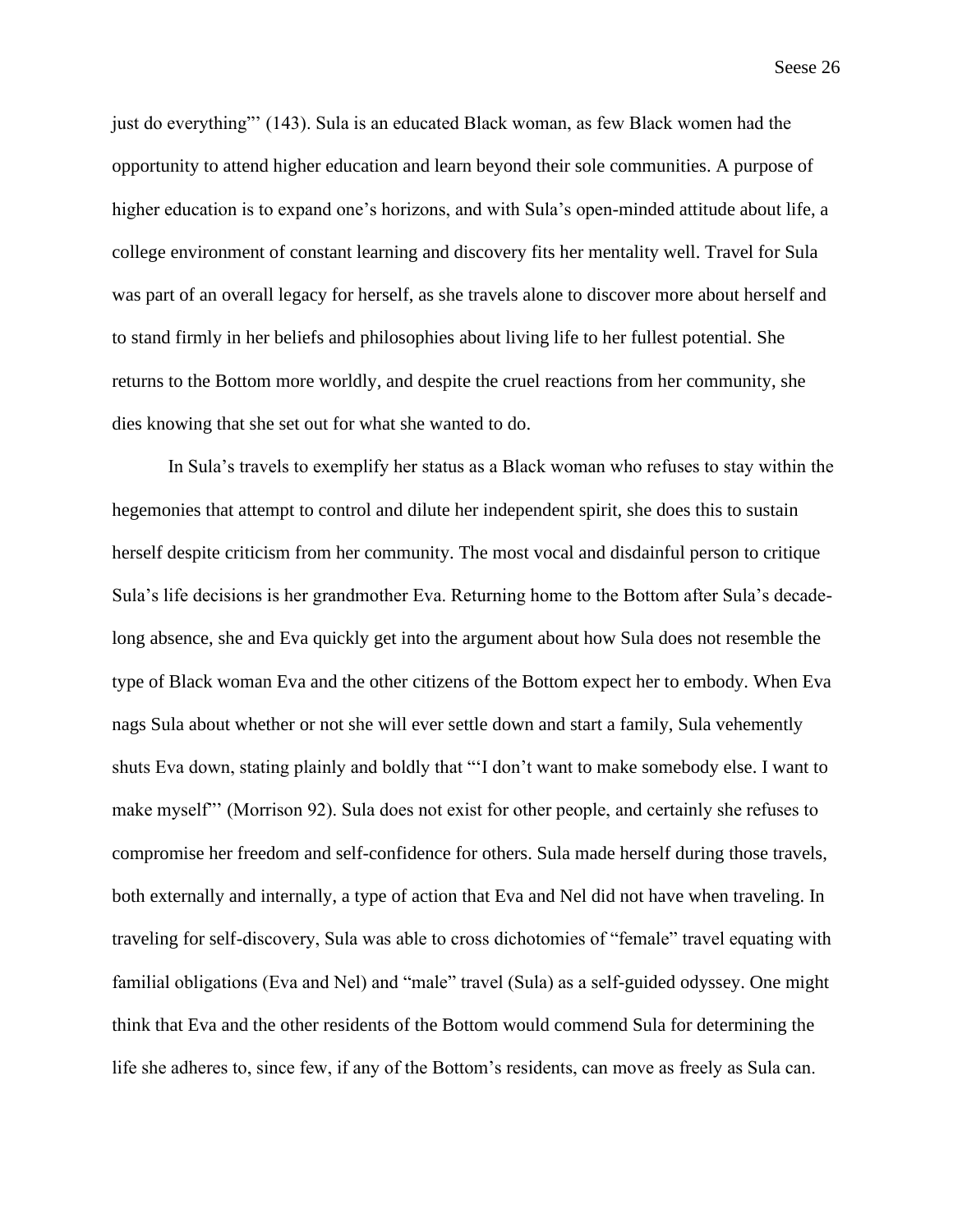Yet given the time period and the overall attitudes of the Bottom, a Black woman cultivating as much autonomy as she can places her as an enemy of the community.

Despite the criticism, Sula defends herself against her condescending grandmother, and does not let her, or anyone else for that matter, dictate the kind of Black woman she is. Lawton writes that "[w]e travel because we are lucky enough to venture to places our parents never could, to live out the dreams and intentions of our ancestors and be a part of a generation for whom free movement is finally feasible" ("Why Black Solo"). While Sula may not be part of the generation of Black women that Lawton refers to in her article, Sula is one of the trailblazers for traveling for personal fulfillment, a type of travel diametrically opposite from Eva, who had to travel for survival and of Nel, who traveled out of familial obligations and as a foreshadowing of her status as a domestic Black woman. Travel for Sula means autonomy and self-pleasure, a type of travel that was not afforded to her grandmother or to her one and only best friend. Despite the negativity that her family and her community imposed on her, Sula never let her spirit falter or be extinguished by the naysayers.

Travel in Toni Morrison's *Sula* questions how and why Black women in the novel move in and out of the Bottom. As the novel is about breaking binaries and embracing the ambiguity of nature, the novel addresses these concepts in relation to the reasons as to why the women in the novel travel. For Eva, travel represents her survival of her family in order to survive as a single mother of three young children. As for Nel, she travels out of respect for the passing of her greatgreat grandmother and establishes her role as a Black woman devoted to family and maintaining the domestic sphere of life. Unlike both Eva and Nel, Sula's travels stem from her own desires to sustain her independence and to create a space for herself to follow her mind and heart as a single, childless Black woman. Morrison remains ambivalent and does not insert her own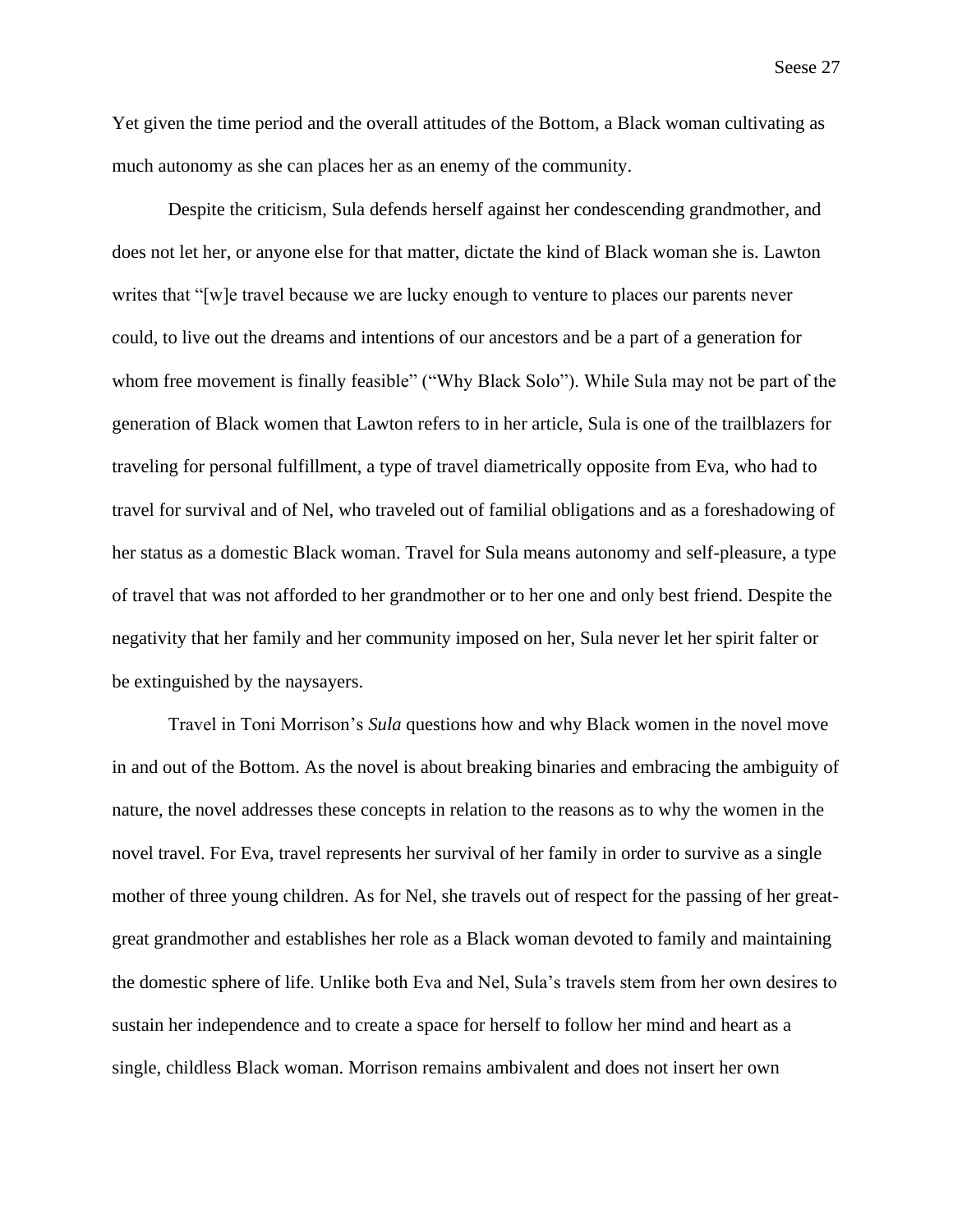feelings towards the characters' rationale for travel. In the spirit of ambivalence that Morrison presents to her readers, the ideas of each woman's purpose of travel is a personal one, choices that they make based on their circumstances and relation to what feels right for them. This, in hindsight, allows for further discussion about the ways in which travel is presented in *Sula*.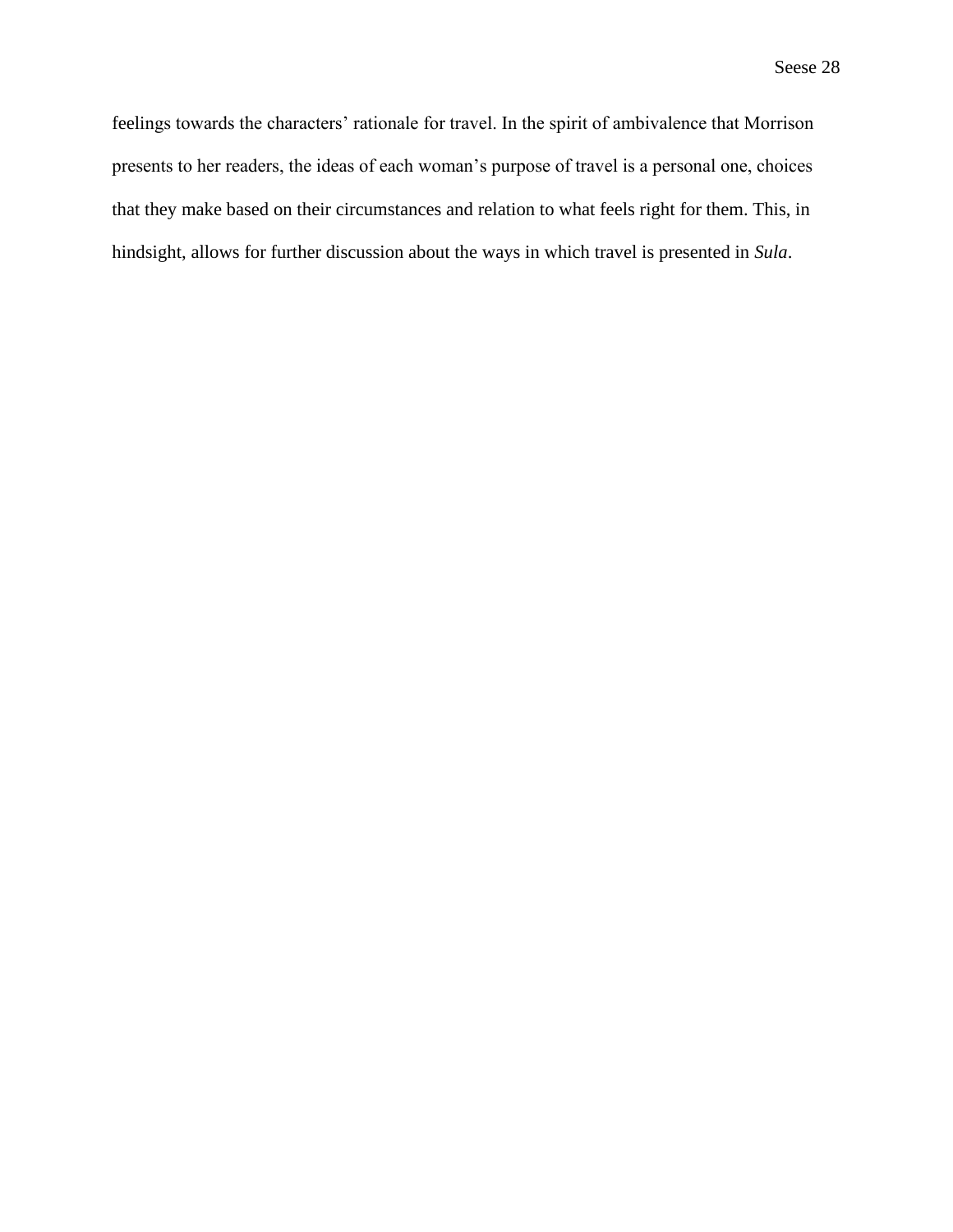### Works Cited

- Bryant, Ceron L. "Seeking Peace: The Application of Third Space Theory in Toni Morrison's *Sula*." *CLA Journal*, vol. 56, no. 3, 2013, pp. 251–66. JSTOR, https://www.jstor.org/stable/44329588.
- Galehouse, Maggie. "'New World Woman': Toni Morrison's Sula." *Papers on Language and Literature*, Fall 1999, https://go-gale-

com.ezproxy.bgsu.edu/ps/i.do?p=LitRC&u=bgsu\_main&id=GALE|A58163346&v=2.1& it=r&sid=summon.

- Koh, TaeJin, and Saera Kwak. "Community and Communitarianism in Toni Morrison: Restoring the Self and Relating with the Other." *Societies*, vol. 11, no. 2, June 2021, p. 57. DOI.org (Crossref), https://doi.org/10.3390/soc11020057.
- Lawton, Georgina. "Why Black Solo Female Travel Is a Radical Act." *The Guardian,* 10 June 2021. The Guardian, https://www.theguardian.com/travel/2021/jun/10/why-black-solofemale-travel-is-a-radical-act.

Morrison, Toni. *Sula*. 1st Vintage International ed, Vintage International, 2004.

Sokoloff, Janice M. "Intimations of Matriarchal Age: Notes on the Mythical Eva in Toni Morrison's *Sula*." *Journal of Black Studies*, vol. 16, no. 4, June 1986, pp. 429–34. DOI.org (Crossref), https://doi.org/10.1177/002193478601600406.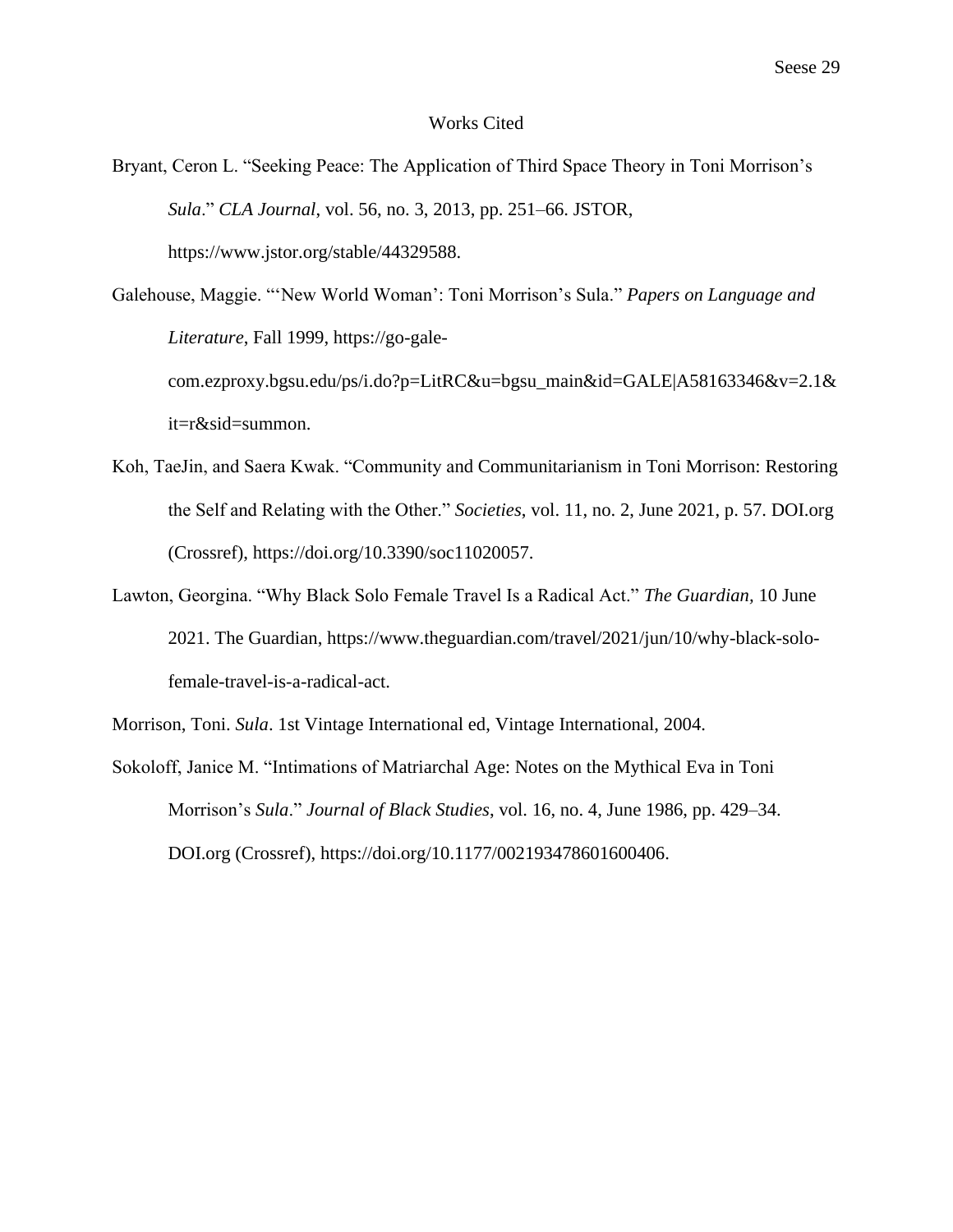Sounds as a Means of Dialogue: Black Nondiegetic Voices in Djanet Sears' *Harlem Duet*

How does a playwright demonstrate on stage a character's inner dialogue besides the bread and butter techniques, such as an aside or a soliloquy? These personal conversations must be done orally, as unlike in television and film, screenwriters and directors use voice overs for character's thoughts as a scene happens or have a flashback where the audience understands that what they see exists in the character's mind. Theatre must use different conventions to portray the inner mechanisms of a character effectively and to not break the fourth wall. (Unless, that is, an intention of theirs.) Using sound in theatre usually exists for practical sound effects to immerse the people watching that they are not in a theatre watching actors perform, but instead visit the world in which the characters live. Yet, sound provides inner dialogue that can be in replacement of a traditional aside or soliloquy, and can produce a more impactful understanding that a character may not be able to express in words coherently.

*Harlem Duet* is an adaptation of William Shakespeare's *Othello*, but set in Harlem in the late 1990s. As a prequel adaptation to Shakespeare's play, *Harlem Duet* is about a Black woman named Billie, who is left by her ex-husband Othello for a white woman named Mona. Billie's devastation leads her to a mental spiral and a disbelief that she, a Black woman who initially married a Black man concerned with keeping his Black American culture, assimilates into the white hegemony that is Mona and his white colleagues at Columbia University. She and Othello quarrel over Othello's shedding of his Black identity and how her dreams of a thriving Black community and Black marriage shatter. Their differences of how to perceive their Black identities echo in the voices of Dr. Martin Luther King, Jr., Malcolm X, and Marcus Garvey via audio clips of their speeches. Billie aligns herself with thinkers of an Afrocentric society such as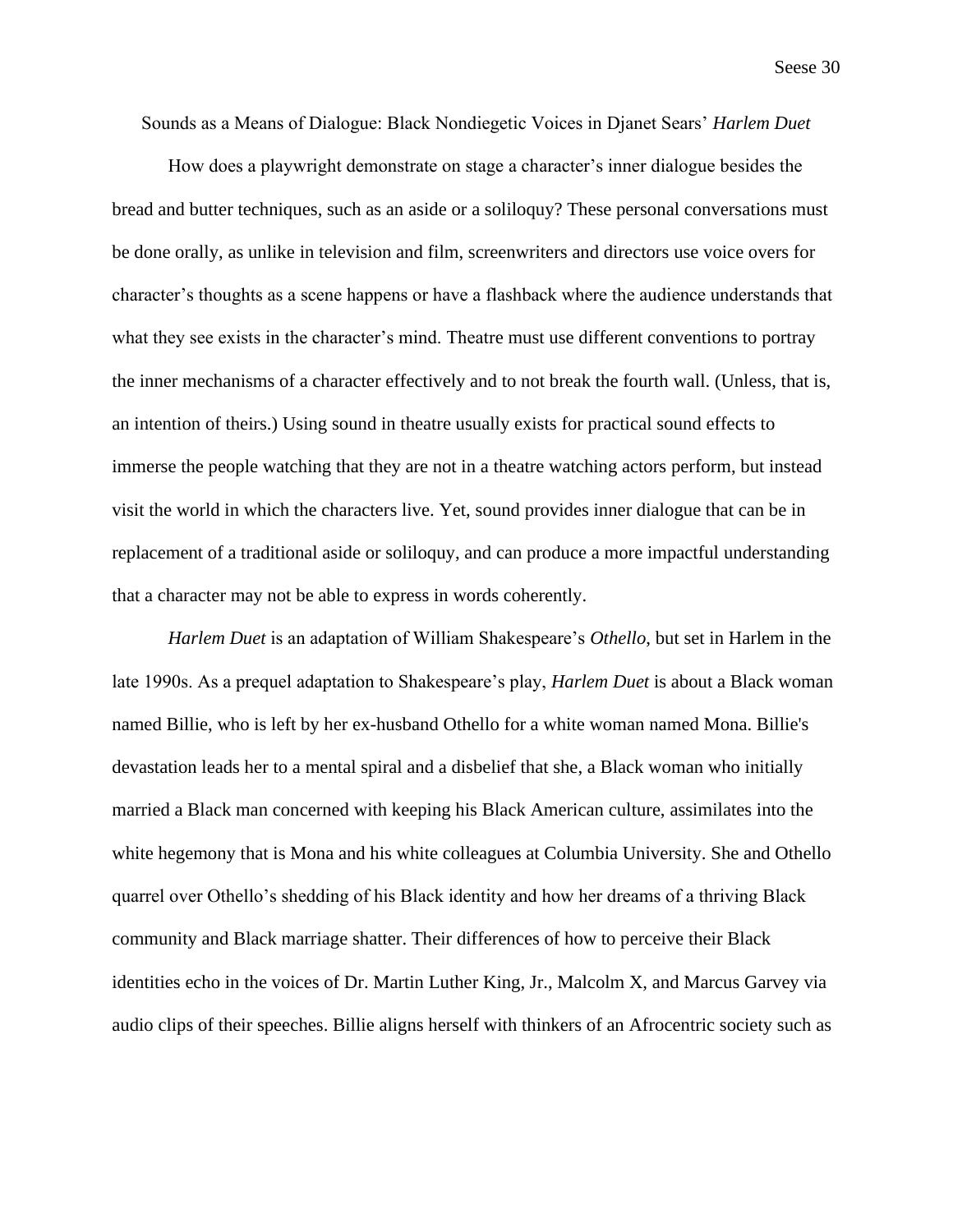X and Garvey, while Othello aligns himself with thinkers of more of a post-racial society, such as King.

In Djanet Sears' play *Harlem Duet*, Sears' script incorporates the use of sound clips from prominent Black activists who have their own understanding of Black power and advancement for Black rights in the United States. In using a variety of Black activist voices, the audience listens to these activists while they hear the characters on stage say their lines. These audio clips serve as an undercurrent for how characters generally feel about their predicaments at hand, as a portion of this play concerns itself with how to perceive Black racial advancement and sustained growth. In *Harlem Duet*, the play's clashing Black ideologies allows to peer into the ideologies that run through both Billie and Othello's minds.

The overall setting of the play, along with the three different time eras, all happen in the same geographical area in Harlem. The earliest time setting in the play is in 1860, where a Black couple wants to leave Harlem to Nova Scotia, a free safe haven from American slavery. The second earliest time setting is in 1928, where a Black actor performs in minstrel shows, much to his wife's discomfort. The present time setting of the play, the late 1990s, is where I will discuss the elements of audio clips in *Harlem Duet* and as they serve for an inner dialogue. It is important to note that in the scenes of the past, the couple is played by Billie and Othello's actors. For each of the scenes of the past, the Black male character leaves the Black woman character for a white woman. The present day's plot of *Harlem Duet* duplicates this story to a more contemporary time, demonstrating that these conversations about Black identity continue to affect Black folks. Elizabeth Brown-Guillory's article "Place and Displacement in Djanet Sears's *Harlem Due*t and *The Adventures of a Black Girl in Search of God*" presents *Harlem Duet* in such similar terms, suggesting that "[t]he sense of dislocation—or living between worlds—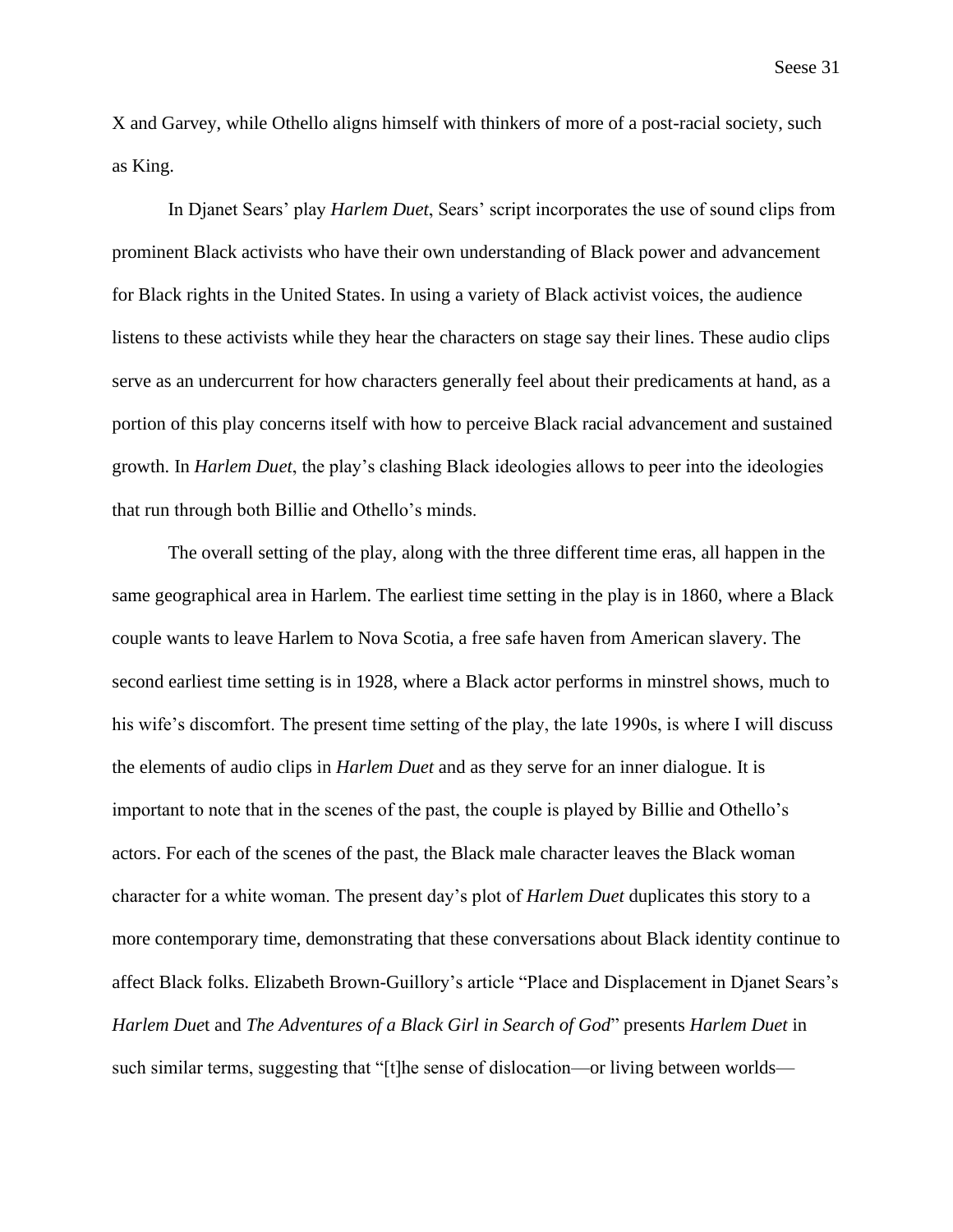created by the play's structure is bolstered by Sears's strategic use of sound design. Sears examines the lives of [Black folks] who are forced to live in the space in between, an idea voiced in Homi K. Bhabha's *The Location of Culture* and Paul Gilroy's *The Black Atlantic*" (162). While Othello desperately tries to assimilate himself in white society and remove his Black identity from him, his denial of racial and cultural politics lead him to a place of existing in two different worlds. For example, in Act One, Scene Nine of *Harlem Duet*, Othello tells Billie "I drink the same water, read the same books. You're the problem if you don't see beyond my skin . . . I am not my skin. My skin is not me" (Sears 305). His reaction comes from Billie and Othello arguing over Black feminism and how he feels like his marriage with Billie felt intimidating because of her adherence to Black feminist ideology, a more Afrocentric ideal. Billie reminds him about his disdain for Black feminists in particular. In the stage directions before Othello's monologue to Billie in this scene, Sears' stage directions calls for Malcolm X's audio recording of himself asking *"'What difference does colour make?'"* (305). As X himself aligned more with racial unity towards the end of his own life, Othello too has a shift of how he views his Blackness as just a physiological part of him instead of an identity shaped by those around him. In just this example alone, Sears incorporates these audio clips to bring different theatrical narration front and center.

The present setting of *Harlem Duet* takes place "in a renovated brownstone, at the corner of Martin Luther King and Malcolm X boulevards (125th & Lennox)" (285). Not only does Sears situate the play geographically in a specific intersection in Harlem, but the intersection in which two historically differing Black activists in terms of how to conceptualize Black identity is a core theme in the play. To emphasize the importance of the physical setting of *Harlem Duet*, Joanne Tompkins in "The Politics of Location in *Othello*, Djanet Sears's *Harlem Duet*, and Ong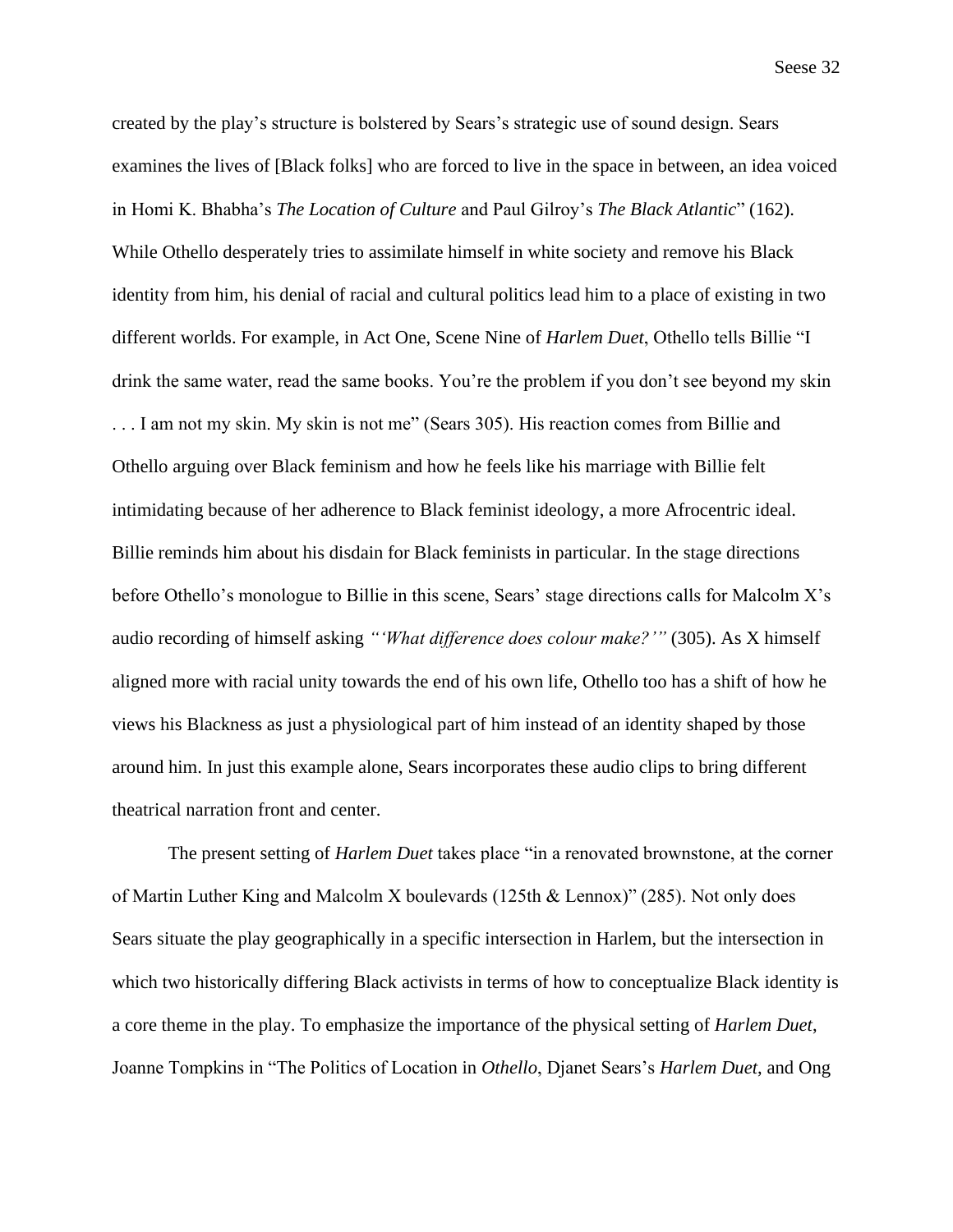Keng Sen's *Desdemona*" writes that "Sears's play attempts to map a relatively accurate history of place, and of Black history in that place. It is a compendium of African-American history, making reference to famous African-American historical figures . . . so that African history in North America is performed and thus documented on stage" (272). This is a geographical landmark in Harlem, and Sears uses this physical space of the play's setting to create a dynamic Black culture. Again, the streets' names are critical to understanding the major ideologies of racial equity that often are at odds with one another too. King promoted more of the approach of integration of Black folks in white society, while X promoted a much more Afrocentric, Black Nationalist ideology to combat racism. In doing so, Sears places each character in the play depending on how they feel about their Black identity and the world in racialized terms. These conversations the characters have represent the kinds of discourse King and X spoke about not just in their own lifetimes, but the character's own lifetimes too. Both of these ideologies of Black liberation fall under a continuum, as Sears employs other Black activist speakers within these parameters to accompany each scene within *Harlem Duet*. In order to understand the main conflict of the play, I will first examine MLK, Jr.'s "I Have A Dream" speech in relation to the conversation that Billie and Othello have requires prominent attention. This auditory dialogue signifies just one of the many instances where the play's use of speech echoes each characters' stream of consciousnesses.

In Act One, Scene Four, the stage directions call for an audio recording in which "*Martin Luther King continues his dream, its relationship to the American Constitution, and the Declaration of Independence*" (Sears 297). The "dream" in question refers to MLK, Jr.'s "I Have A Dream" speech that occurred at the Lincoln Memorial in 1963 during the March on Washington for a demand of jobs and freedom for Black Americans. Here, the audio recording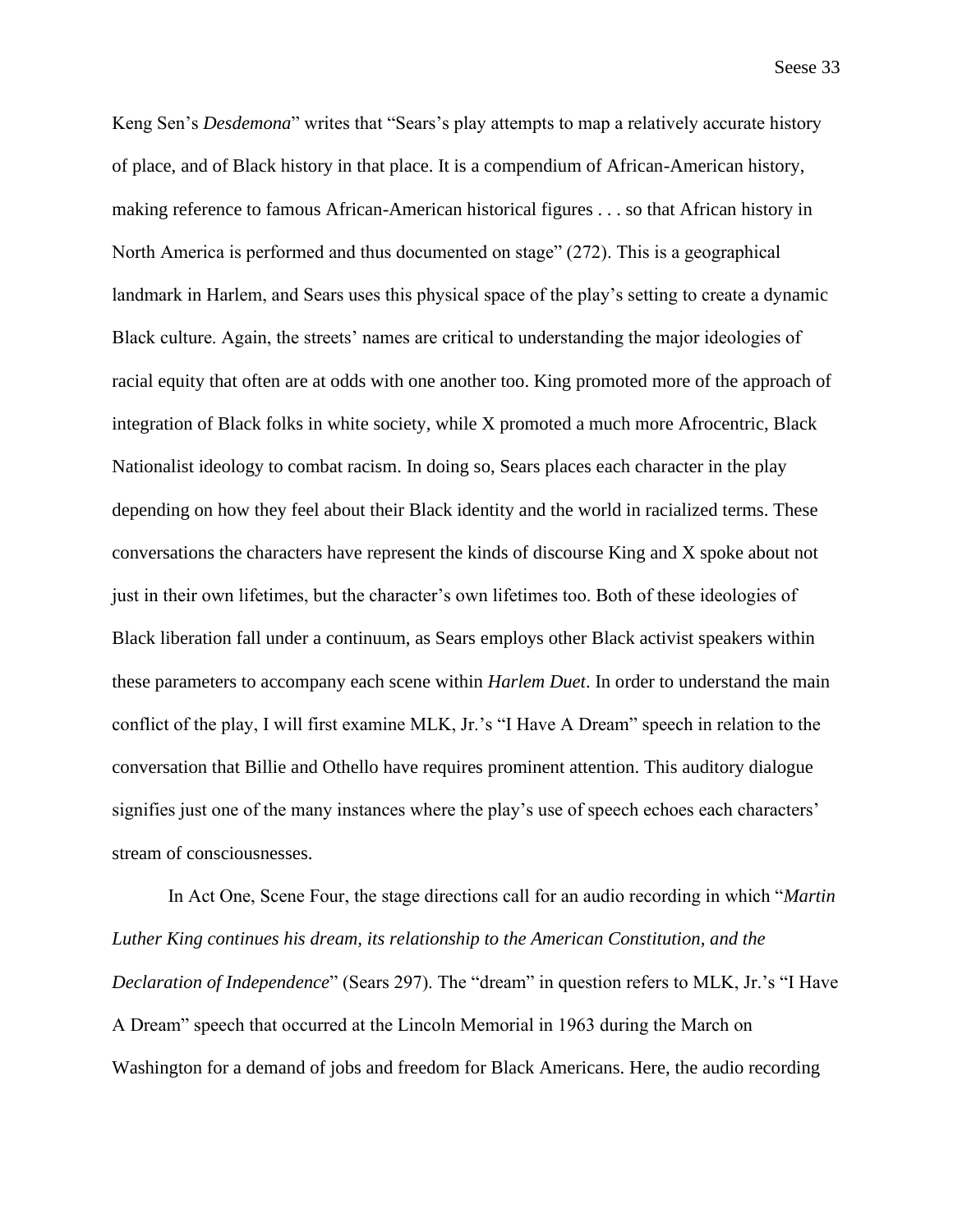of King demonstrates that his dream of racial unity reflects the initial equality in which the writers of the American Constitution and of the Declaration of Independence wanted for every American (i.e. "All men are created equal."). King believed in reconciliation and healing of the country. As he says in his "I Have A Dream" speech: "We [Black men and women] refuse to believe that there are insufficient funds in the great vaults of opportunity of this nation. And so we've come to cash this check, a check that will give us upon demand the riches of freedom and the security of justice." The dream that MLK, Jr. desires is one of racial unity between white and Black America and for Black Americans to unite for a single cause instead of in-group disagreement.

In *Harlem Duet*, the opposite of racial unity occurs between Billie and Othello, with King's "I Have A Dream Speech" reverberating in the background to provide a stream of consciousness. In this scene, Othello comes by to the apartment and he and Billie get into an argument over Black liberation politics. More specifically, Billie and Othello argue over affirmative action. Othello is an instructor at Columbia University, a predominately white campus located in Harlem. Othello and his other white colleagues want to challenge affirmative action. This surprises Billie and she cannot believe Othello for challenging the promotion he got. Before they begin to argue again over Othello's decision, both of them quote from King's "I Have A Dream" speech to showcase racial inequalities of the past that Othello showed to his colleagues:

> BILLIE: 'America has defaulted on this promissory note insofar as her ... OTHELLO & BILLIE: . . . citizens of colour are concerned. OTHELLO: Instead of honoring this sacred obligation, America has given its coloured people a . . .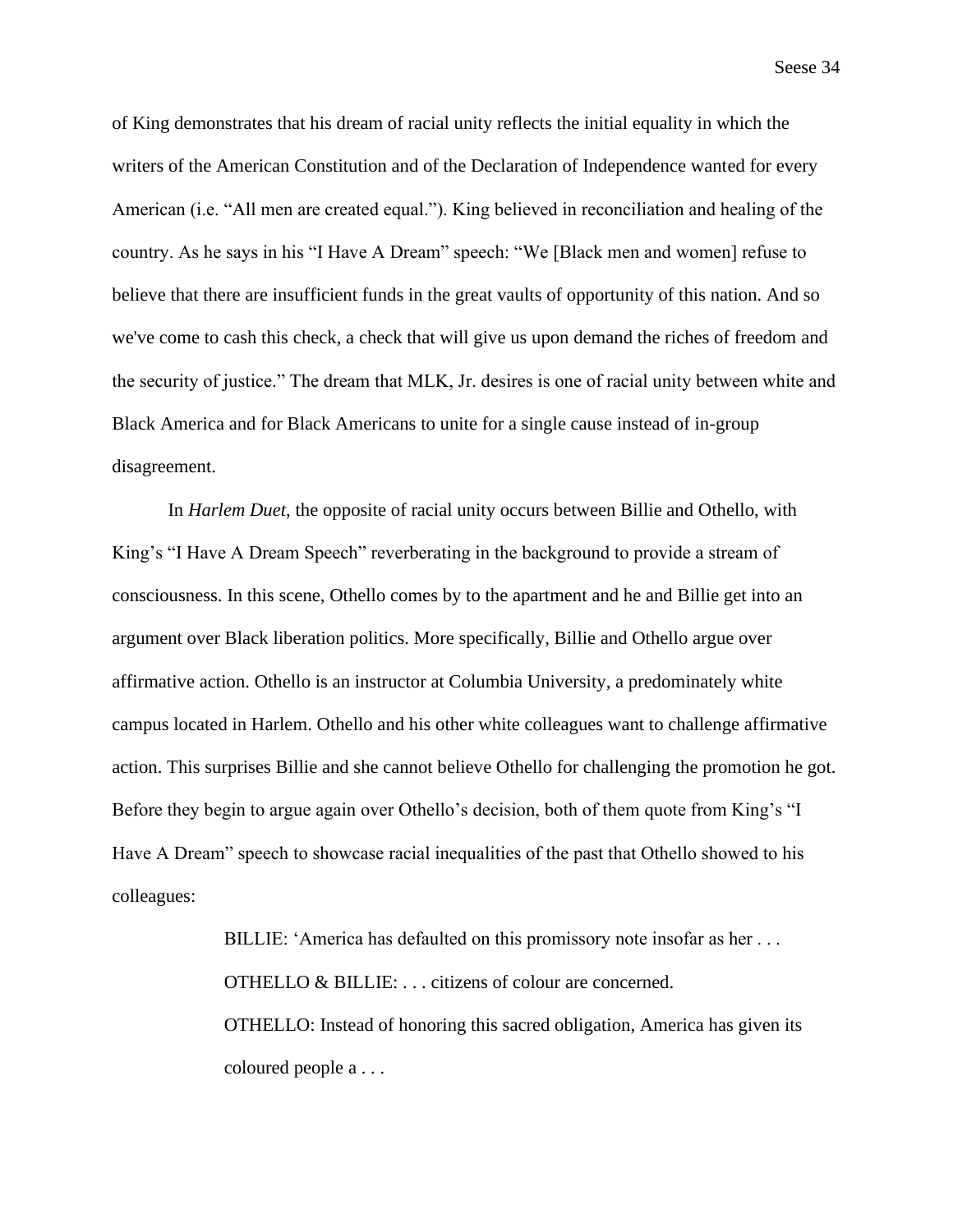OTHELLO & BILLIE: bad cheque . . .

BILLIE: a cheque that has come back marked . . .

OTHELLO & BILLIE: . . . "insufficient funds".' (Sears 299)

Othello's rationale for challenging affirmative action is for "[his] peers to respect [him]" (299), as he feels under the microscope and pressure to not use his status as a Black man to victimize himself more than he should. In regards to Othello and Billie quoting from King, the audio clip explains as to why Othello wants to move to a post-racial world. For Othello, his successes and his contributions should be for his actual talent, not because he wants to be promoted because of workplaces making up for the centuries of forced subjugation of racial minorities. His fiancée and white colleague Mona is brought up in conversation, as Othello tells Billie that Mona "really sees me. She was the only other faculty to support me on the MLK Day assembly" (299). He continues: "They understood. For a moment I got them to understand" (299).

Othello looks for racial unity, as he wants to live in a post racial world where the color of one's skin does not need to be brought to attention. On the other hand, Billie understands that she cannot live in a post racial world, as her Blackness defines her and she does not have the privilege of being a man in the United States. After Billie and Othello orate MLK, Jr.'s "I Have A Dream" speech word to word, their argument escalates further when the fractured duo talks about MLK, Jr.'s stance on racial equity.

BILLIE: The man was a… a…

OTHELLO: Poet… Visionary…

BILLIE: A prophet.

OTHELLO: After all he'd been through in his life, he could still see that at a deeper level we're all the same.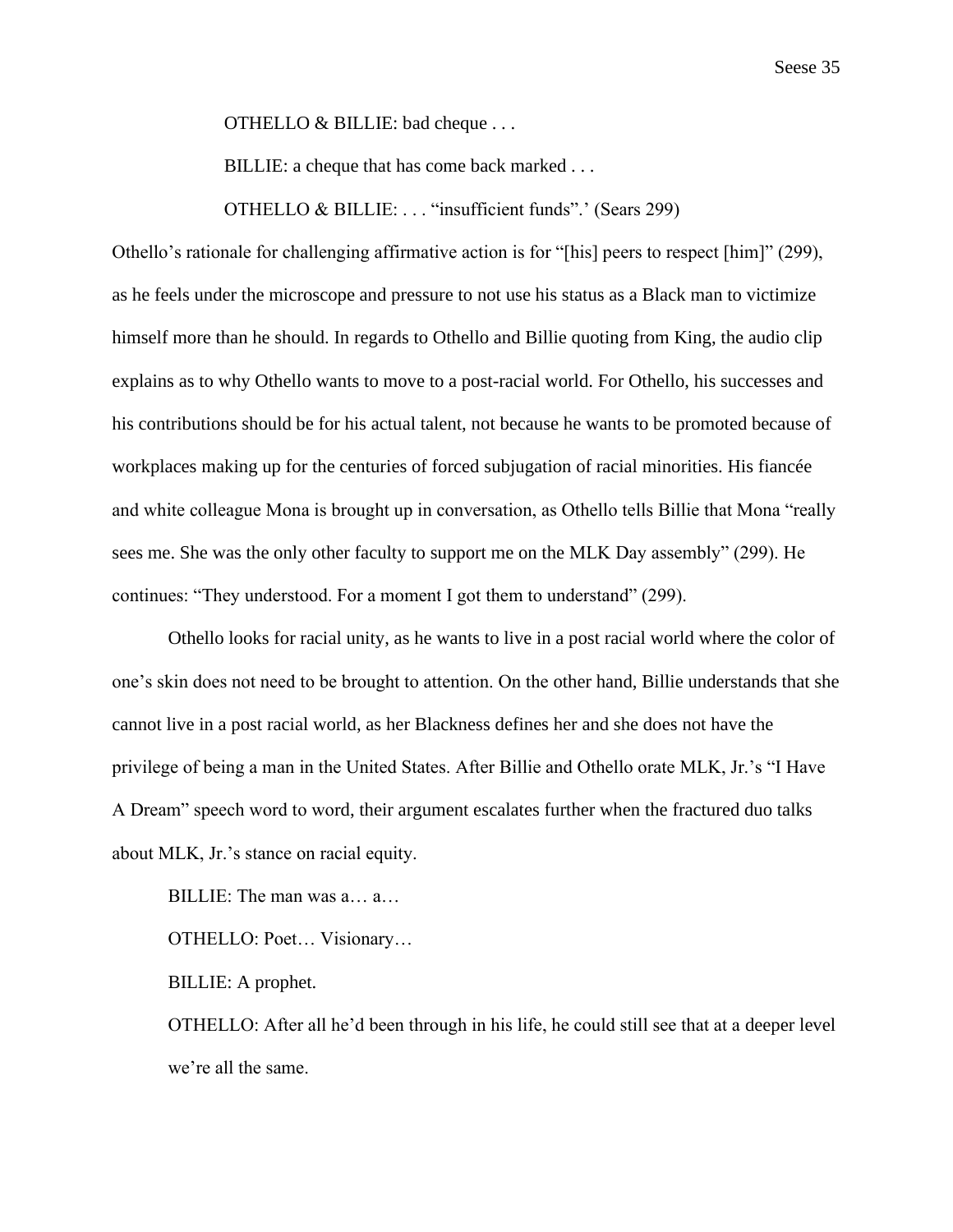(*Pause*.)

BILLIE: I'm not the same.

OTHELLO: In the eyes of God, Billie, we're all the same.

BILLIE: One day little Black boys and little White girls -

OTHELLO: You're delusional.

BILLIE: You're the one looking for White respect. (299)

Billie vehemently critiques Othello's post-racial attitudes, as she finds it baffling that he can just remove his Black identity and his history so he can remove himself from his Black community to try to fit into white society. In Billie's perspective, "White respect" (299) is just a way for Othello's white colleagues to whitewash him into a "respectable" Black man. Othello did not have internalized anti-Black racism towards himself until he spent more time working at the university, and Billie thinks Othello lost his sanity.

In relation to MLK's "I Have A Dream" speech, King makes a point that "[us Black men and women should] not seek to satisfy our thirst for freedom by drinking from the cup of bitterness and hatred." King does not want to see Black folks hating on white folks, as holding onto anger and spite encourages and grows divisions among groups of people. In addition, King states that he dreams that "little Black boys and Black girls will be able to join hands with little white boys and white girls as sisters and brothers." Playing off of this particular line, Billie says "little Black boys and little *White* girls" (Sears 299, emphasis mine) to highlight Othello's infidelity towards Billie. Billie has no respect for people who want to be colorblind and to live in a post racial life. Even more so, she hardly has respect for Othello for willingly assimilating into upper middle class white society and removing himself from his Black community. In characterizing Othello, Brown-Guillory says that "Othello struts upon the stage as a vapid,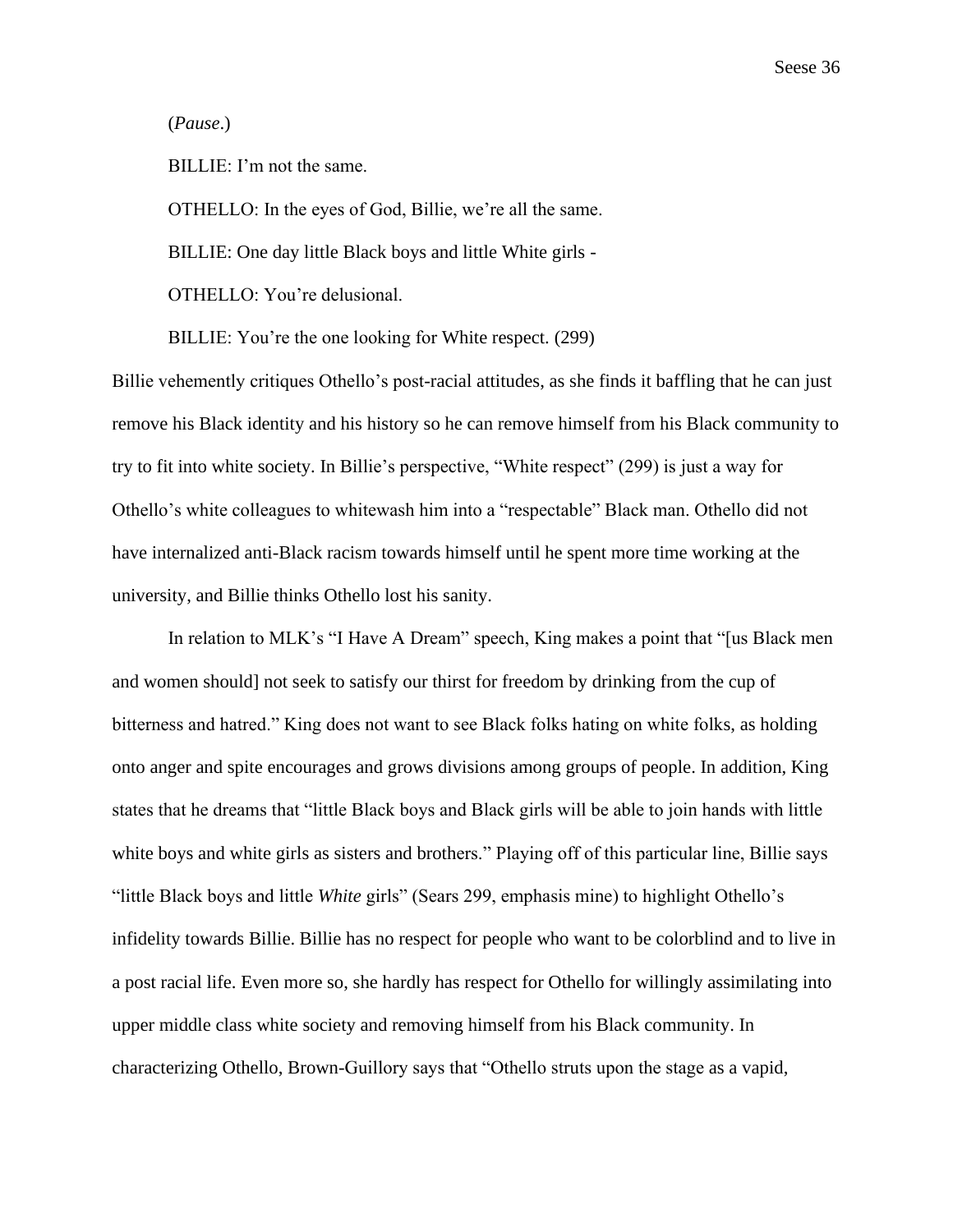pseudointellectual who is enamored of white privilege and disdainful of the black struggle proliferating around him in Harlem" (159). Billie tries to explain to Othello that he cannot evade his Black identity and history, and that living in a post racial society is impossible when racism and inequality still exist.

Othello feels concerned that Billie subscribes to Afrocentric beliefs and feels animosity towards Mona and Othello's colleagues. Othello feels that King feels close to his ideologies of wanting to be in a post-racial society, and chooses to implement a post-racial identity. Billie finds King's speech overly simplistic and that King himself is not radical enough for her. In steeping herself with the ideologies of Malcolm X and other prominent Afrocentric activists, she feels like Othello made himself digestible for his white colleagues and Mona. Othello called out their racism gently, but Billie would not be gentle. MLK's "I Have A Dream" speech playing over such a heated discussion underscores just how opposite Billie and Othello feel about Black life and liberation. While MLK's speech only solidifies Othello's view of a harmonic, post racial world politically, Billie's words serve a different kind of dream: a personal dream of a Black utopia and a dream of returning to how her life was before Othello ended their marriage.

As Othello aligns himself more with the audio recording of MLK's intended message in his "I Have A Dream" speech, Billie's alignment in relation to this speech reinforces her Afrocentric point of view, one where harmony lies in being faithful to one's spouse and community. She critiques Othello's desire to whitewash himself and to fall in love with whiteness, reminding him of how he cannot remove himself from Blackness, no matter how hard he tries. Billie apologizes to Othello, telling him "I'm sorry… I am sorry. I had a dream. A dream that one day a Black man and a Black woman might find… Where jumping a broom was a solemn eternal vow" (Sears 300). She dreams of thriving in a world where the white gaze does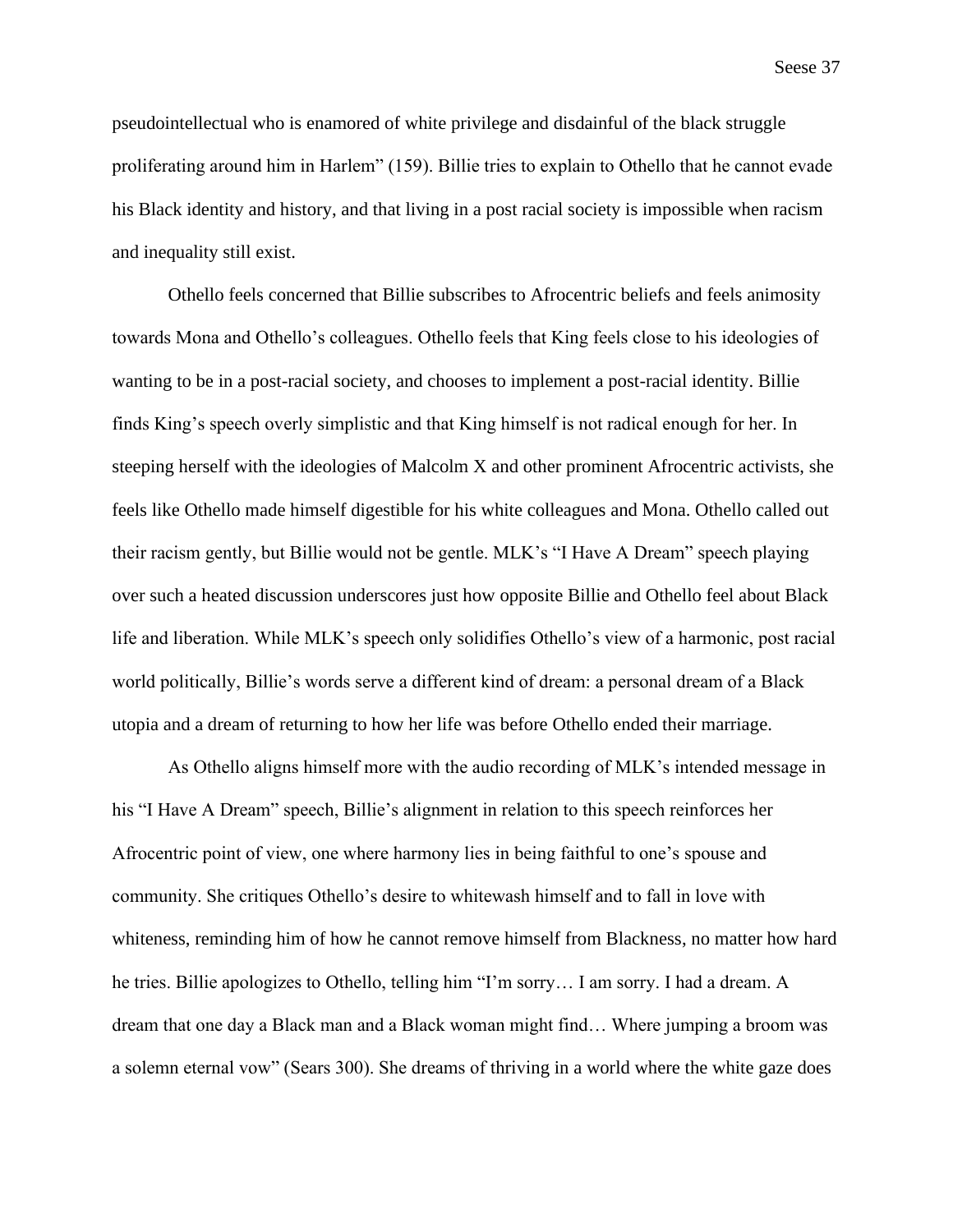not directly affect her, where her marriage did not disintegrate from under her feet. Her dreams of having a strong (Black) community are torn from her due to Othello's unfaithfulness. Billie cannot even imagine how or why Othello can abandon her.

Billie's stream of consciousness in thinking about the ways in which the "I Have A Dream" speech does not align with her ideals of Afrocentrism is in the thoughts of her failed marriage. Jumping to the second act of *Harlem Duet* in Scene Seven, she has a mental breakdown over her loss of her marriage, repeating MLK's lines of "I have a dream that one day every valley shall be exalted, every hill and mountain shall be made low, the rough places will be made plain, and the crooked places will be made straight" from his "I Have A Dream" speech, but her speech is disjointed and she disassociates from reality entirely in front of her landlady Magi. While this happens towards the end of the play, the stage directions call for the audio to be "distorted" (Sears 313) and "dissonant" (313). The distortion of noises encapsulates Billie's fragile psyche, as she cannot think clearly and feels out of touch with herself and of reality. As the sound clips play during the play's progression, this is Billie's mind spiraling out of control, a panic attack already wreaking havoc in her thoughts. Yet when she sees Othello for the first time in person after having a few phone conversations in two months, that familiarity of having such a voice as MLK recite his eloquent and idealistic speech about racial harmony underscores more of Othello's desire for post racial politics and desires for white assimilation. For Billie, her conversation with Othello as "I Have A Dream" plays in the background to explain the broken dreams and promises that she must piece together somehow.

On the other side of the racial equity debate is the one of Black nationalism, most notably in the play's usage of Malcolm X's audio recordings. If *Harlem Duet* uses audio clips to provide additional context and commentary to the characters' inner dialogue and the particular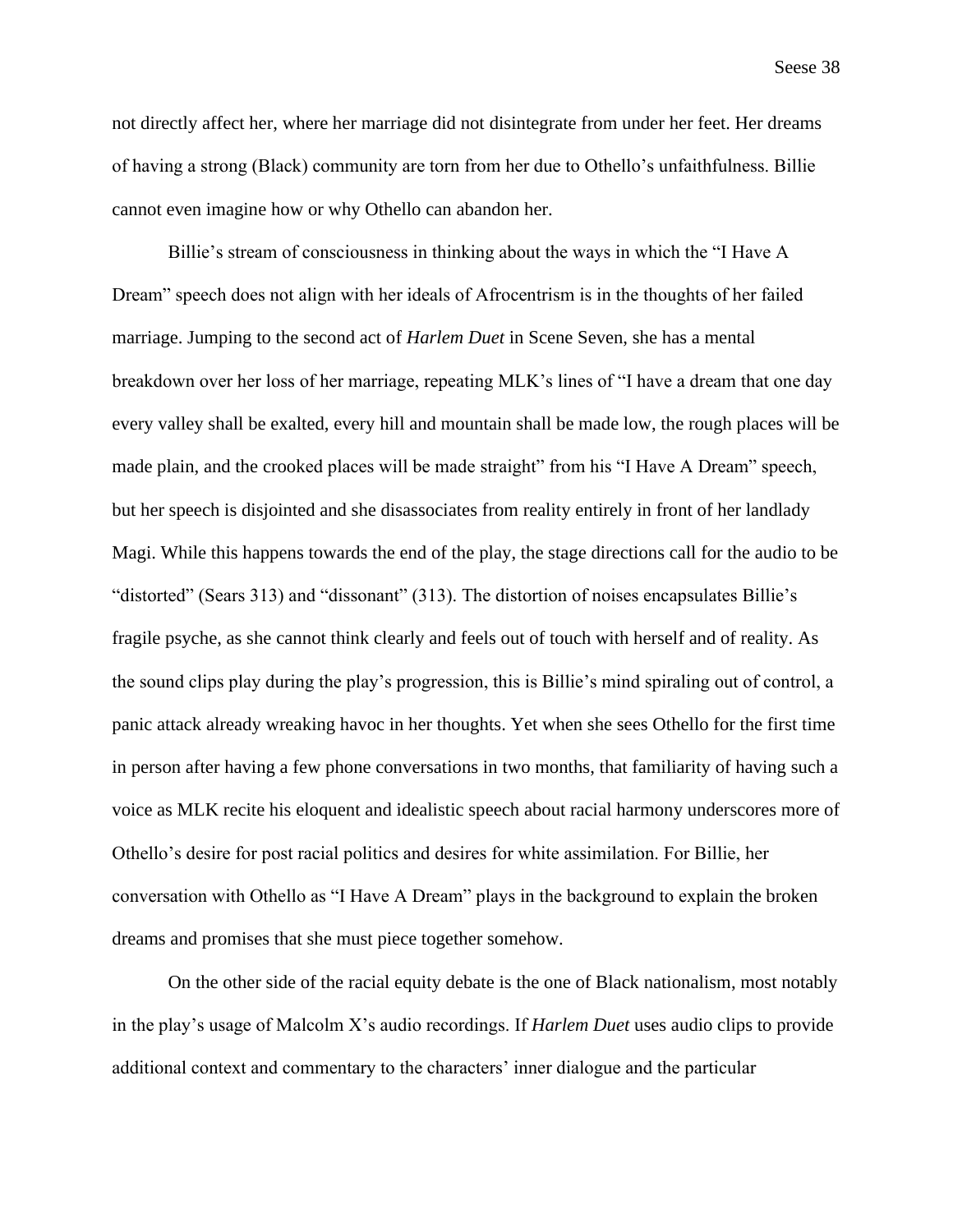conversations they have at hand, then it does not come at a surprise that other Black influential voices support the words uttered in the play. In one instance where Malcolm X speaks about Black nationalism, this audio occurs in Act Two, Scene Seven as a means in a flashback with Billie and Othello moving to Harlem for the first time. In the play, Billie suffers from a nervous breakdown after Othello gets the remainder of his possessions from their apartment. Her mental state deteriorates throughout the duration of the play, but this particular scene depicts Billie at her breaking point. To reiterate, the stage directions of Act Two, Scene Seven state that "[*t*]*he plucked strings and the distorted audio loop have become even more dissonant*" (Sears 313). Again, the audio loop features many different Black leaders' speeches all trying to speak at the same time, overwhelming Billie. In a similar vein, Brown-Guillory remarks that "Billie is challenged by the cacophony of voices" (164) since she is thinking about everything that has happened between her and Othello. In Billie's flashback, she and Othello move into their Harlem apartment, with Billie thrilled to be submerged into Black culture. Othello's appearance in the flashback demonstrates his former alignment with Black culture, as the stage directions reveal that he wears "a brightly colored dashiki" (Sears 314) and he tells Billie that his white colleagues at Columbia University need to "take . . . on a cultural field trip [to] blow their minds" (314). In Billie's flashback, Othello was the man that she married, who she planned to spend the rest of her life with. Othello wanted to show his colleagues his own Black culture, that he was proud of being Black. In such a place as Harlem, Othello could educate his white colleagues on what Harlem and Black culture means for him and other Black folks. A strong and vibrant community with a rich history, Harlem is a Black sanctuary and utopia that Billie upholds through her presence in this scene, with Malcolm X echoing the thoughts that she similarly has in her mind.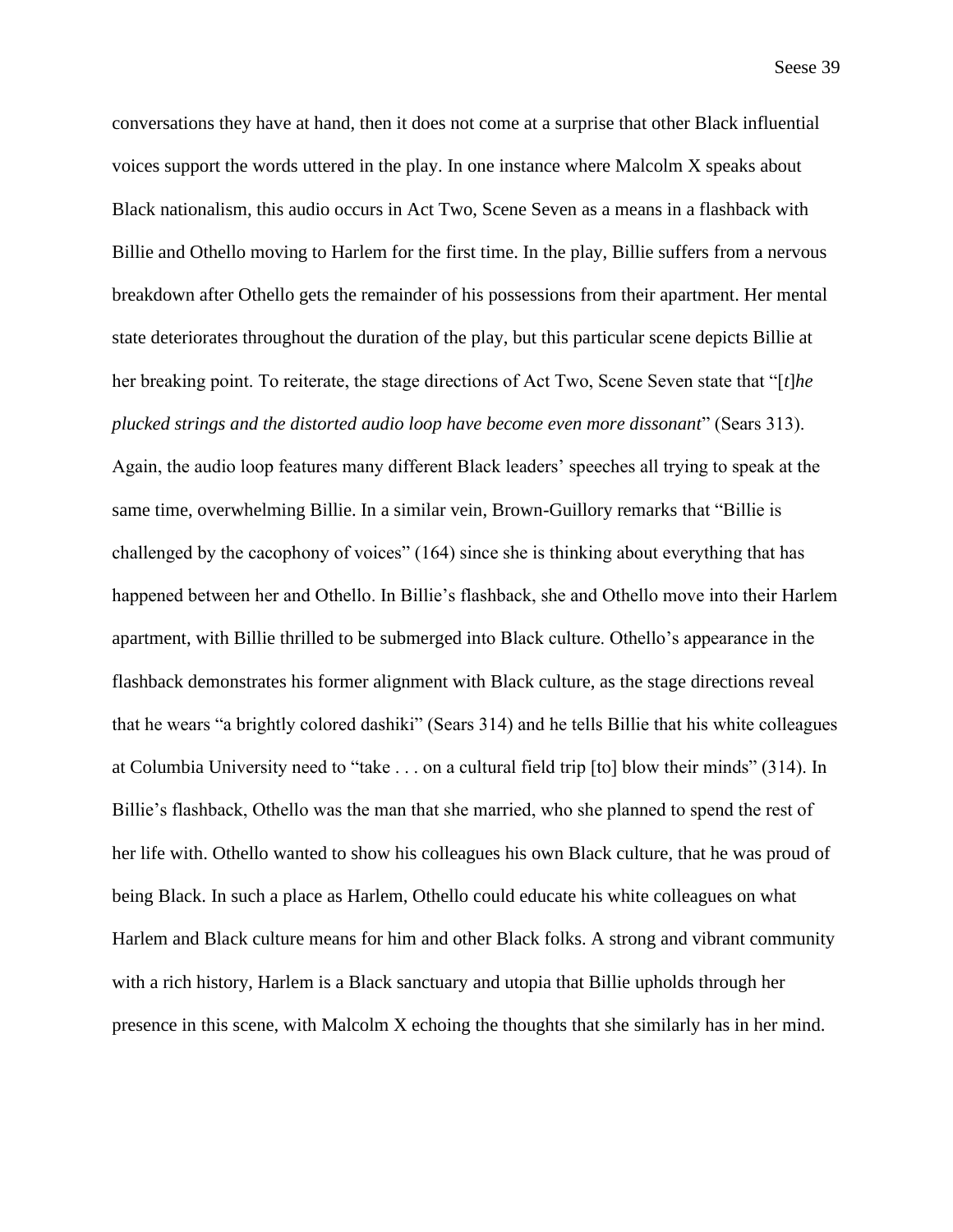*Harlem Duet* uses Malcolm X's speech "The Ballot or the Bullet" to vocalize a need for strong Black communities and for Black folks to support and uplift one another. Pertinent to the flashback scene in *Harlem Duet*, X explains to the spectators at his speech that "[w]e ourselves have to lift the level of our community, the standard of our community to a higher level, make our own society beautiful so that we will be satisfied in our own social circles" ("The Ballot or the Bullet"). X refers to how white communities and folks do not reciprocate the social and economic sustainment of Black communities when Black folks regularly interact and shop in white hegemonic spaces. If the white hegemony will not sustain Black communities, then this duty falls in the hands of Black folks. In order for a thriving Black community, there must be love for sustaining such a community. In Billie's flashback in the play, her conversation with Othello echoes X's own sentiments about a thriving Black community:

BILLIE: I longed for this sanctuary.

OTHELLO: I know what you mean.

BILLIE: Black boutiques.

OTHELLO: Black bookstores.

BILLIE: Black groceries.

OTHELLO: Filled with Black doctors and dentists. Black banks.

BILLIE: Black streets teeming with loud Black people listening to loud Jazz and reggae and Aretha … (Sears 314-5)

Harlem is a Black sanctuary for Billie and for Othello, before he internalizes anti-Black rhetoric when he gets closer to his white colleagues at the university. For both of them, their mutual joy in the beginning of their lives together exalts excitement and a fresh start to their new lives as a young married couple. Their enthusiasm for living in such a historic Black community such as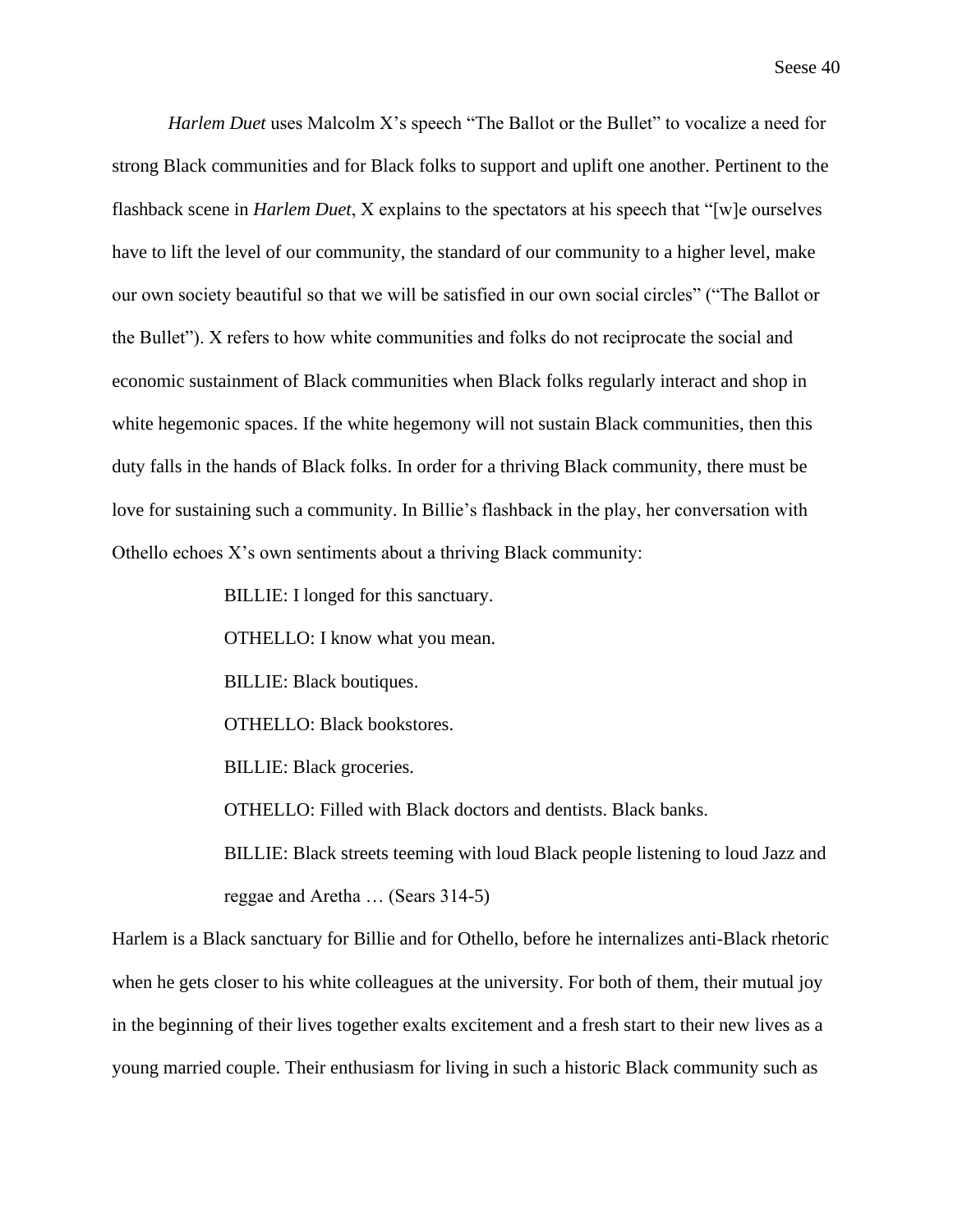Harlem allows for the couple to engage in a Black centric community, a utopia for Billie especially to thrive as a member of this significant community. In such a technique as employing audio loops with each scene of *Harlem Duet*, the play engages with parallel yet similar conversations between Black prominent speakers and of the characters. Malcolm X's voice in the selection of Black voices amplifies the play's stance on strong interpersonal Black communities, a stance in which Billie upholds.

Last, but certainly not least, audio loops playing in each scene of *Harlem Duet* engages with the ides of Black sustainment, as Act One, Scene Three in the play uses an audio recording of the Black philosopher Marcus Garvey to echo the need of a singular home for all Black folks around the world. This audio recording aligns more with the beliefs that Malcolm X has rather than Martin Luther King, Jr. The stage directions for this scene ask for "*an oral address by Marcus Garvey on the need for African Americans to return to Africa*" (294). Sears' inclusion of Garvey's speech promotes the love of Blackness that Billie certainly holds dear to her heart. In this early scene of the play, it begins as a lighthearted conversation between Amah and Magi about love and marriage, echoing Act One, Scene One of the play. When Magi leaves, Amah and Billie have a conversation about Billie's worsening depression from Othello's infidelity. Billie then tells Amah about seeing an interracial couple at the subway station, and relaying to her about the hyper fixation Billie has about the blonde, white woman in the arms of a Black man. When a stranger brushes past Billie without noticing her, Billie tells Amah "[t]hen a sound emanating from . . . from . . . from my uterus, slips out of my mouth, shatters the spell. They turn their heads - the couple. They see me. It isn't even him" (296). Billie's bodily metaphor is understood as a cry for Othello breaking his vow of sustaining his marriage to Billie. The uterus as a bodily organ cultivates a potential for life. Without Othello around to sustain their marriage,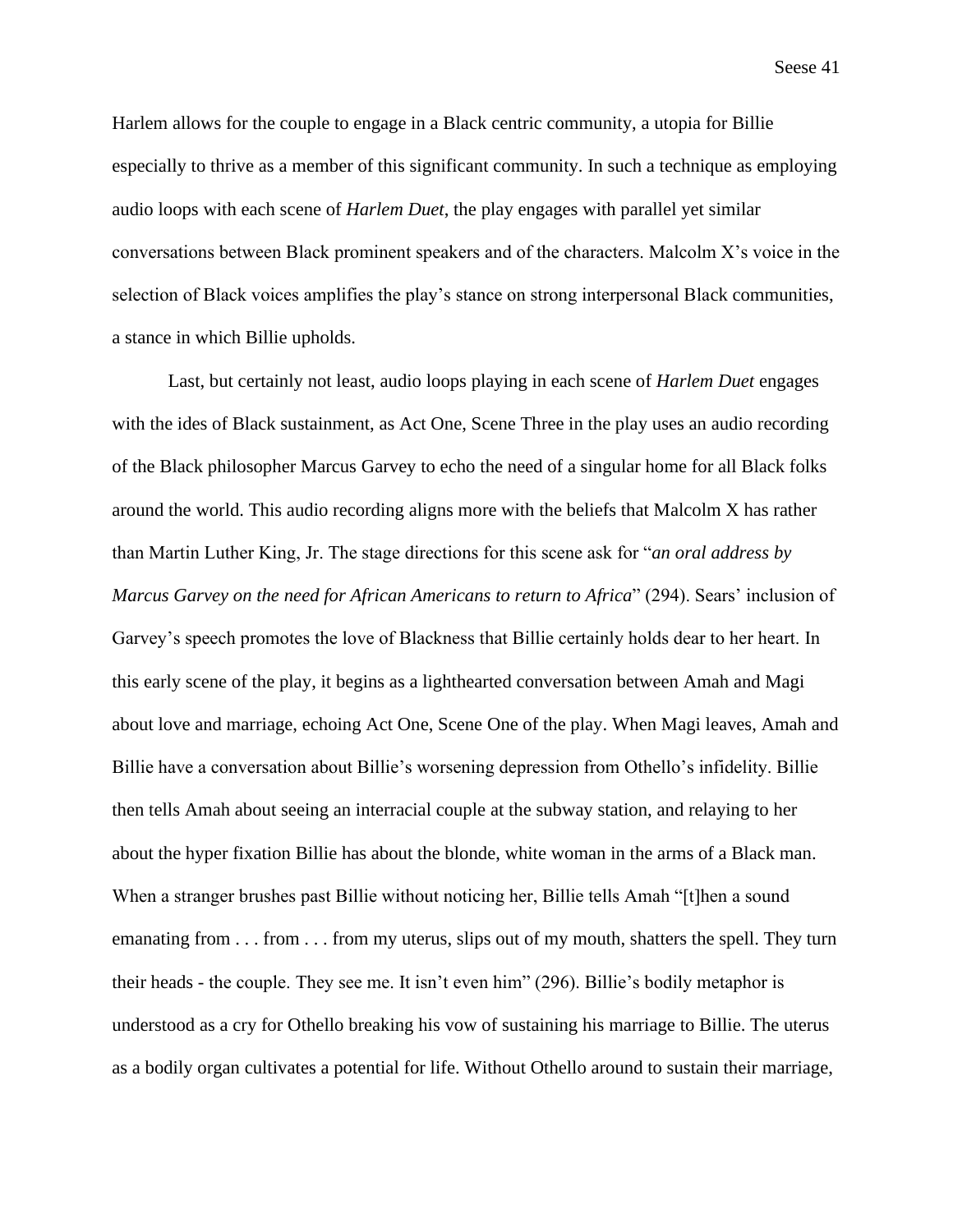her uterus in this metaphorical sense cries out in loss. Seeing what Billie thinks is Othello and Mona at the subway station, Othello's desire to marry someone else with a uterus that can cultivate life and marriage with him shakes Billie to her core. In Billie's perspective, Othello's choosing of a uterus in a white body tears her apart. To extend this uterus metaphor further, Harlem itself functions as a womb. Harlem cultivates Blackness and historically has done so. Harlem sustains Billie especially, and now that Othello ripped himself apart, the womb that is Harlem is ruptured and is in critical need of repair. David Huebert shares a similar sentiment in "Othello's Testicles, Sybil's Womb: The Interracial Child in *Harlem Duet* and its Progenitor," as he posits that "the sight of Othello and Mona together signals the death of the future insofar as [B]lack community has been polluted by whiteness" (42). The love of Blackness that Othello rejects wounds Billie, as she must heal after losing the love of her life. Garvey's audio reflects the sentiments that Billie has in regards to needing a nurturing place to cultivate a thriving Black community.

Marcus Garvey delivered a speech titled "If You Believe the Negro Has a Soul" or as commonly remembered as "Back to Africa" in 1921. This speech entails how Black people from all over the world should relocate back to African countries in order to sustain a thriving Black population after forced removal from the continent due to slavery and the mistreatment of Black folks in hegemonic white countries. In the content of *Harlem Duet* and its usage of Garvey's speech, he echoes Billie's sentiment about sustaining Black relationships with his closing remarks of "[w]e want to build up cities, nations, governments, industries of our own in Africa, so that we will be able to have a chance to rise from the lowest to the highest position in the African Commonwealth" ("If You Believe"). Billie wanted to build a strong bond with Othello during her marriage to him, and she wanted to sustain a loving Black relationship. Yet, Othello's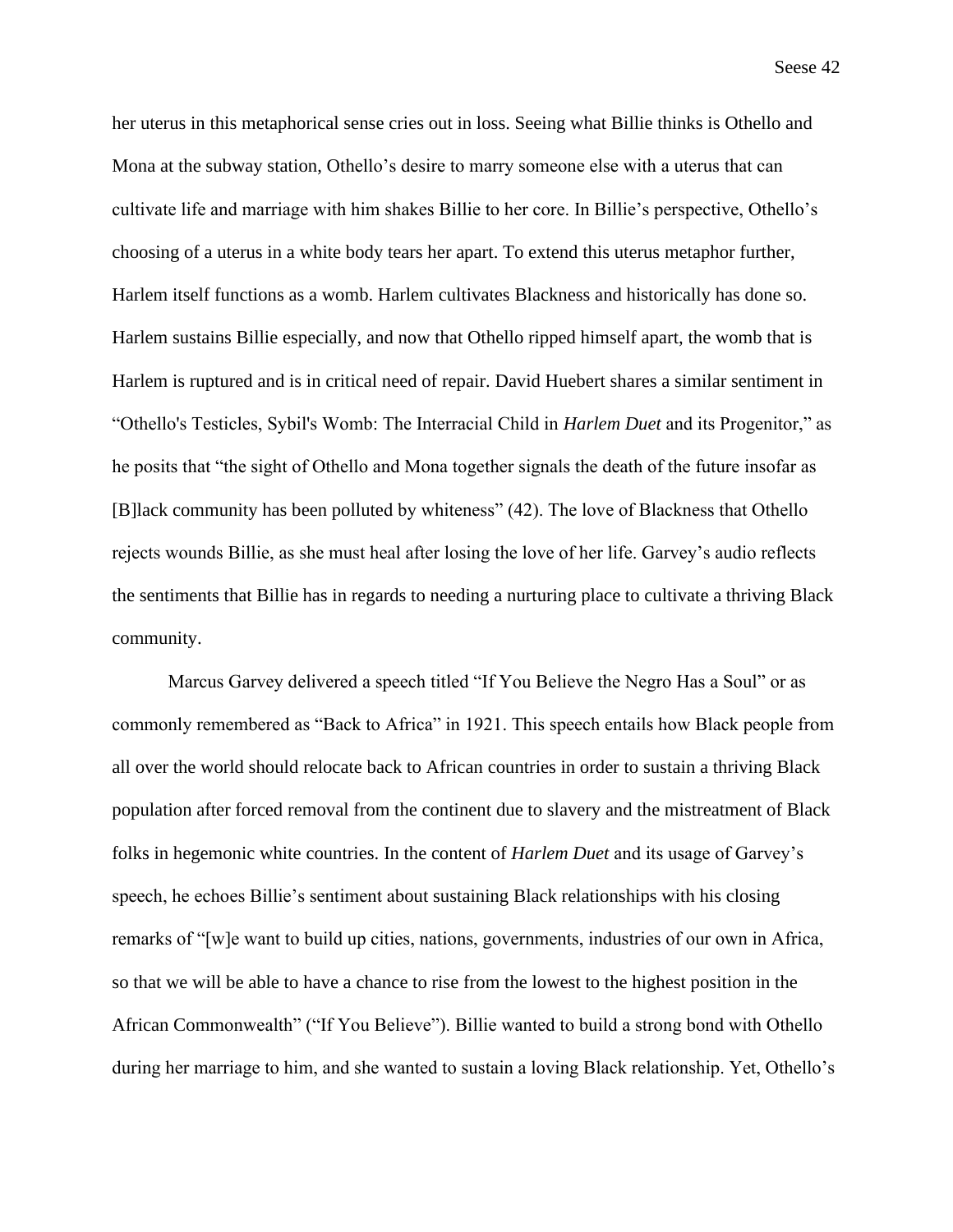infidelity shattered her expectations of a thriving Black relationship in historic Harlem. Garvey's speech, like Billie's uterus metaphor, uses the African continent as his own metaphor for cultivating new life, as one such function of a uterus. Playing this audio recording against the backdrop of Act One, Scene Three of *Harlem Duet* gives a sense of longing for developing and sustaining Black love and life that Billie lost. This scene examines Billie's psyche of losing her ex-husband and of losing much more than him. The usage of audio recordings in the play supply additional context to characters' feelings and thoughts.

Djanet Sears' *Harlem Duet* and the usage of audio recordings in scenes as a non-diegetic means to give the play an additional layer of meaning and significance demonstrates the ways in which characters feel and believe what is right to them. Without this technique in the play, among the other auditory cues from each scene, the play would lack the effects that it employs throughout its duration. While the examples explained and analyzed in this essay certainly do not cover the entirely of the lay and its diverse usage of Black speakers in *Harlem Duet*, sharing such voices such as Martin Luther King, Jr., Malcolm X, and Marcus Garvey are just some of the many voices that amplify the characters' personal philosophies in *Harlem Duet*. The lines spoken by characters allude to various philosophies and past historical events that Black folks experienced throughout history. Adding the audio recordings to each scene allows for contextualization that the characters do not provide. In such a theatrical technique, layering such dialogues to compliment yet parallel one another gives *Harlem Duet* the technical and artistic aesthetic that it has by showcasing Black voices to a play that is unapologetically Black.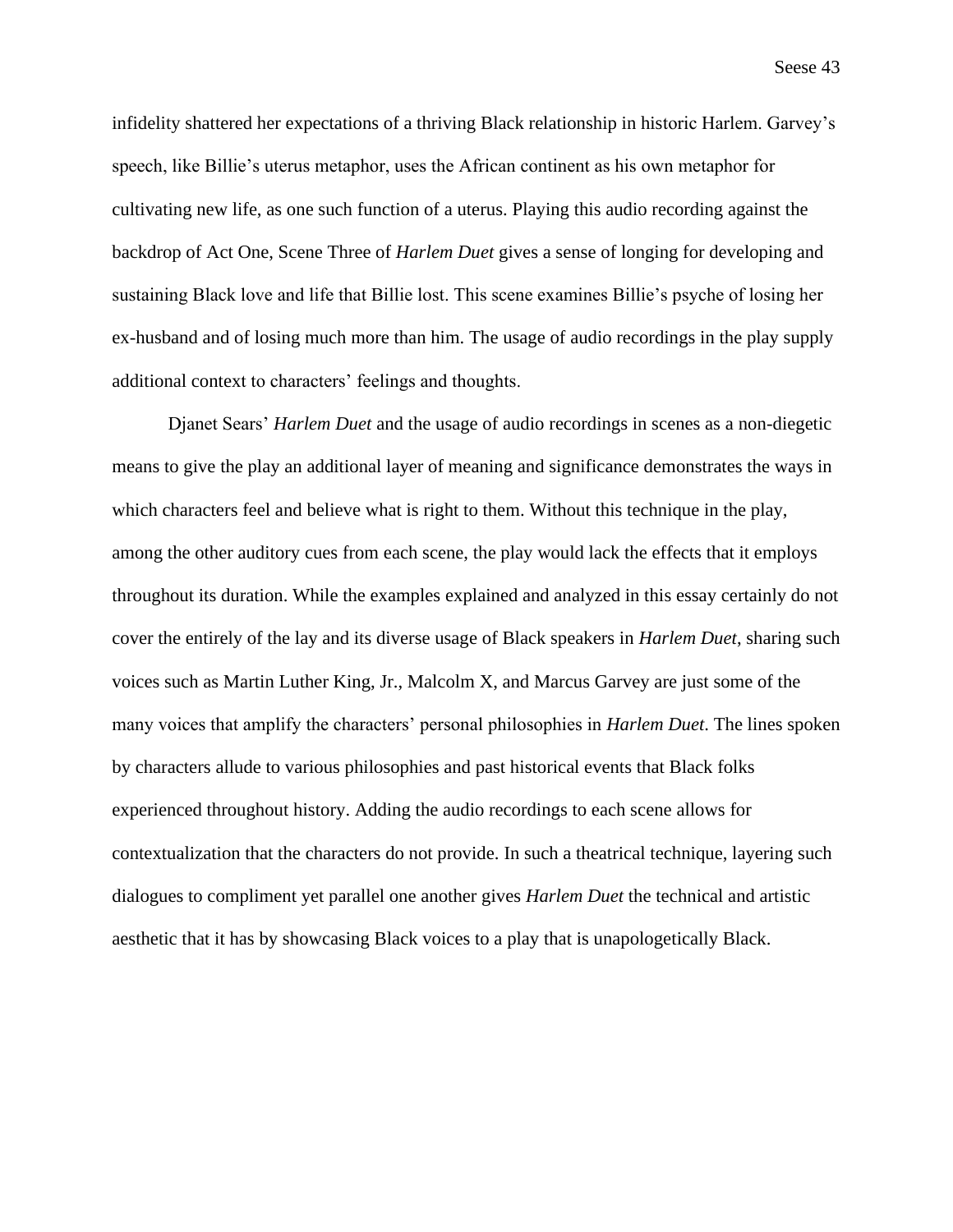## Works Cited

- Brown-Guillory, Elizabeth. "Place and Displacement in Djanet Sears's *Harlem Duet* and *The Adventures of a Black Girl in Search of God*." *Middle Passages and the Healing Place of History: Migration and Identity in Black Women's Literature*, edited by Elizabeth Brown-Guillory, Ohio State University Press, 2006, pp. 155–70, https://doi.org/10.2307/j.ctv1cvvb9s.13.
- Garvey, Marcus. "'If You Believe the Negro Has a Soul': 'Back to Africa' with Marcus Garvey." *History Matters: The U.S. Survey Course on the Web*, Marcus Garvey and The UNIA Papers Project, http://historymatters.gmu.edu/d/5124.
- Huebert, David. "Othello's Testicles, Sybil's Womb: The Interracial Child in *Harlem Duet* and its Progenitor." *English Studies in Canada*, vol. 41, no. 4, Dec. 2015, pp. 23-50. *Gale Literature Resource Center*,

link.gale.com/apps/doc/A452587625/LitRC?u=bgsu\_main&sid=summon&xid=fccf7cea.

- King, Jr., Martin Luther. "Read Martin Luther King Jr.'s 'I Have a Dream' Speech in Its Entirety." *NPR*, NPR, 14 Jan. 2022, https://www.npr.org/2010/01/18/122701268/i-havea-dream-speech-in-its-entirety.
- Sears, Djanet. *Harlem Duet*. *Adaptations of Shakespeare: A Critical Anthology of Plays for the Seventeenth Century to the Present*, edited by Daniel Fischlin and Mark Fortier, Routledge, 2000, pp. 285-317.
- Tompkins, Joanne. "The Politics of Location in Othello, Djanet Sears's *Harlem Duet*, and Ong Keng Sen's *Desdemona*." *Contemporary Theatre Review*, vol. 19, no. 3, Aug. 2009, pp. 269–78. *Taylor and Francis+NEJM*, https://doi.org/10.1080/10486800902985881.

X, Malcolm. "Malcolm X: The Ballot or the Bullet." *Social Justice Speeches*, EdChange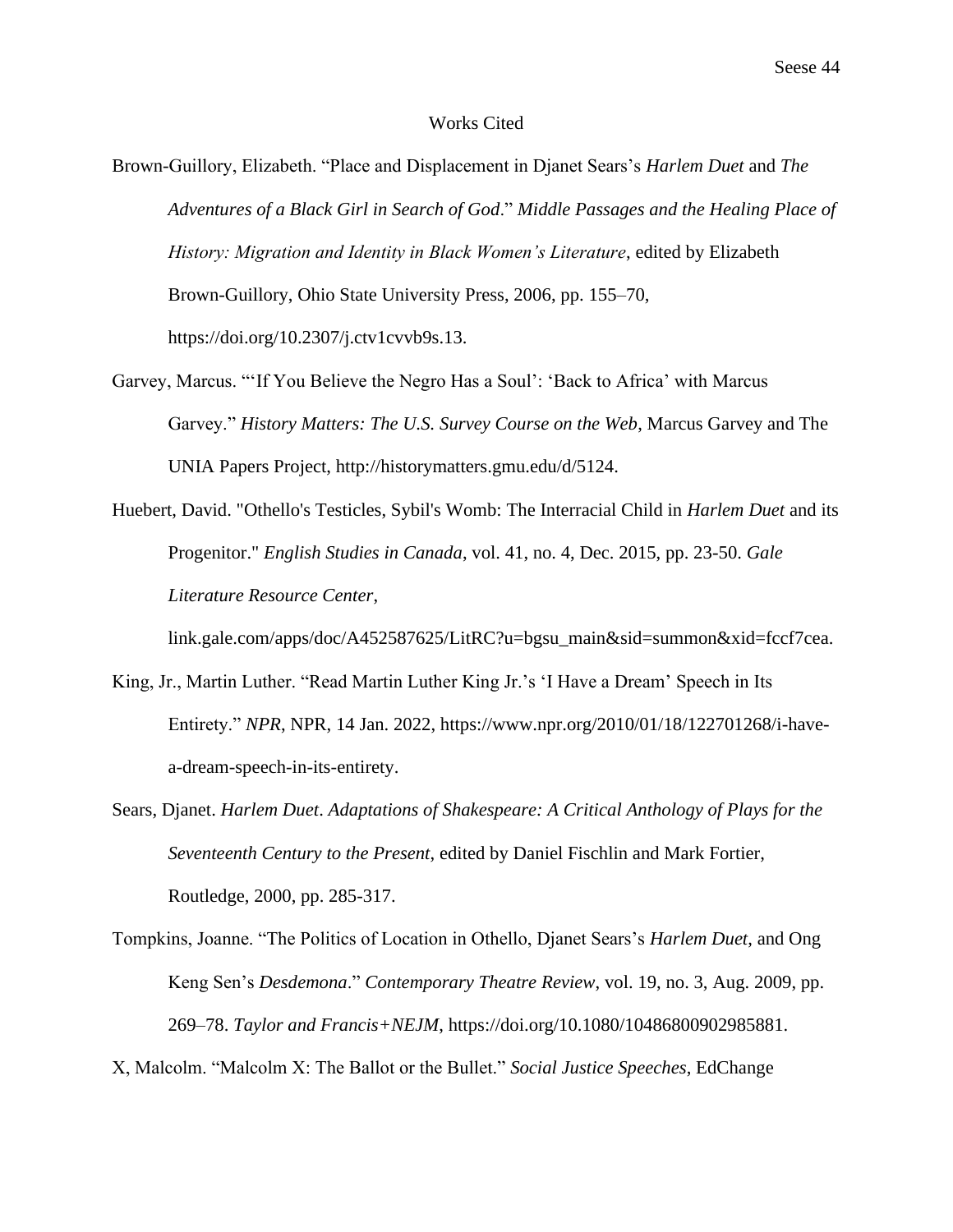Multicultural Pavilion,

http://www.edchange.org/multicultural/speeches/malcolm\_x\_ballot.html.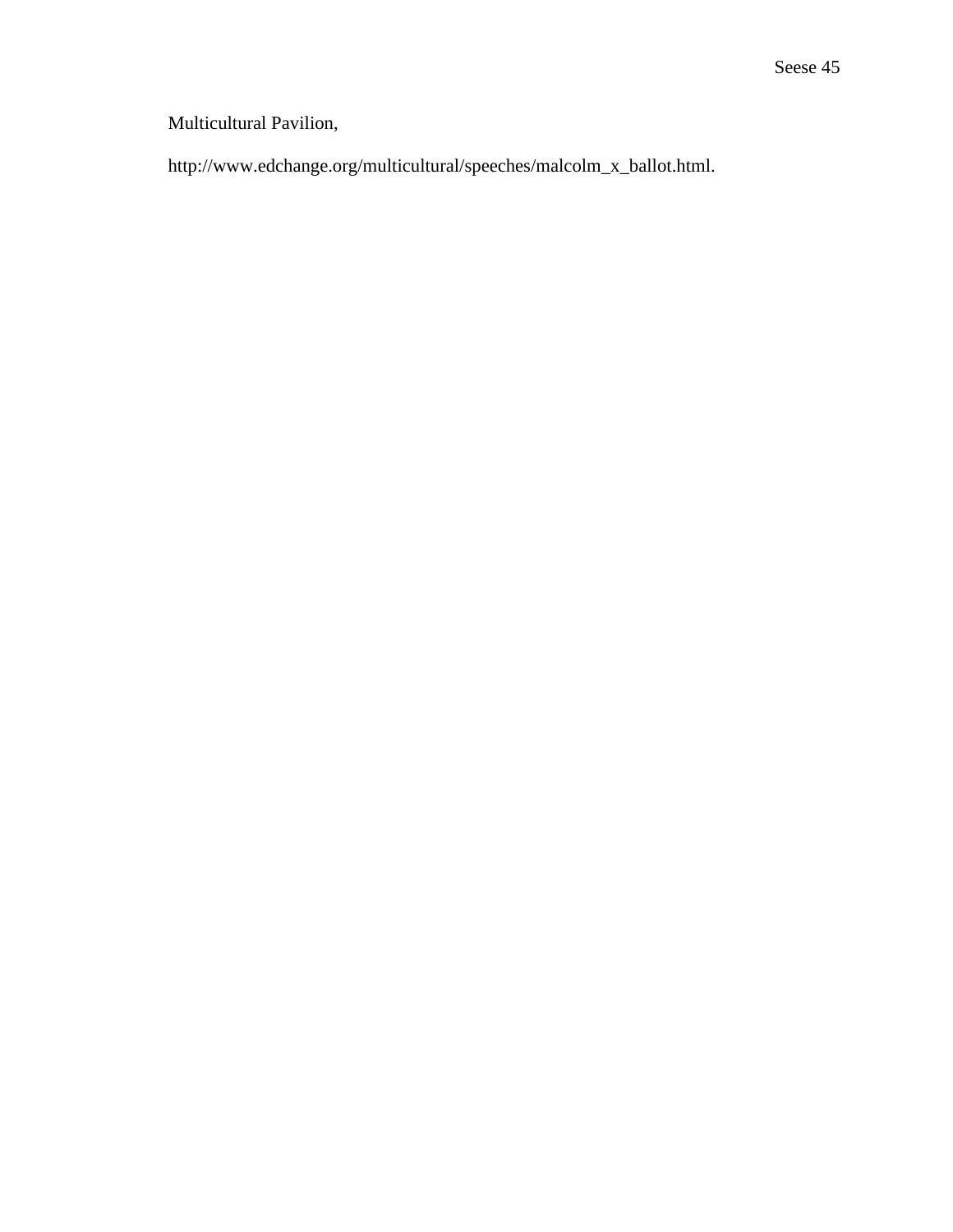The "I" in "Rights" Stands for "Inclusion": Activist Language and Rhetoric in Katori Hall's *The Mountaintop*

Activism in and of itself can be a great place to share ideas on how groups of people can advance their cause to suit the needs of their communities. When people discuss in a dialogue about the ways in which a cause can move forward with a general consensus, a movement transforms and changes itself gradually. Sometimes, activism leaves out certain people within the community that is being advocated for, which leads to a dissonance of consensus and agreement among the community as a whole. Exclusion in activism is in itself counterproductive, as activism seeks to unite similar people to champion for a cause. Likewise, activism can fall prey to not having a well-rounded representation of leadership. When a few people are heralded for a cause, this leads to misrepresentation in remembering who led a movement, and ignoring more marginalized voices within a community uniting for a cause.

In the context of this essay, The Civil Rights Movement immortalized such Black activists who championed for Black rights, such as Dr. Martin Luther King, Jr. I am not insinuating that we should divert our attention from King. far from it. When we lose focus on lesser known leaders or even voices of the Civil Rights Movement who championed or had ideas for the direction of the movement to just big name activists, we run the risk of erasing important people. How do we begin to examine the Civil Rights Movement in ways to include voices of the ignored? Katori Hall's play *The Mountaintop* begins to ponder these questions.

In Katori Hall's play *The Mountaintop*, Hall creates a fictional version of King to imagine what transpired on the eve of his death in 1968. Tired and weary of being trampled upon white supremacy and anti-Black racism, he wants to do bigger and better demonstrations and marches. He then meets Camae, a young working-class Black housekeeper who is actually an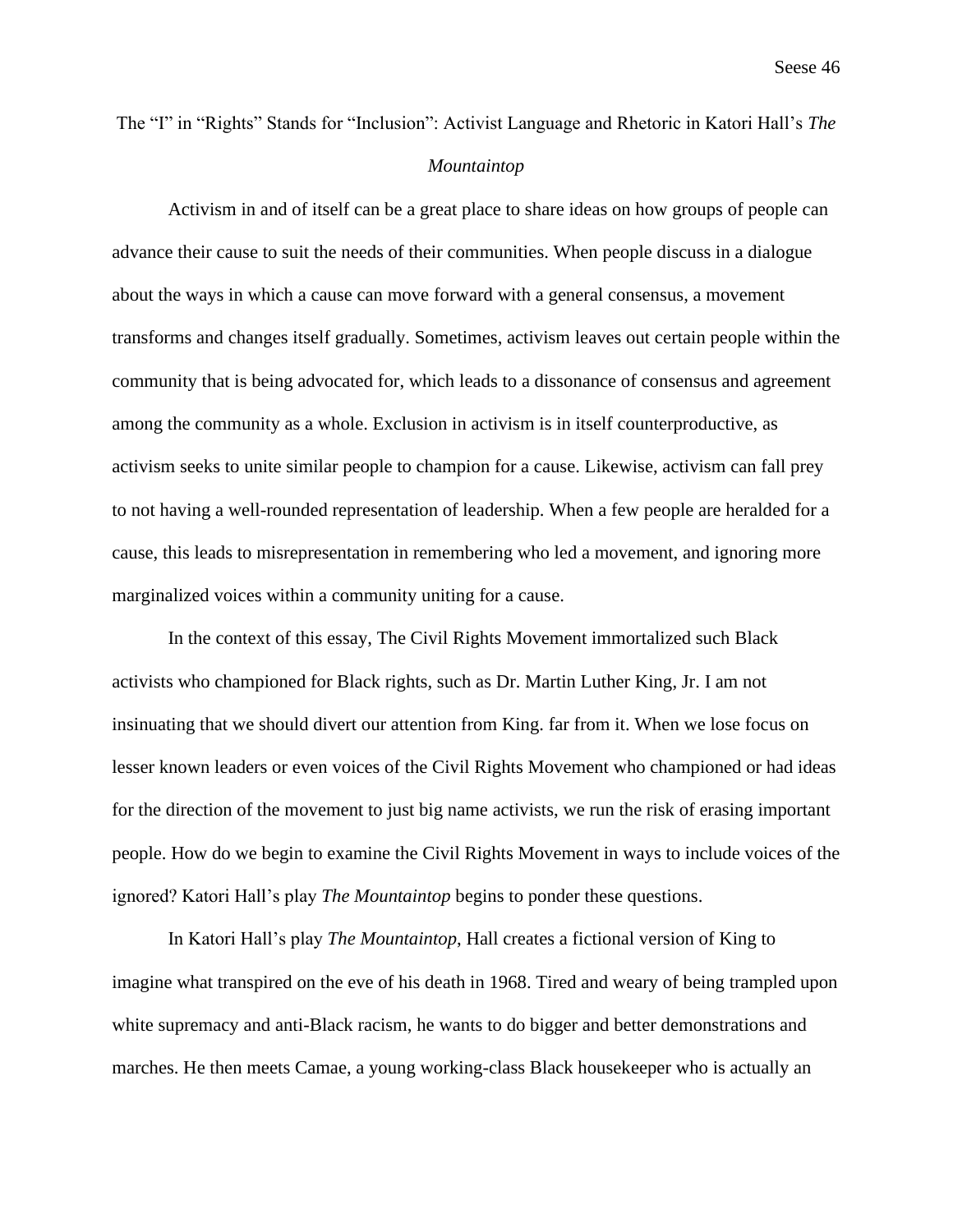angel to carry him into the afterlife. Full of spirit and an energy that radiates with every word, Camae represents the underrepresented voices of the Civil Rights Movement. While she does not directly partake in the activism and demonstrations, her viewpoints about Black liberation clash with King's stance on nonviolent and peaceful protest. Likewise, the way she speaks and thinks about Black activism contains linguistic differences from King's. By including Black voices that use African American Vernacular/Black English that also have more radical views about Black power, Hall reimagines what Civil Rights Era activism sounded like. While Camae may be a fictional character, she represents the unrepresented and uncredited voices of Black folks in her time. *The Mountaintop* presents King and Camae's ideologies as a way in which all voices of the Black community should be listened to and discussed within their community in order to form coalitions to move towards racial equity.

Throughout the play, Camae speaks in Black Vernacular English. In *Linguistic Justice: Black Language, Literacy, Identity, and Pedagogy*, April Baker-Bell explains that Black American slaves formed this particular English dialect to communicate with one another for survival and to understand one another (64). With its own linguistic rules, Black Vernacular English is rule-based like any other English dialect. However, Black English Vernacular has its opponents and challengers, mainly those who insist that the dialect sounds "improper" or "grammatically incorrect" (20). Not surprisingly, then, these people who criticize Black Americans who use Black Vernacular English usually are white Americans who demand English to be spoken without any Black linguistic traits.

Right from the beginning of *The Mountaintop*, Camae speaks in her Black Vernacular English dialect as she introduces herself: "Well, I been called Quickie Camae befo'" (Hall 29). In the hegemonic vernacular of English, Camae is saying "Well, I *have* been called Quickie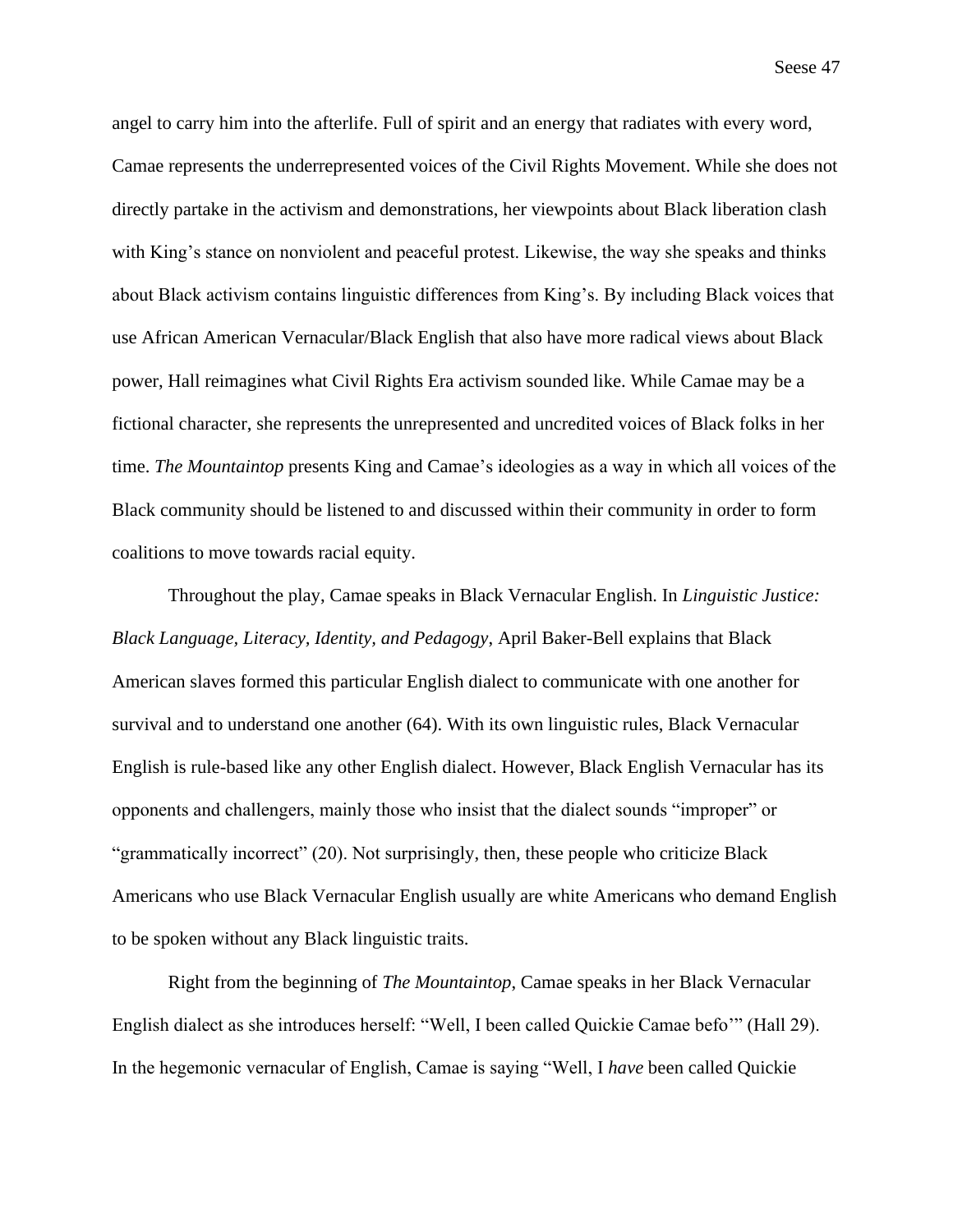Camae *before*" (29, emphasis of words mine). In the Black Vernacular English dialect, Camae's syntax differs because she uses a lot of the syntax rule of habitual be (in her omitting of the word 'have' in 'have been'), in which Baker-Bell says that this category "indicates habitual meaning or a recurring state or activity and suggests that something regularly or usually happens" (76). Likewise, Camae does not pronounce the end of some of her words, such as "befo'" (Hall 29). Again, Baker-Bell provides an introductory grammar lesson in Black Vernacular English, as what Camae did grammatically is referred to as dropping the final consonant cluster in the word 'before,' as 'befo,'' a unique grammar variation commonly used in Black Vernacular English (Baker-Bell 77). Of course, Camae employs so many other grammar and linguistic traits that are in Black Vernacular English, but right from the start of the play, her English dialect differs from King's.

King, on the other hand, mainly speaks a so-called Standard American English dialect that aligns with hegemony. It is worth noting that Hall's characterization of King in *The Mountaintop* does not have an issue with Camae speaking in Black Vernacular English, as he occasionally adds phrases and linguistic style to his every day, non-activist speech. He does, however, make remarks about Camae's language use after giving a King-like speech but with her own style and vocal cadence. These language differences give he and Camae their own outlooks on how to perceive their word and the injustices around them.

One instance of how King and Camae use their different English dialects is in the form of code-switching. After Camae's speech in which she boldly declares "[f]uck the white man!" (Hall 46), King makes the remark that "[n]ot too many maids [spout] off well-formed diatribes like that" (48). Defensively, Camae asks him whether or not poor, Black people such as Camae can speak like he can, and whether or not he thinks that people such as Camae are unintelligent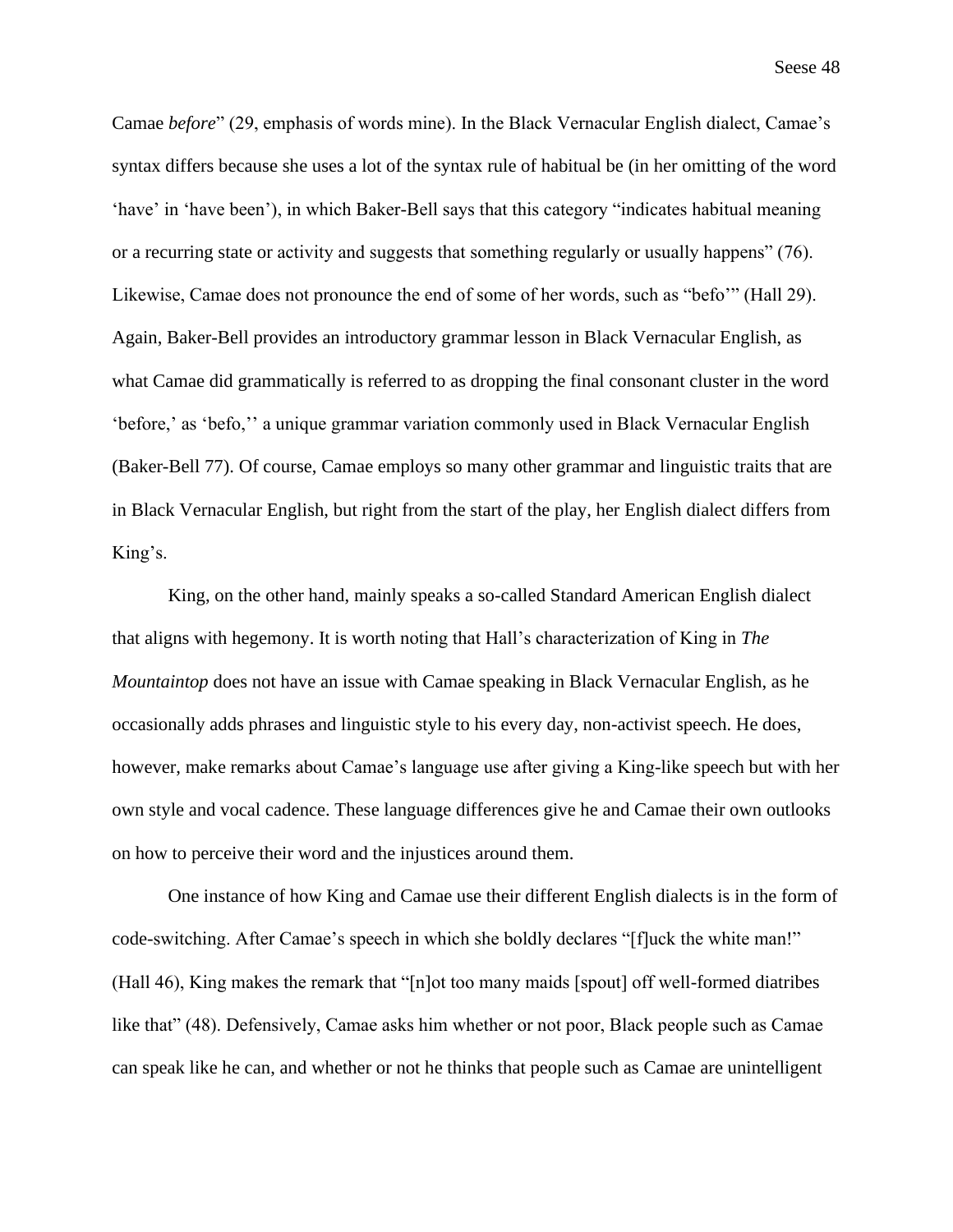(48). King attempts to explain to Camae that "most maids don't sound like professors" (48). In a broad context, the play's version of MLK Jr. implies that most working class, poor Black Americans do not sound "educated" enough to be renowned as eloquent, memorable speakers. What King really means to say is that Camae's code-switching from a hegemonic American English to a Black English surprises him because he did not think she could switch dialects depending on who she speaks to. This is echoed in HuffPost's YouTube video titled "What is Code-Switching? Between the Lines." Taryn Finley, the 2018 editor of HuffPost's Black Voices, tell us that Blackness needs to be commodified and altered in spaces where Blackness is a "threat" and that Blackness inherently means "trouble" in white spaces ("What is Code-Switching?"). In the context of *The Mountaintop*, if someone like Camae were to speak out against anti-Black racism using Black Vernacular English, many people would find her dialect of English "unintelligent" and find her "brash," as indicated in a society where anti-Black racism exists. While King makes a comment in poor taste to Camae, this scene serves as one of the many indicators that in order for anti-Black racism rhetoric to be heard, Black folks often have to play with respectability politics to get other people to take them seriously.

King code-switches when delivering sermons and speeches to a big national audience, for he must speak carefully and with acute attention not to irritate already discontented white audiences. In order to survive in a white hegemonic world, King needs to code-switch. In King's assertion that Camae can speak "well," he internalizes the belief that she does not adhere to notions of respectability politics. For Hall, code-switching and dictating how Black communities think other people in their communities should speak to one another does more harm and only fuels anti-Black racism.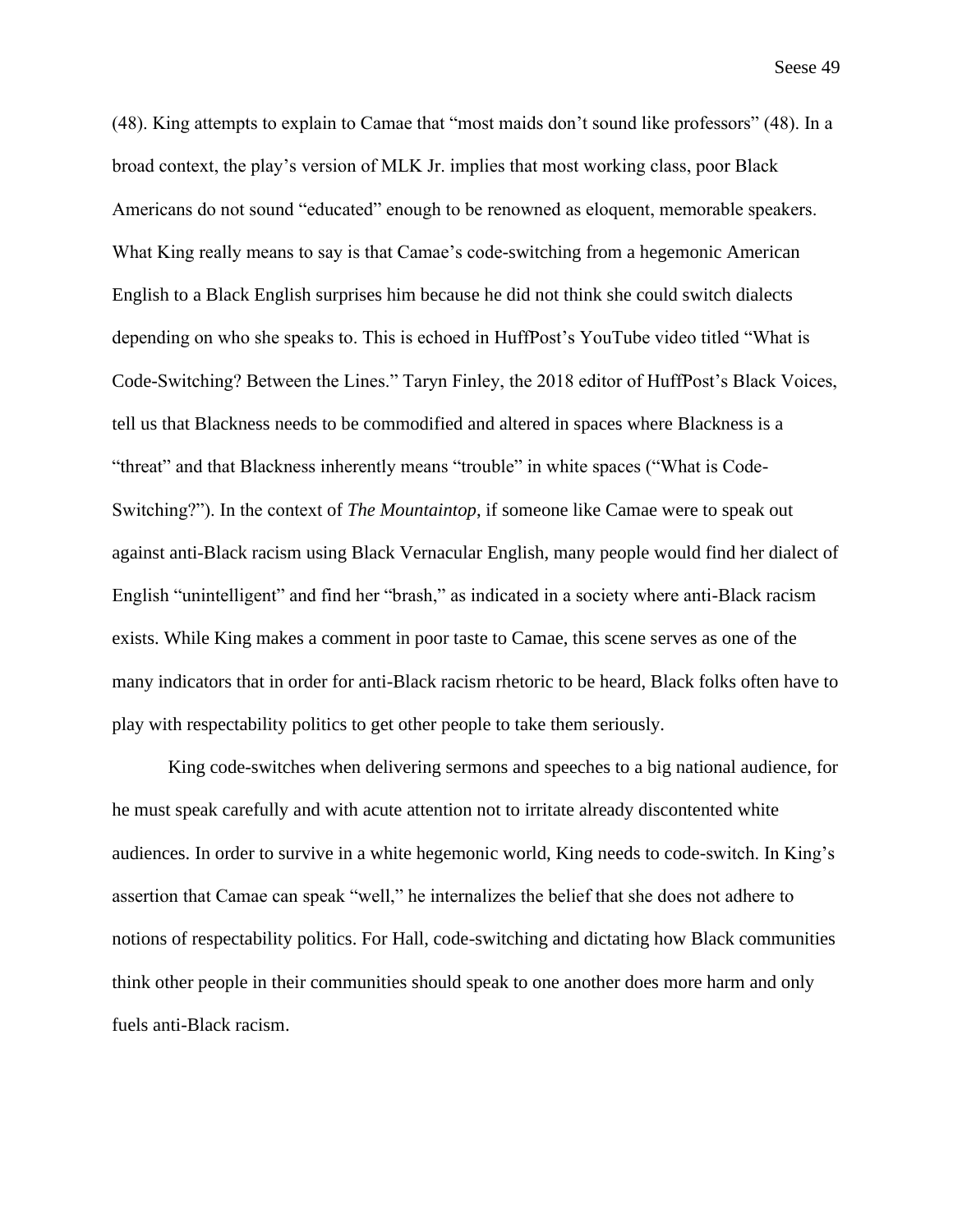Code-switching happens for both King and Camae, but it does not happen that often. When they swap for Black Vernacular English or hegemonic English, they take on different roles. For example, King only code-switches to Black Vernacular English when he has a lighthearted, fun laugh with Camae. For example, after Camae gets King to say her name correctly, she tells him:

> CAMAE: (*laughing too*) Right! Right! There ya go. Sound good comin' outcho mouth.

KING: A lot of things do.

CAMAE: Sho'll do.

KING: Sho'll do. (Hall 36)

In this instance, King has a moment of vulnerability in which he can code-switch and not feel the pressure to speak a so-called Standard American Vernacular English to appeal to a wide audience listening to his orations. In using Black Vernacular English, he can use this dialect without disapproving listeners lurking. Camae, on the other hand, uses the hegemonic American Vernacular English when she talks to him as an angel and needs him to understand what will happen and become of King. In a vulnerable moment, Camae begins to tell King:

> CAMAE: You did what you had to do. We needed you. The world needed you. . . .

CAMAE: But you didn't. You prevailed.

. . .

CAMAE: Powerful the man that got more done dead than alive. (74) Code-switching too, Camae does this to indicate the solemn conversation about King's personal sacrifices he made to be able to be part of a monumental leader of the Civil Rights Movement,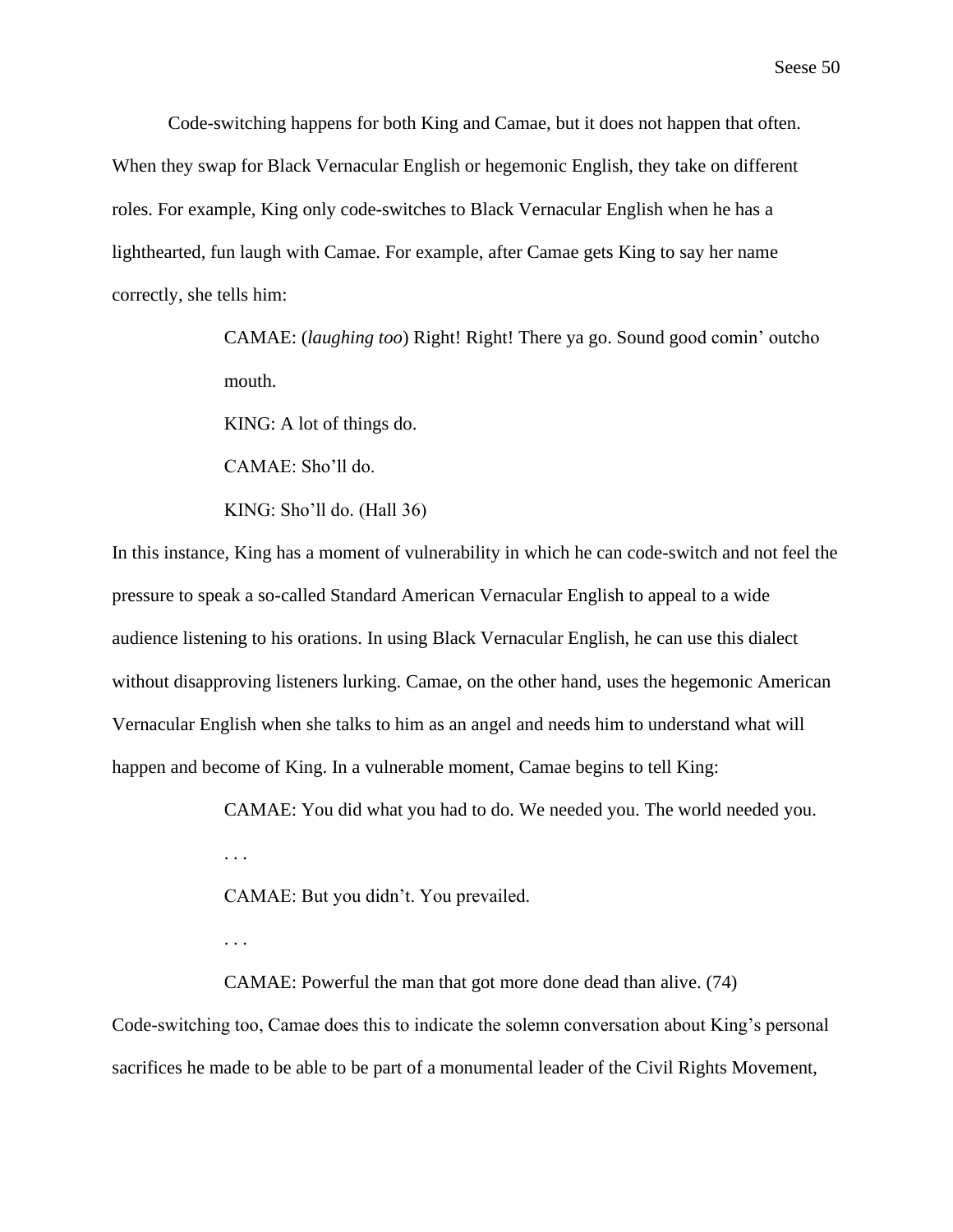and what achievements he would make posthumously. In the play, positions of power, whether one is an activist leader or an angel, power takes the form of hegemonic American Vernacular English. But in diverging from their respective English dialects, Hall uses this linguistic technique to underscore that people have power regardless of what dialect of English they use at a particular time. Hall exposes the arbitrary elements of language. While the imaginations of language historically hurt people who do not speak the so-called Standard American Vernacular English, King and Camae are used as a possibility for a world in which anyone can use the dialect of their choosing and be taken seriously regardless.

Baker-Bell also notes that "a standardized language is hypothetical and gets constructed and reconstructed on an ongoing basis by those in positions in power" (82). In other words, language and dialects are arbitrary and abstract, but those in power use language and dialect for their own advantage. If linguistically marginalized groups of people do not adhere to these rules made from abstract concepts, they are penalized. As I said previously, *The Mountaintop* uses King to comment on the ways in which his code-switching must happen in order for him to be taken seriously by not using Black English Vernacular in speaking to a national audience. With this statement in mind, contextualizing it in the world of *The Mountaintop* is important to understand why King would comment on Camae's code-switching from Black Vernacular English to white hegemonic American English as a "surprise" to him. In a sermon-like speech Camae gives to an attentive King, she code switches from non-Black English to Black English. This is what she says:

> CAMAE: (*with a 'King' voice*) Church! We have gathered here today to deal with a serious issue. It is an issue of great preponderance - you like that? preponderance! . . . I have told you that the white man is our brother. And he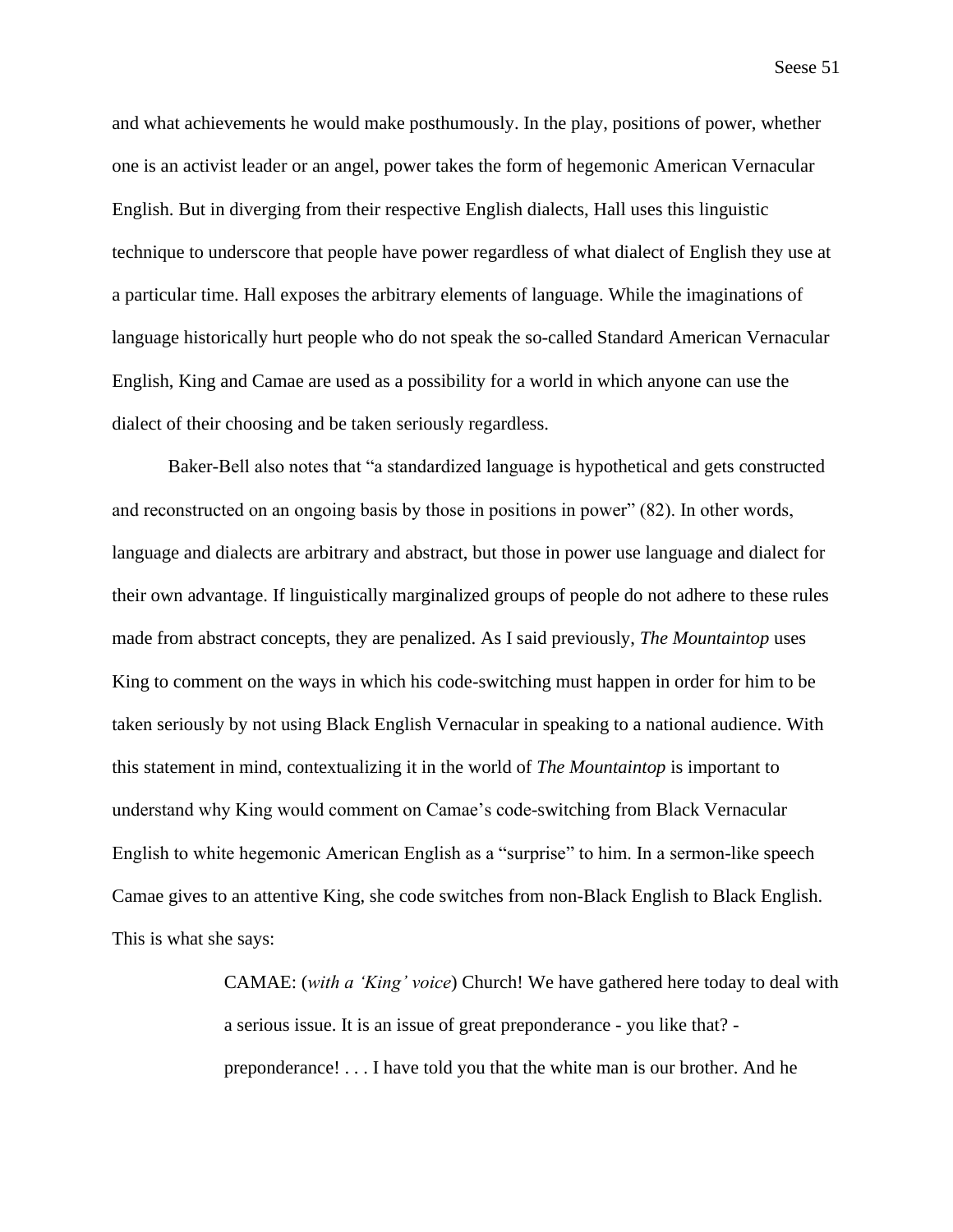should be treated as such. . . . But it is hard to do this when our brother beats his fist upon our flesh. . . we have been drowned by hoses. Our dreams being washed away. We have been bitten by dogs. . . To this I say, my brethren, a new day is coming. I'm sick and tired of being sick and tired, and today is the day I tell you to KILL the white man! (*Sotto voce*) But not with your hands. Not with your guns. But with your miiiind! (*Back to regular voice*). We are fighting to sit at the same counters, but *why*, my brothers and sisters? We should build our own counters. Our own restaurants. Our own neighborhoods. Our own schools. The white man ain't got nothin' I want. Fuck the white man! *Fuck* the white man! I say, FUCK 'em! (Hall 46)

Camae begins her monologue by situating herself as someone who should be listened to, hence the stage direction of the actress playing Camae to invoke a persona like King. She uses the word 'preponderance' as a way to express the pressing issues at hand in her sermon with words that white English speakers would appreciate and to ask King for the validation of said word ("you like that?") (46). Then switching the conversation from that rhetorical question, Camae mimics King's many speeches about how white folks are siblings to Black folks. In the infamous "I Have A Dream" speech, the real-life King talks about the systemic racism and inequality that Black folks suffered through up at that point in American history and the goodness that will come when people unite together to put an end to racism and inequality. To quote a little from his "I Have A Dream" speech: "We must forever conduct our struggle on the high plane of dignity and discipline. We must not allow our creative protest to degenerate into physical violence." In other words, King here wants Black folks to be the bigger person, to not stoop to violence and hatred that plagues half a nation who perpetuates anti-Black racism.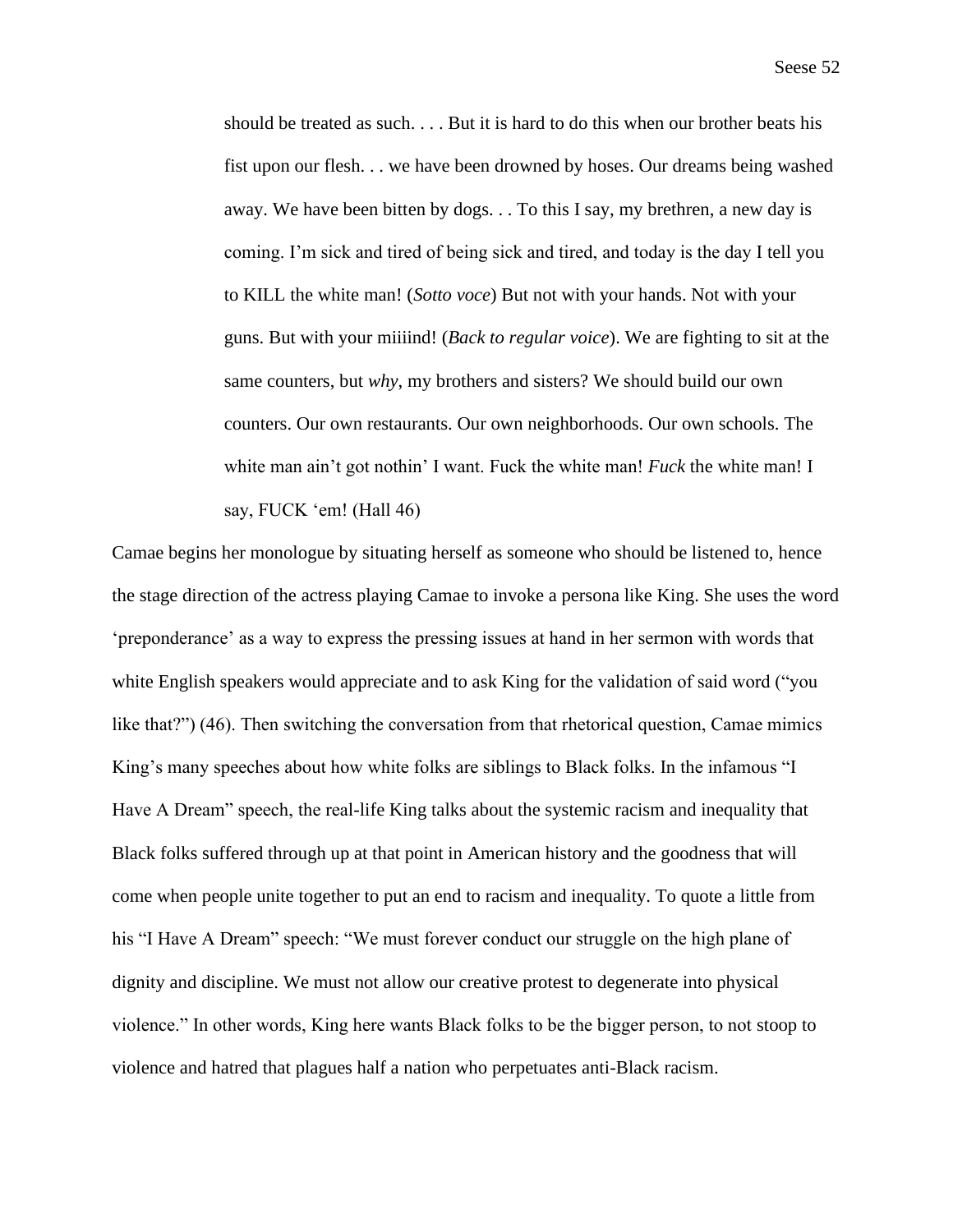Instead of glossing over anti-Black racism, Camae goes into detail in her own spin of a King-like sermon about the acts of violence that Black citizens in the United States have faced not just in the Civil Rights period, but of the past as well. Explicitly, she repeats Fannie Lou Hammer's phrase that she is "sick and tired of being sick and tired" (46) to pronounce how emotionally, physically, and verbally exhausted it is for Black folks to be living in a white hegemony that expects them to be docile and grateful for what they already do have. Hall includes this quote to be spoken by Camae because like Hammer, Camae wants there to be no more systemic racism and violence, no more generational trauma for Black folks and of herself. Camae rejects this ideology of not taking any action, and it is precisely when she yells out the word "KILL" that all modes of white hegemonic English crumble and she orates with a Blackcentric rhetoric that demonstrates her facility at code-switching. With code-switching, she can be more impactful and honest using Black Vernacular English in ways that she could not with hegemonic American English Vernacular. Camae's suggestions at Black owned business and society, along with such strong and profane words as "kill" (46) and "fuck" (46) makes use of a more powerful method of conveying what she and other Black activists really want to say, but feel like they should not. After her faux sermon, King does agree with Camae about how to not mince and sugarcoat words to not only Black communities, but to all audiences. Hall writes this agreement ever so pointedly:

> KING: 'Fuck the white man'? (*Long heavy beat*.) I likes that. I think that'll be the title of my next sermon.

CAMAE: Oooooo! Folks ain't gone know what to do with that.

KING: Amen! Fuck 'em!

CAMAE: I never thought I'd hear you say that! (47)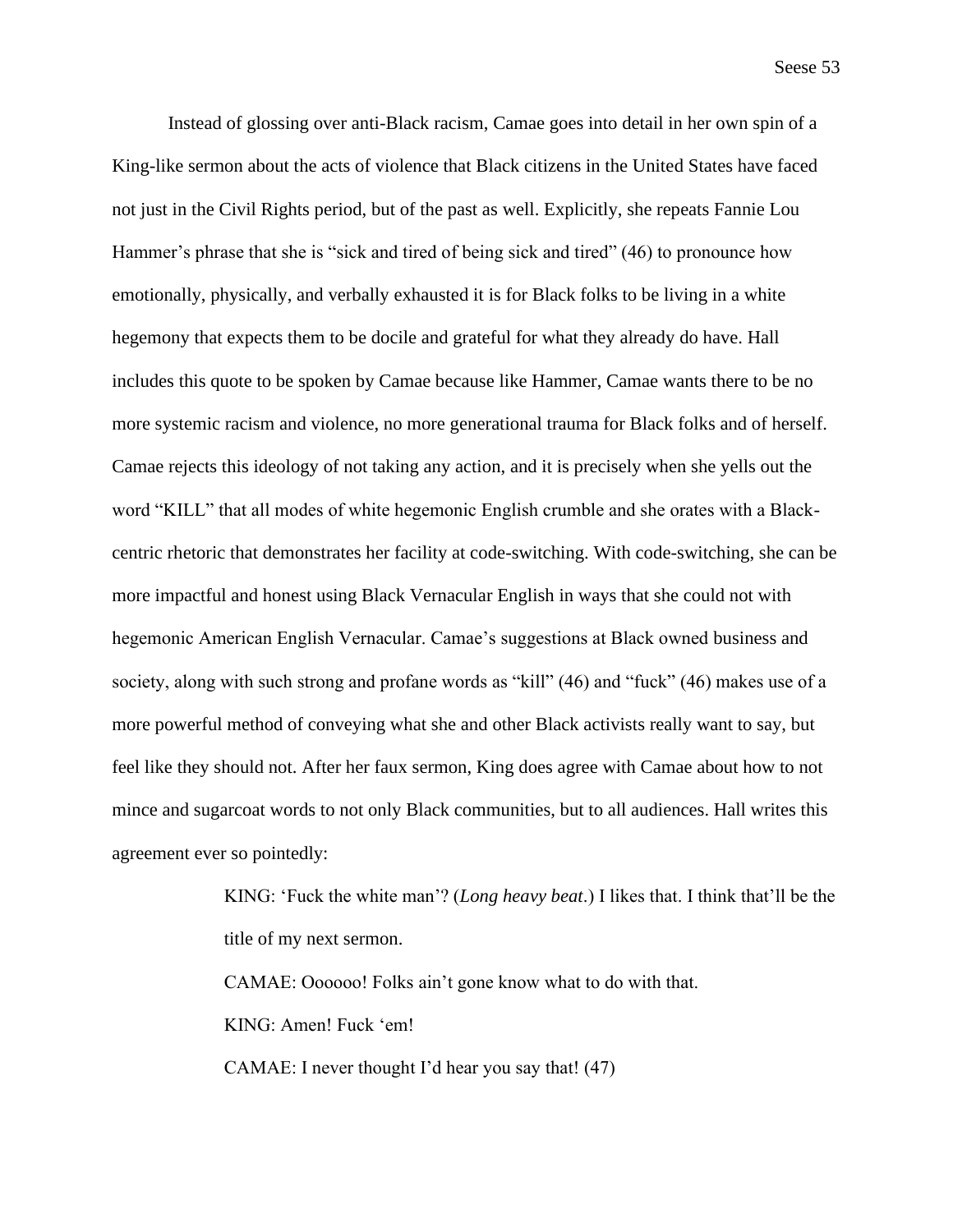Not only does King agree with Camae, but he also slips into Black English, and considers the provocative phrase to be used in place of the sermon he was rehearsing in the beginning of the play. His undelivered speech "Why America is Going to Hell" made him think aloud to himself that "[white people] really gonna burn me on the cross for that one" (27), that the title alone of the sermon would cause even more controversy. What Camae suggests as a potential title for a sermon is much more explicit. King's sermon title is more gentle, yet still offensive to the racist white hegemony. Camae's "Fuck the White Man Title" gets to the heart of Black anger, and the title itself refusing to coddle the white hegemony. Code-switching in this sense demonstrates how emotions and words can be regulated in order to get messages across with varying levels of controversy. *The Mountaintop* suggests that Black English can facilitate meaningful conversations, and cultivate cathartic outlets for those on the margins.

The ideals of promoting Black Vernacular English within *The Mountaintop* and of my understanding of the play's use of language as an inclusive call for resistance and coalition present themselves in Soyica Diggs Colbert's article titled "Black Leadership at the Crossroads: Unfixing Martin Luther King Jr. in Katori Hall's *The Mountaintop*." Colbert's interest in the play lies in the historical representations and of the historical revisionism present in Hall's work, and the inclusion of Civil Rights activism in the play as a means of considering how audiences perceive Black activism. Colbert talks extensively about Camae and the use of her sermon speech she orates to King as I have, but designating the types of speech Camae utilizes. In regards to Camae's speech and other speeches she delivers in *The Mountaintop*, Colbert writes that Camae

mobilizes the oral tradition to create practices that in their formal attributes call for inclusion. The conversation she has with King prompts a consideration of what types of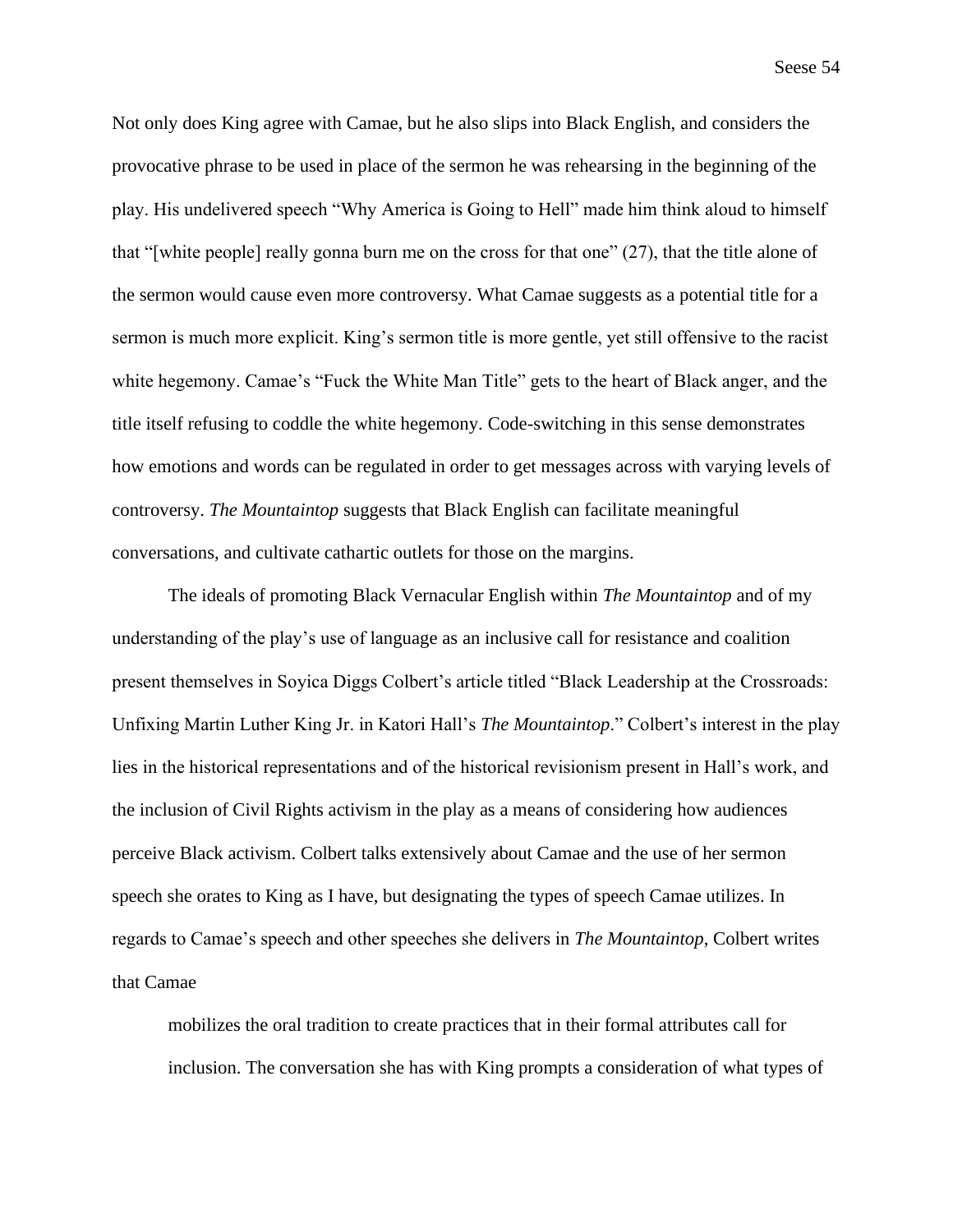connections will enable a truer realization of democracy predicated not on black people approximating modes of leadership based on masculine, heterosexual norms of propriety but instead on the individual's ability to mobilize the transformative power of collectivity. (275)

In other words, Camae's sermons and oratory skills are *good* (emphasis mine) and should not be excluded from the narrative of Civil Rights because of her gender identity as a woman. *The Mountaintop* makes clear that even unknown, poor Black women such as Hammer and Camaelike women had the wisdom and eloquence to be leaders, if only others had paid more attention.

Baker-Bell reminds the reader that code-switching is often used by Black folk to move in a white hegemonic society, as they need to "speak differently" (aka not use Black Vernacular English) in order to be listened by white folk (4). In *The Mountaintop*, King confides to Camae about this. As an activist and Reverend, King had spoken a white hegemonic English in order to get the ideas he believed in heard by white Americans. Even so, he polarized the American nation. King expresses this, laminating, "[w]hite folks don't seem to want to listen . . . I'm tired of shoutin' and carryin' on" (Hall 47). It does not matter whether he uses white hegemonic English or Black English Vernacular to convey his ideas about racial equity: he still faces backlash simply because of anti-Black sentiment in 1960s America. Thus, treating Camae as if she were just more respectful in King's eyes because of her code-switching at that moment only shows his hypocrisy of assuming she cannot say the same things he feels due to their different statuses in society.

While figures such as Martin Luther King, Jr. and others like him were at the forefront of activism and change, Black folk such as Camae were either spoken for or ignored in the fight for social and racial equity by those with more social privileges. The faces of the movement who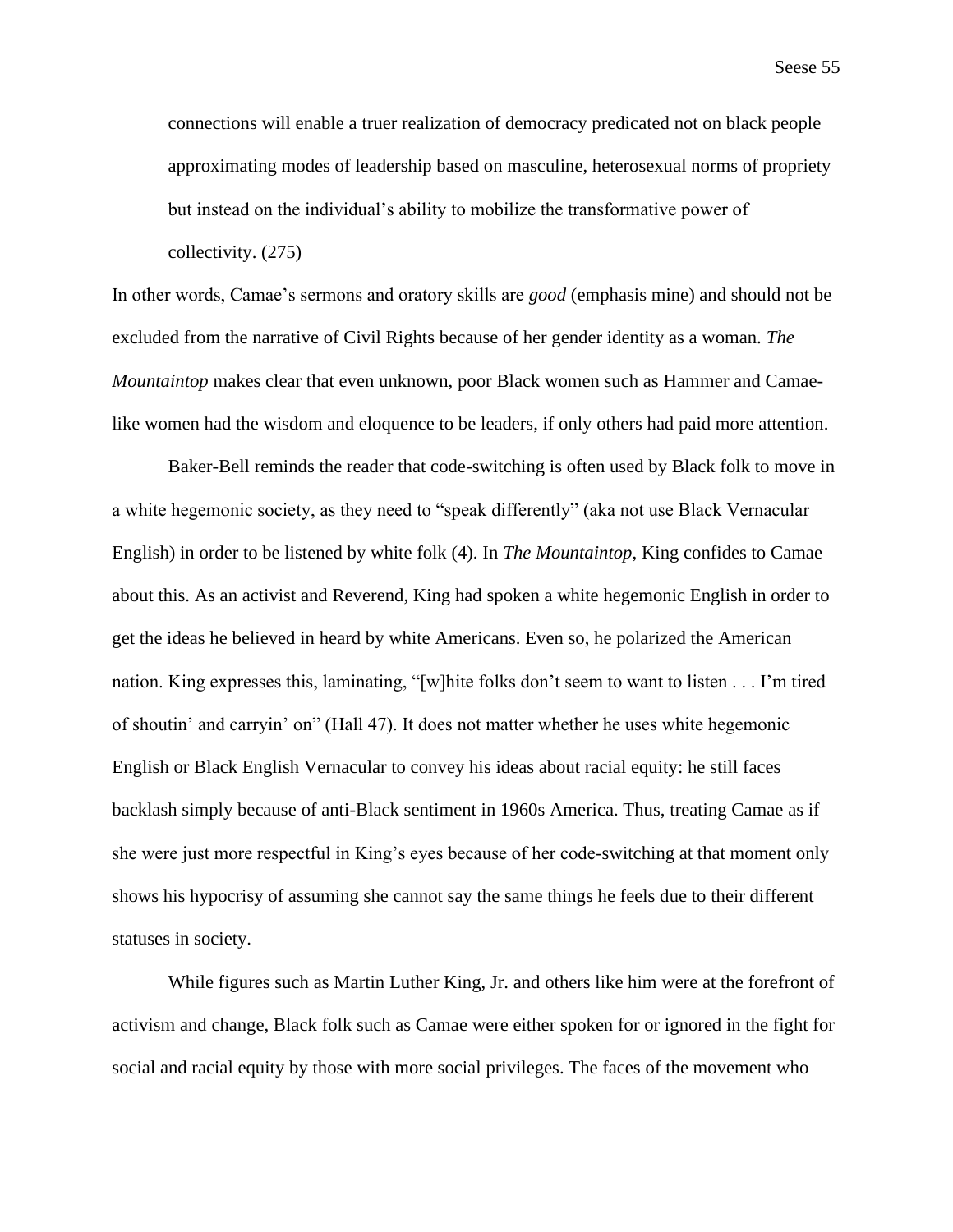were hyper-visible were those with power, such as MLK, Jr. who had both the title of "Doctor" and "Reverend." These people in power of the movements, like King, were male and belonged in the middle-class. In the debate between Camae and MLK, Jr. after she orates how she would address her concerns about anti-Black racism, she looks for affirmation and validation from him to determine how well she conveyed her thoughts.

> CAMAE: Well … tell me … how are my 'orational skills' - see ye'en thank I knew them words - How are my *orational skills* compared to - KING: Mine? CAMAE: Sho.

*Beat.*

KING: I'm better.

CAMAE: Aww, really, now?

KING: You made it sound real pretty, now, but really . . . *I'm* better. Nobody can make it pretty like me. I've been doing this for years, darlin.' Gonna be doin' it till the day I die.

CAMAE: But was it good?

KING: For a woman, yes.

CAMAE: And if I was a man?

KING: Then you'd be Malcolm X. (49)

Notice that he uses the noun "woman" to mean just any woman, and does not provide an example of a woman who might be in his circle of activists or a woman outside of his circle but fighting for the same cause. Camae essentially calls for what King does in his own speeches to advance rights for Black Americans, but gets that underhanded compliment tinged with sexist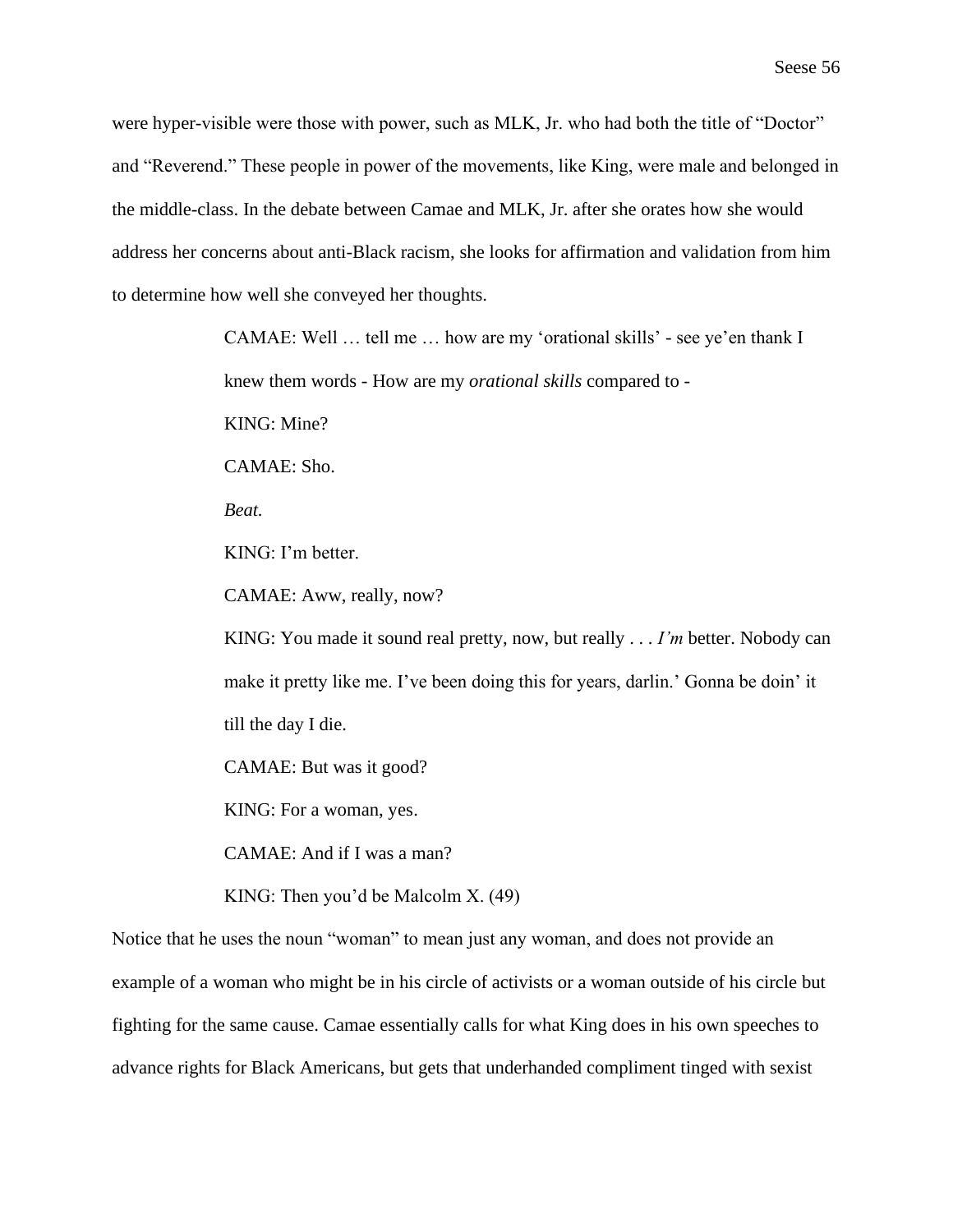microaggressions. If Malcolm X spoke Camae's words exactly, he would be applauded. When Camae says what she needs to, her status as a woman cancels out her profound statement. Double standards are made apparent in this exchange with King and Camae. Also, Hall suggests in this verbal exchange who exactly gets to be seen and heard in that particular moment. The language use of Camae and King implies that there is value and worth in hearing more marginalized groups of people within a shared marginalized community share their frustrations and suggestions to propel the movement. There must be these dialogues in which people in the same marginalized community can call out others who may speak for them, unintentionally or not. This is precisely how Camae approaches King when he is wowed by her code-switching and how she approaches issues concerning her. Hall thus challenges the audiences to reconsider who and how marginalized voices get to speak and be heard. All the voices of the group matter, not just a prominent few people with some sort of power.

Another manner in which *The Mountaintop*'s use of language advances activist beliefs of Black racial equity is in the way in which King and Camae both view solutions for the anti-Black racism that affects them and the Black community at large. Hall sets the play after the Memphis Sanitation Strike, where two Black sanitation workers (Echol Cole and Robert Walker) were crushed to death by a faulty garbage truck due to poor working conditions. MLK Jr. held a march in Memphis on March 28, 1968 to call for action about working conditions of these sanitation workers who were Black men, but his efforts in maintaining peace and decorum quickly turned to violence, leading him to escape for his physical safety. In the early scenes of *The Mountaintop*, he expresses his disdain for people to take advantage of the chaos of protests. King says "you can't be marchin' down the street, bust into store windows, and then go get you a free color television? We're marching for a living wage … not a damn color TV!" (42). King's stance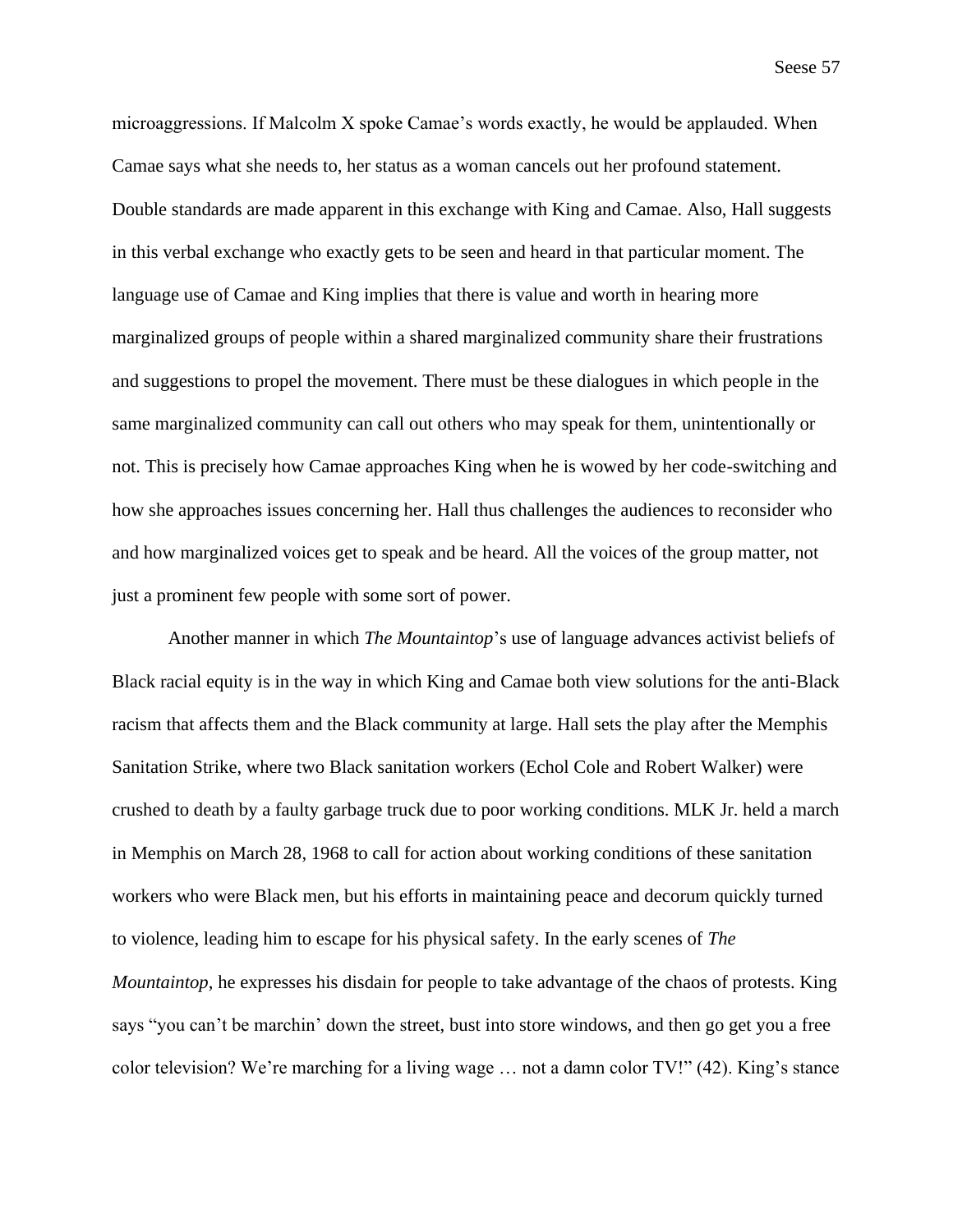on peaceful means to achieve racial equity could not be maintained due to the protest turned riot, as he relies on a more gentle approach to activism.

Before he explains to Camae about the events of the Memphis Sanitation Strike, Camae makes the remark that "[w]alkin' will only get you so far, Preacher Kang . . . it ain't workin'" (42). The difference in how Martin Luther King Jr. and Camae view marches and demonstrations is one of mentality. He is quite determined to continue his legacy and set out what he feels like he is called out to do. Further in the play, King says "*Memphis* is just the beginning . . . I'm the leader of the movement. The head of the body" (64). He is optimistic and filled with hope for the future to fare better for Black Americans and other marginalized groups of people. But for those who feel like Camae, there should be other options to fight white supremacy. She feels like intimidation tactics should get more value and visibility in activist circles, tactics that do not adhere to extreme bodily violence nor simply marching and making speeches, as MLK Jr. has done for his career as an activist. She says herself that "Camae all about ass whippins. How about a march for ass whippins?" (45). Here, Camae supports some level of corporal punishment for white supremacists, as if they need to be punished like an unruly child. Here, Camae wants to dole back the pain and hurt white America inflicted on the Black community. She continually critiques King on how his methods for achieving racial equity have faltered as of late. The play suggests that Camae's philosophy of "an eye for an eye" and her ideal mode of activism being physical altercations is a foreshadowing of her past. When Camae calls King as 'Michael,' he knows something is not right, and it turns out that Camae is secretly an angel in disguise to carry him into "The Promised Land." As the play's final scenes reveal, Camae's death was at the hands of a white man who was a customer for her sex work in an alley. Camae confesses that she does not deserve to be heralded as an angel because not only has she done morally questionable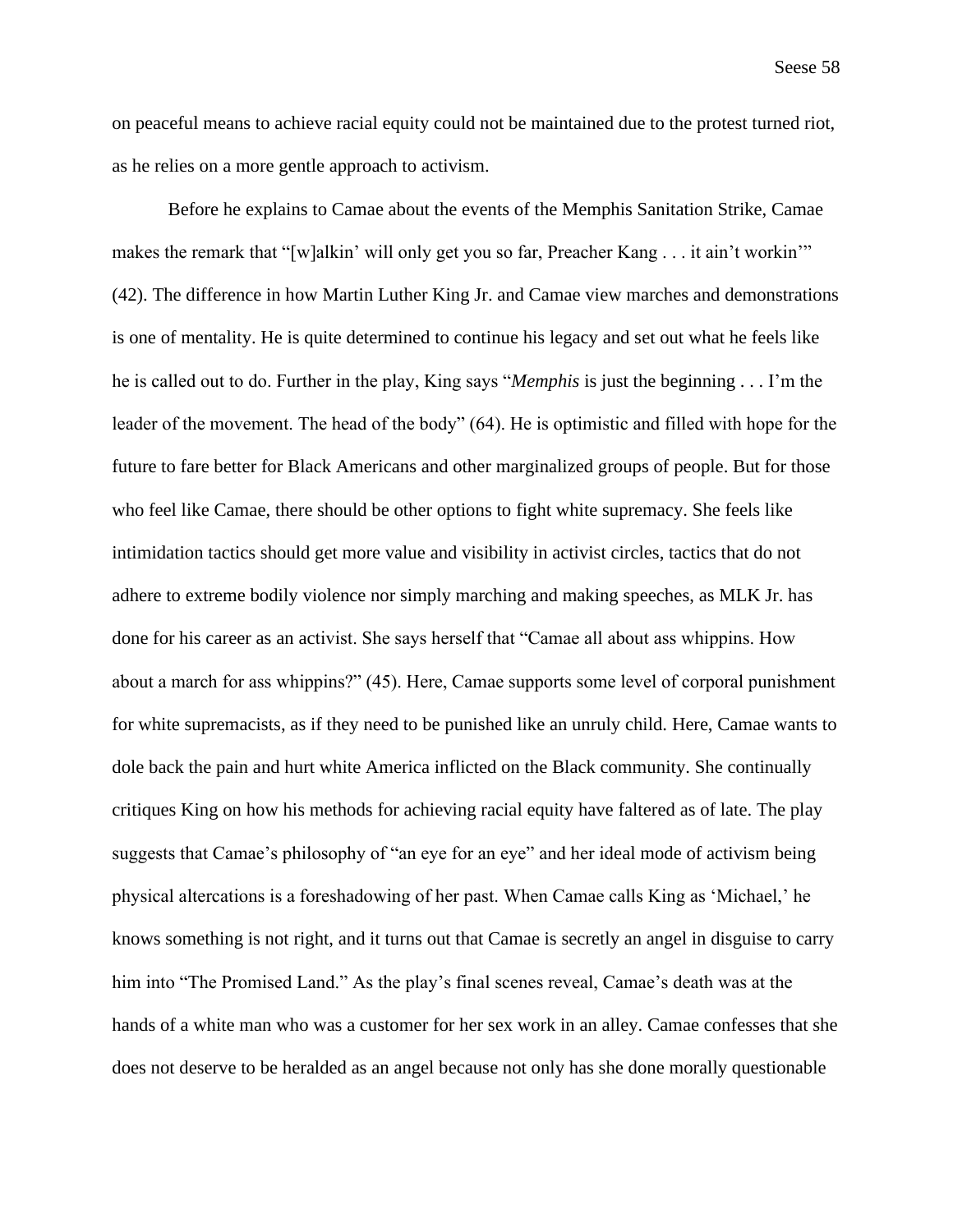activities in her human life, she also did not forgive her murderer as she was expected to, citing that "I hated him for stealing my breath" (75). In this confiding talk, she applauds King for having "the strength to love those who could never love you back" (76). She speaks from her own truth as a moral woman, knowing that her type of activism she would partake in would be much more aggressive and explicit in meaning than King's own. Her more physically domineering tactics stem from Camae's sexual assault and murder of a white customer when she was a sex worker, and with the trauma of dying that way, she does not want to be hurt again. Even if she is an angel with God's protection, she cannot just fight with words. Camae wants to fight just enough to let people know that racism and racially fueled violence will not happen under her now Divine life.

*The Mountaintop* here in this exchange highlights different narratives that Black activists had regarding how to achieve racial equity. Hall suggests in this dialogue that different experiences lead to varying approaches and strategies within a movement. It is important to note that an effective way to understand people's opinions is to have these conversations. While some may be harder to tell than others, an open and honest dialogue about activism is central to understanding differences in opinion. With King and Camae being at opposite ends of activism philosophy, they bring together different experiences that ultimately propels the Civil Rights movement further.

Camae's status as an outsider to activism but subscribing to more radical philosophies of Black liberation in the Civil Rights era aligns with rhetoric exemplified by the Black Panther Party, a counterargument to MLK, Jr.'s belief in nonviolent and peaceful protest. Part of her opinions of Black liberation have to do with the way she was murdered. In Adriane Lentz-Smith's article "'The Laws Have Hurt Me': Violence, Violation, and Black Women's Struggles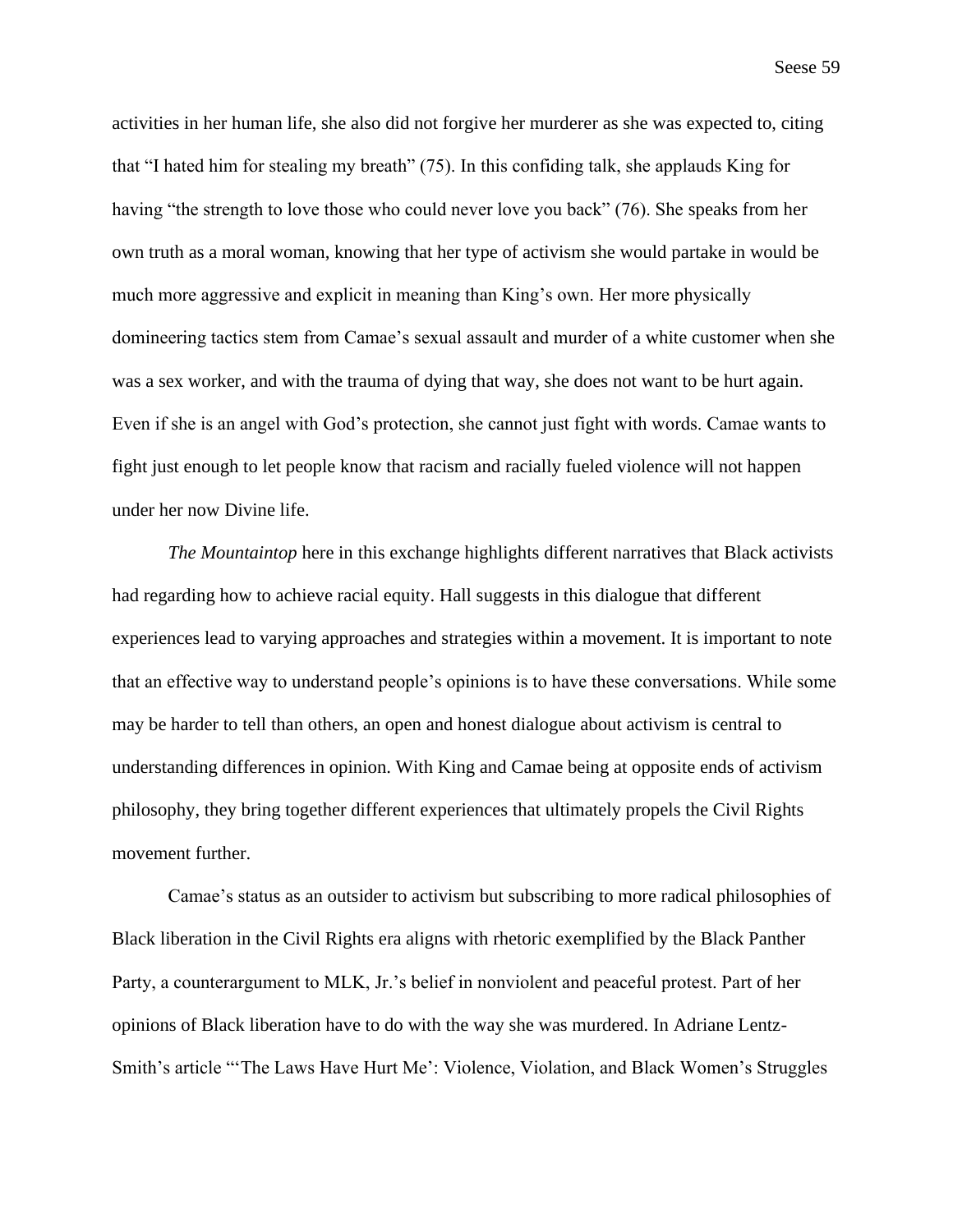for Civil Rights," she writes extensively about the sexual violence and assaults that some Black women faced at the hands of white men in positions in power, especially law enforcement and of medical professions in the Civil Rights Era. Sexual violence against Black women during Jim Crow unfortunately was a reality in order for white supremacists to maintain and uphold racial hierarchies. Putting this in succinct terms, Lentz-Smith writes that "sexualized violence stood out as a vilely efficient means of disciplining African Americans and asserting white men's dominance. It showcased the logic of white supremacy: in a system that rested on white patriarchal power, Black women's sexual vulnerability announced and bolstered white men's rights and prerogatives" (45). Camae as a mortal woman had her life ended at the hands of a white client, and she cannot forgive her murderer for his transgressions. She explains her past mortal life to King in a vulnerable moment about imperfections towards the play's end:

CAMAE: But what I'm ashamed of most is, I've hated. Hated myself. Sacrificed my flesh so that others might feel whole again. I thought it was my duty. . . . What else was a poor black woman, the mule of the world, here for? . . . I saw the hell this old world had put him through. The time he saw his father hang a man. The time he saw his mother raped. I felt so sorry for him. I saw what the world had done to him, and I still couldn't forgive. I hated him for stealing my breath. (Hall 75)

Her self-hatred stems from the fact that the internalized racism she carried as a mortal woman made her believe that her single duty in the world was to please others physically. She spent her young adult life believing so, and as a newly appointed angel of God, this role gives her the chance to begin the path of loving herself. In beginning to love herself, Camae does not want to please racist white folks. Her mentality on the matter exists between the lines in her sermon she orates to King about killing white folks "not with your hands, [nor] guns, [b]ut with your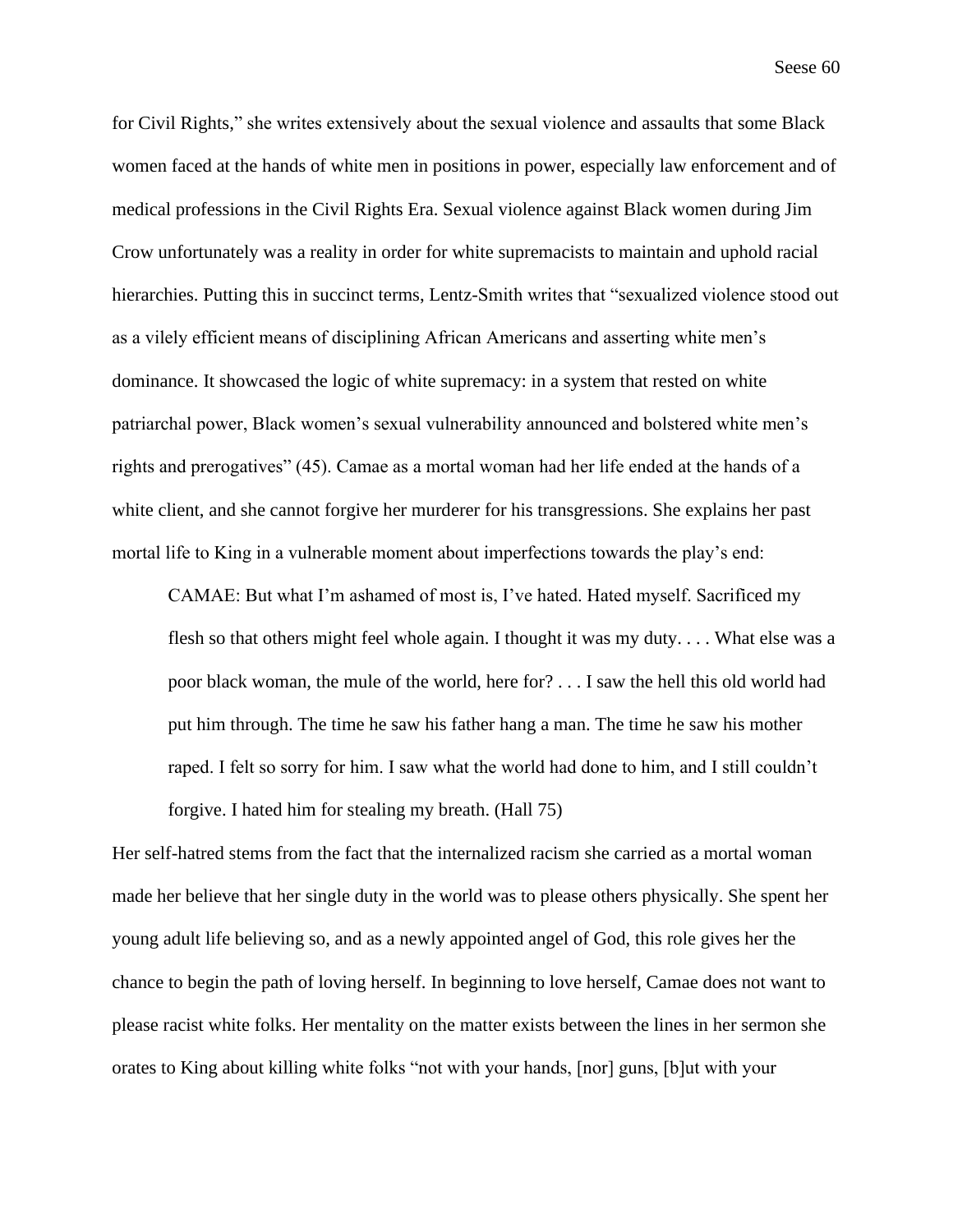miiiind" (46). Camae needs actions behind the words that King speaks in his demonstrations. The trauma she faced as a mortal fires her up: she wants to show King that sometimes some physical altercation is needed to ward off white supremacy via fighting. Camae's different approach to fighting racism and systemic violence may not align with King's peaceful protesting, but the play provides Camae to explain why her ideas for protest matter to her, and to others like her. In a society not favorable for Black women, they need to exert some form of power in revolution.

Camae's newfound faith in Black humanity not just comes from empowering her own community, but of finding the awe in those who forgive others via King. I find that in Le'Mil L. Eiland's thesis *Playing B(l)lack in Katori Hall's The Mountaintop: Resistance, Space, and Epistemology* reductive in his analysis of Camae. In his Master's thesis, he writes upon the idea of how hidden transcripts, theorized by James C. Scott in his work *Domination and the Arts of Resistance*, work in order to reveal what is actually being said through the usage of verbal and nonverbal language to resist hegemonic structures and beliefs in society (Eiland 13). He provides many examples of hidden transcripts of Hall's King, but does not with Camae. Eiland's rationale for his exclusion of Camae "is that Hall does not produce hidden transcripts to advocate for Camae's humanity" (82). However, the audience sees the humanity in Camae in one such instance when she confesses to King that "[y]ou have the biggest heart I done ever known. You have the strength to love those who could never love you back. If I had just a small fraction of the love you have for this world, then maybe, just maybe I could become half the angel you are" (Hall 76). Her humanity (or divine humanity?) in this utterance produces a hidden transcript of not being perfect as a mortal woman or a newly appointed angel. Humanity, like humans, are never perfect and fallible. Camae cannot forgive her murderer and finds it difficult that King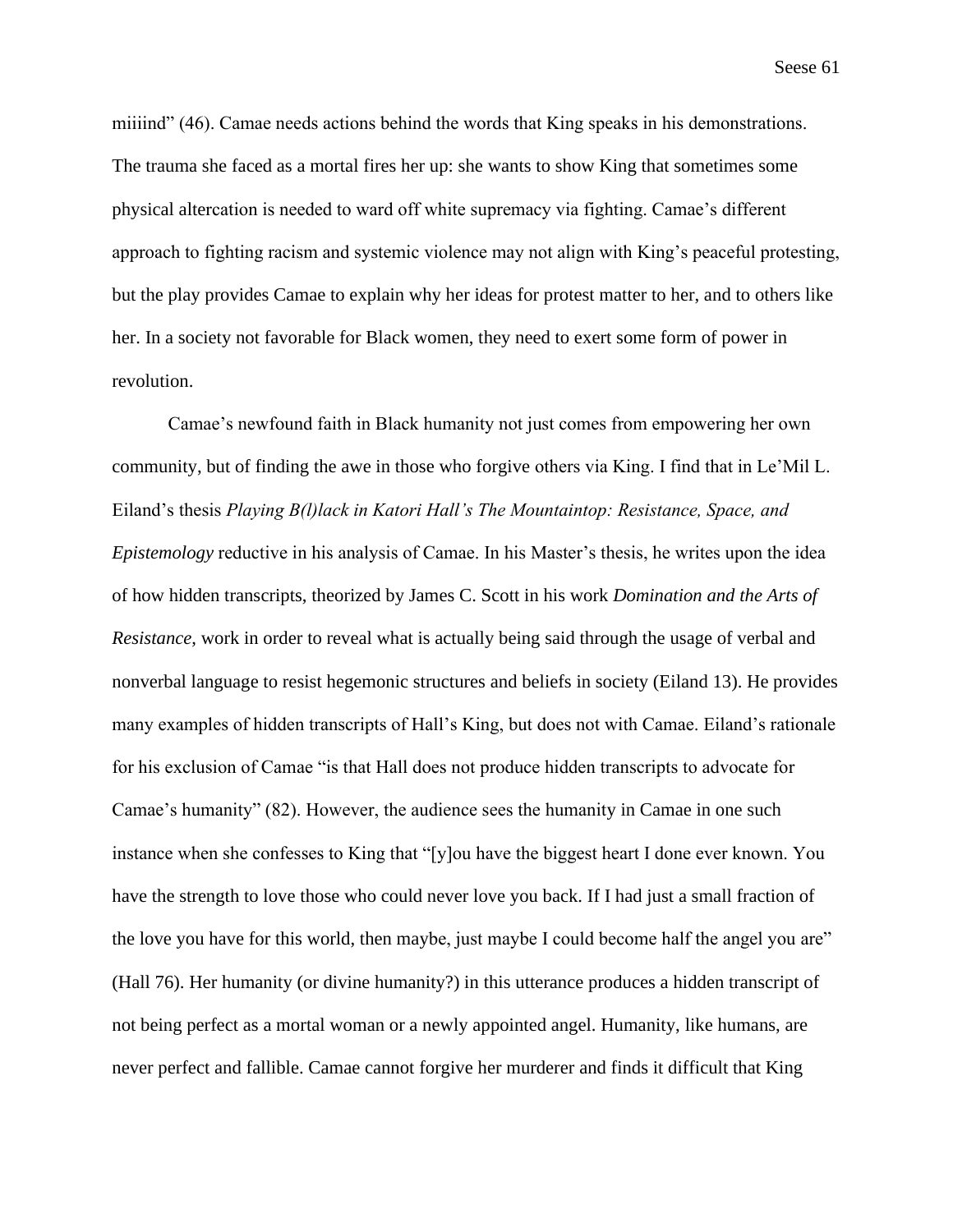forgives others who hurt the Black community. However, she does commend him on finding his own strength in finding forgiveness. Camae's humanity may not be explicit, but her humanity exists when one really pays attention to what she says. Hall's dichotomy on how Black people should feel about racism and white supremacy can and should coexist, and by using Camae and King, she allows for this dialogue to happen. Camae might not mirror King's forgiveness, but that is okay. Both King and Camae listen to each other, and while they may not agree with everything, they start a conversation needed in order to build more coalition and solidarity in activism among their community.

In the historical revisionism of *The Mountaintop*, Camae's presence challenges King to consider a different perspective about activism and who gets to determine the "right" or "wrong" way to go about achieving racial equity. While he may disagree on how to achieve racial equity through action, his honesty and vulnerability come through when he agrees with Camae's sentiment of "[f]uck the white man" (46) when he tells her plainly that "[m]aybe you're right. Maybe the voice of violence is the only voice white folks'll listen to" (47). He considers this activist tactic of violence/riots, as he knows that what he is doing is losing its luster. However, King does not know that this is his final hours of his life, so he cannot know for certain what violence would do for his organized protests. Hall demonstrates this idea of conversation of activist tactics between King and Camae, two people who want to live in an anti-racist world, and their feelings towards the white hegemony.

In *The Mountaintop*, the question of whose words and actions are prioritized more are challenged and inverted through the use of Camae's status as part of the divine. Under Christianity and with the Civil Rights Movement in general, men lead their congregations and men lead activism. This belief has a hold in Western society, where society favors white,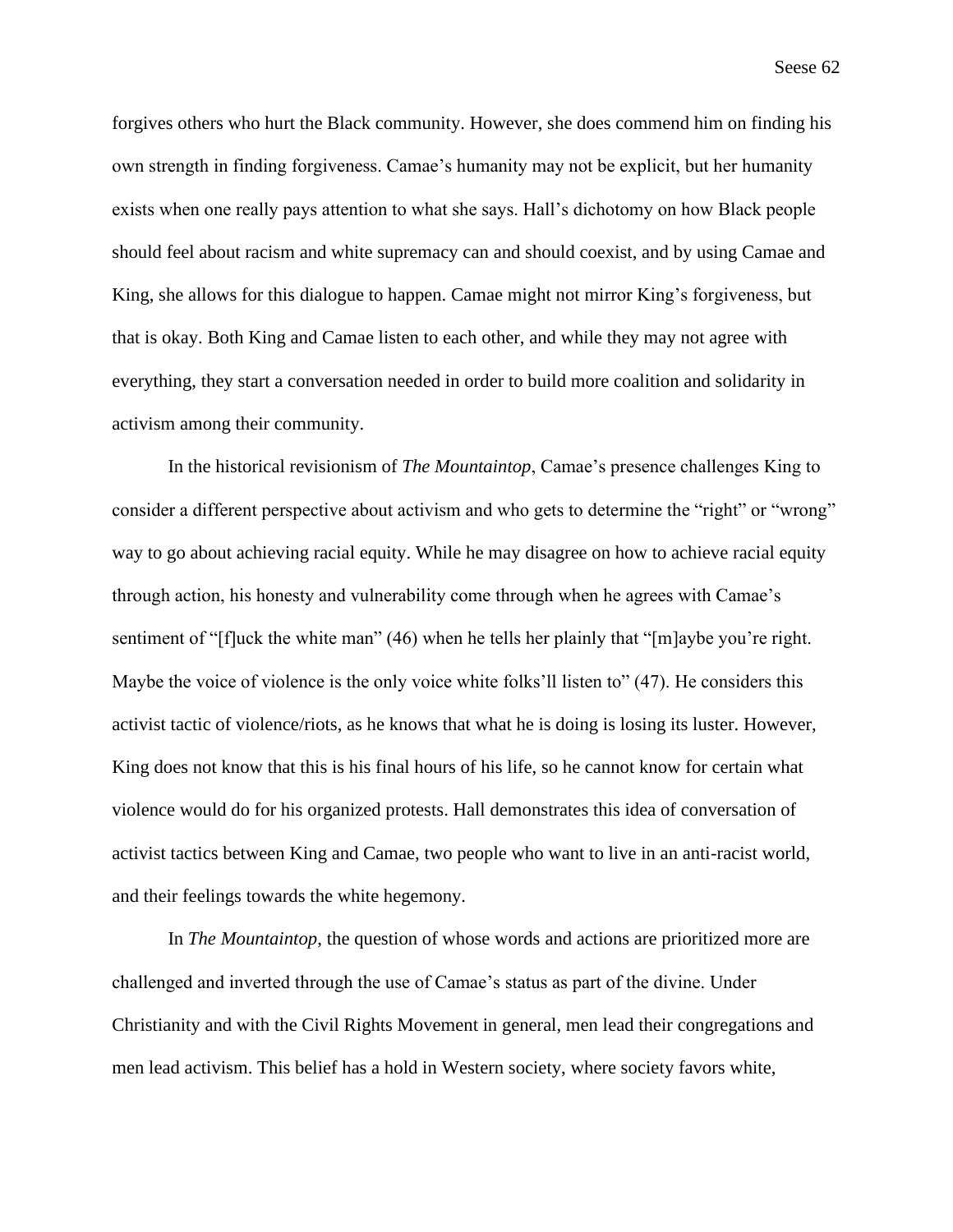cisgender, heterosexual men and have the most power and privilege to have and wield. In the context of *The Mountaintop*, King only has two of these privileges: he is a heterosexual, cisgender male fighting for the rights of Black folks. Before Camae's arrival, he takes center stage for a brief period in time, assuming that there will not be any other visitors to speak to him. Camae, by contrast, does not have any sort of power (at first glance, that is). She appears to be a young, working-class Black housekeeper who does not have any societal power. When she meets King in the motel room, she knows that she is in the presence of someone with a lot of prestige and influence. In the part of *The Mountaintop* where Camae and MLK, Jr. have the debate about which protest tactic to use, she brings up that she has an idea, but Camae states that "*I'm* just a woman. Folk'll never listen to me" (45). Hall comments on the lack of authority that Black women had in the context of the Civil Rights Movement. Black women participated in activism and speaking about anti-Black racism, but under patriarchy, they rarely held public positions. This is such the case spoken by Karlia Nicole Brown in her article "Why Black Women Activists Stay in the Room When They Are Not Being Heard," as she states that even though Black women did engage with fundamental roles in maintaining a social justice movement, Black men lead religious and secular activist groups (3074). In Camae's declaration that she cannot be heard due to her gender identity, Hall alludes to the historical sexism that Black women experienced in the context of Civil Rights activism. Black women in this era had underrepresentation of their achievements in the Civil Rights Movement overall. Camae's anger stems not just from anti-Black racism from white folks, but from sexism perpetuated by Black men.

In *The Mountaintop*, the rather engaging conversation about how to advance the Civil Rights Movement gets paused when King begs Camae to tell God that he needs more time to do the activist plans he wants to, thus undermining Camae's own status as a Divine being who has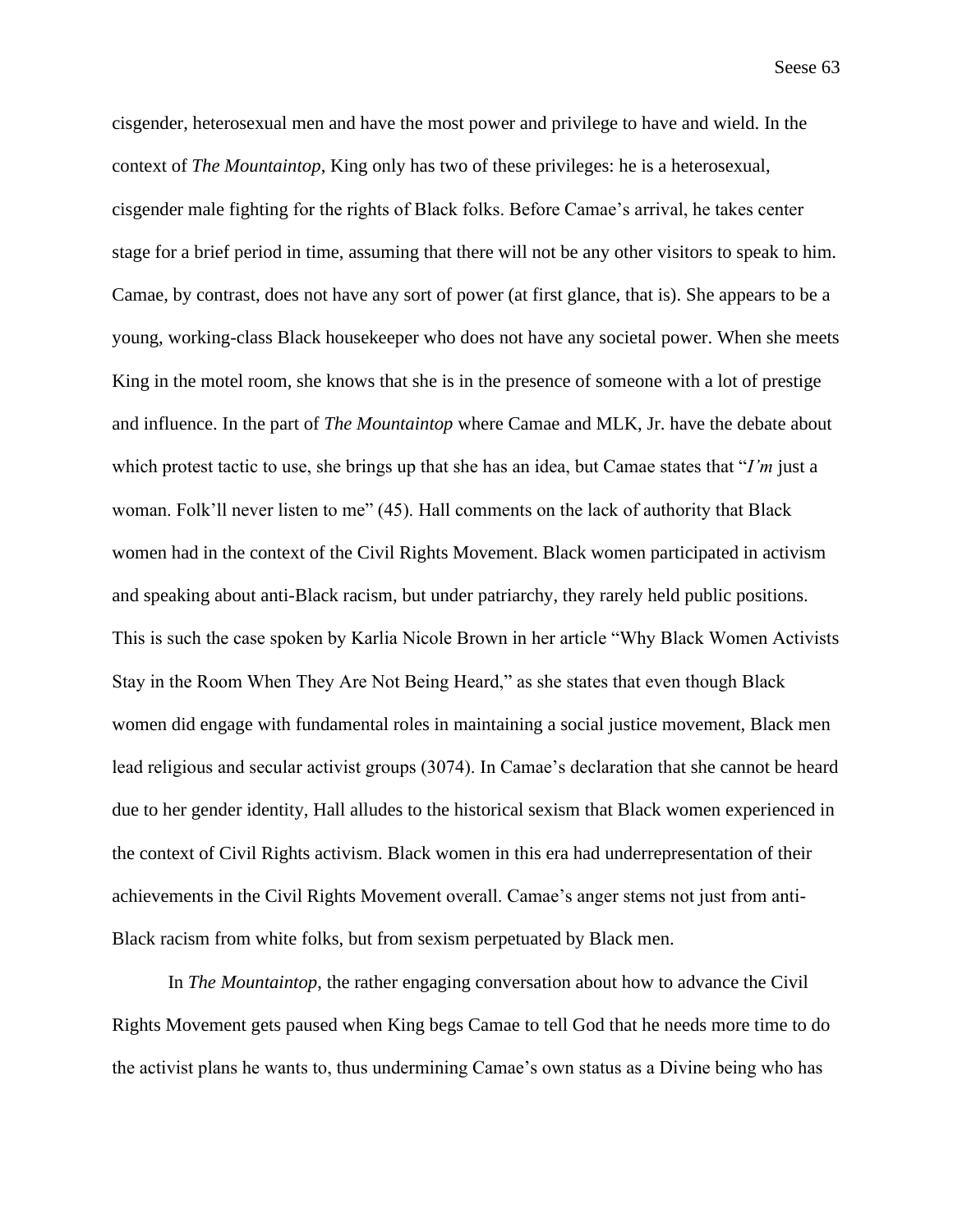more authority over him. Camae's initial treatment by King stems from the Black female tradition of "othermothering," a term that Brown explains in relation to his trivial treatment of her. "Othermothering" originally stems from slavery in which Black women were united in raising their communities and making sure everyone survived and were safe in their horrid conditions (Brown 3074). This notion of caring for everyone in the Black community did not exist exclusively in domestic spaces, but in activist spaces within the intersection of religion. Brown explains that "Black churchmothers housed and fed activists, led demonstrations, raised funds, mobilized followers, and demanded equal rights during the Civil Rights Movement—all community mothering behaviors that were critical to the effectiveness and success of the movement and were viewed as acts of defiance by the white community" (3074). In this instance, othermothering was a more maternal role in fighting for Black equity. In the context of *The Mountaintop*, Camae shows King both her power and her vulnerability, which challenges him because as a man of the church, he holds some power. To have a woman (i.e. a Divine woman) be higher in status than him, makes him unsure if he should actually listen to her. (The reasoning is a mixture of disbelief that Camae is an angel along with sexism.) This is their conversation:

> KING: *She* send you? You're not what I was expecting. CAMAE: Shiiiit, you wun't what *I* was expecting, *Preacher* Kang! KING: Well, I'm not perfect. CAMAE: That you ain't! KING: Hey, hey, don't judge me, you cussin,' fussin' drankin' angel! CAMAE: Well, God know what you like, henh! KING: Hey, hey that ain't fair now!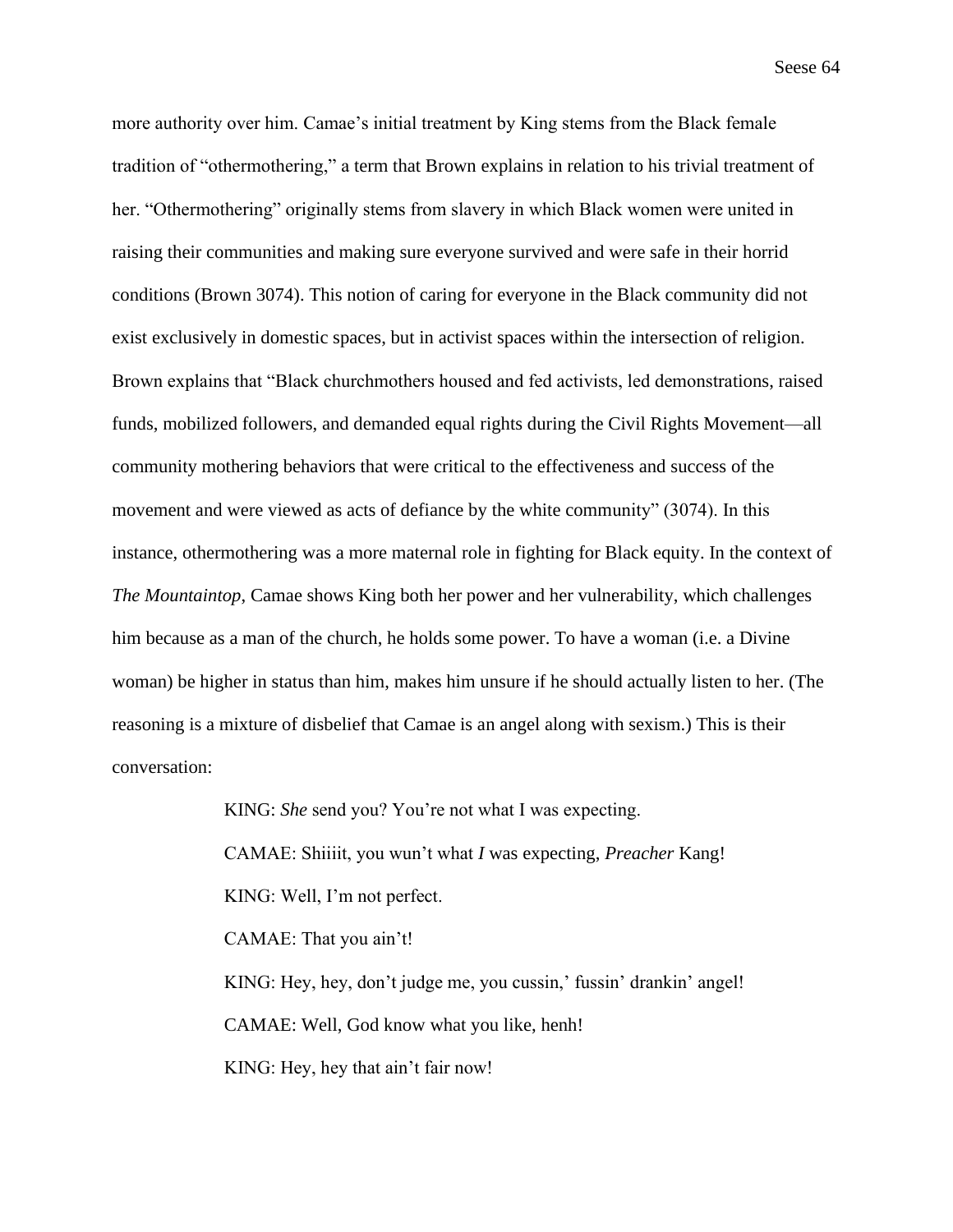CAMAE: The truth ain't gotta to be fair. It's the truth.

KING: But *why* you?

CAMAE: Believe you me I ain't want this job. First day? Bring over you? The Kang? I ain't wanna do it. But God been gettin' these prayers from a littl'un named Bunny. (Hall 59)

Not only does King get challenged by Camae's no-nonsense attitude and exerting of power (which would not happen in his congregations), but Camae gets King to come to his senses when his "Bunny" (59), or Bernice, is brought into conversation. While Camae does participate in othermothering through her actions as an angel, she certainly does not want to be perceived as dainty and soft-spoken. Camae wants to be respected in her own right as a powerful entity, and she defends herself against an initially opposed King. This specific example of othermothering that Hall includes in Camae's early angel scenes serves as Camae's refusal to be stereotyped in terms of gender and by actions.

To reiterate the context of Black women in positions in power during the Civil Rights Movement, the idea of a Black woman in a high position baffles King, and makes King at the whims of Camae, a Black woman. Camae is at the whims of God, who is too a Black woman. This is revealed when Camae corrects him with a bellowing "*She!*" (59) when he uses the wrong pronoun for God. As this night indicates, King feels baffled to say the least that God is a Black woman with Absolute authority, an authority that he challenges with anger and pomposity. He begs Camae to call God, and after a long phone conversation with Her, She hangs up on him. Exasperated at not being used to being treated like he is not the one in charge, here we see King in defeat and anguish. Camae, as one of God's messengers, tells him honestly that "She just ain't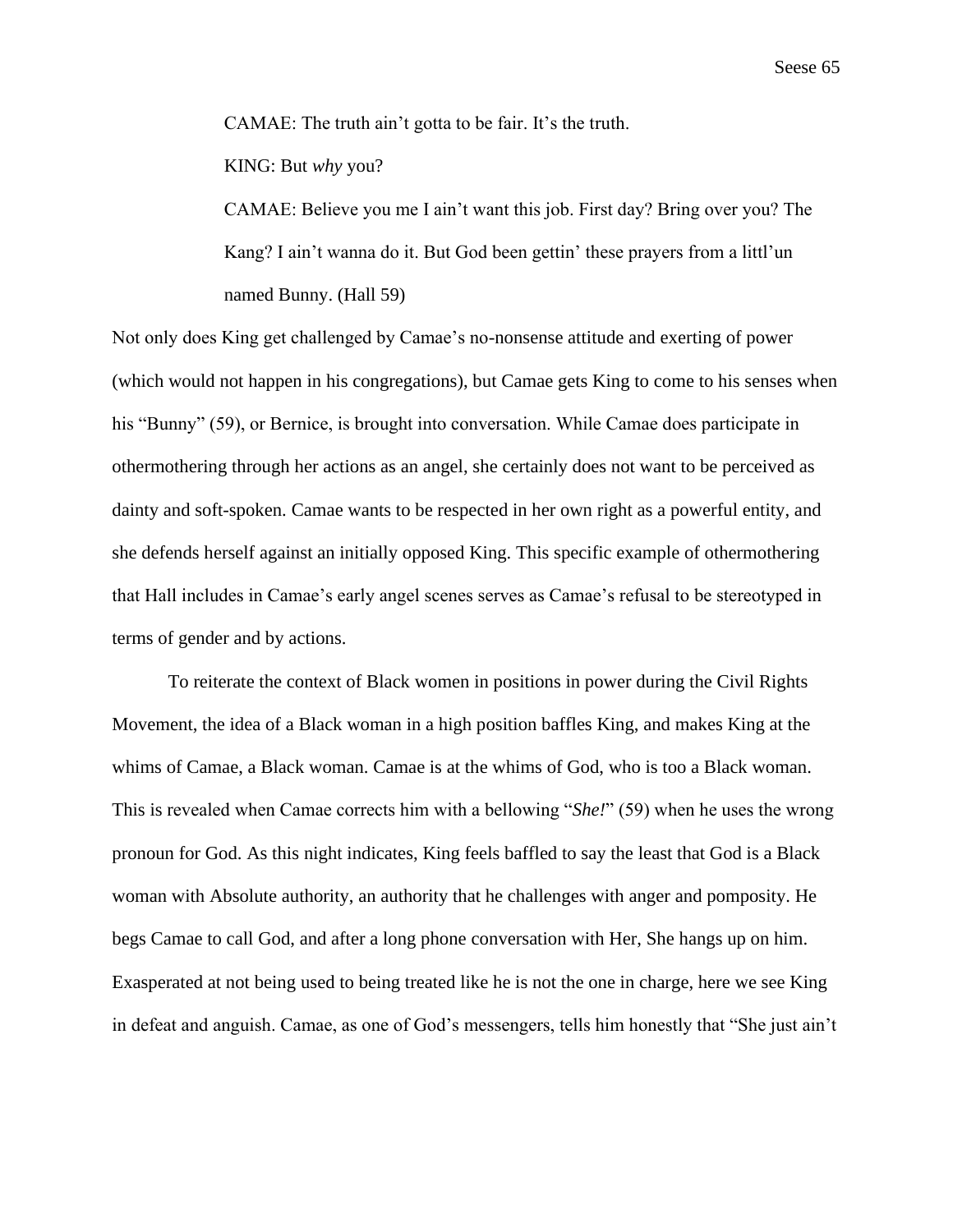wanna hear yo' shit. She got the right. She is God, ya know?' (70). No matter what the makeup of God is, one who adheres to the Absolute Divine must obey Them.

Camae is an angel appointed by God because God sees redemption in Camae for all of her past sins as a mortal woman. In characterizing God as a Black woman, and Camae as an angel, Hall makes the point that authority should be gender neutral. In terms of coalition building among activist groups and in general, there should be gender neutrality in positions in power, so that all genders can have a fair say. When Camae tells King about how she got to where she is now, she recalls that "I looked up and saw that She was smilin' down at me. . . . I heard her loud and clear. 'I got a special task for you and if you complete it, all your sins will be washed away.'" (76). The role of her as an angel of God baffles her to say the least, for Camae did not live a Godly life. With her death, Camae assumed she would go to Hell for her past sins. In the context of *The Mountaintop*, God is a Black woman who knows Absolutely what other Black women experience in the time of the Civil Rights Movement. They do not have high leadership positions in activist circles and they experience racism, sexism, and sexual violence. God knows that Black women do not choose to go through these oppressions, and with insinuating that God is a Black woman, Hall cultivates this solidarity between the Black female Divine and Their mortal counterparts. For the first time in Camae's existence, she is able to be in a position of high power and not be hurt anymore by racism and sexism. Returning to Colbert's article, she mentions Camae's angel status in the realm of West African religious matters. Camae is both an Angel and Legba-like, with the Legba being a trickster messenger that connects the mortal world to the Divine (273, quoted in Vega 2002: 161-62). Her qualities as an angel are deconstructed in the play. Hall's version of angels are that they were once mortal humans that have imperfections, and still have imperfections. Camae does not act like the hegemonic angel audiences normally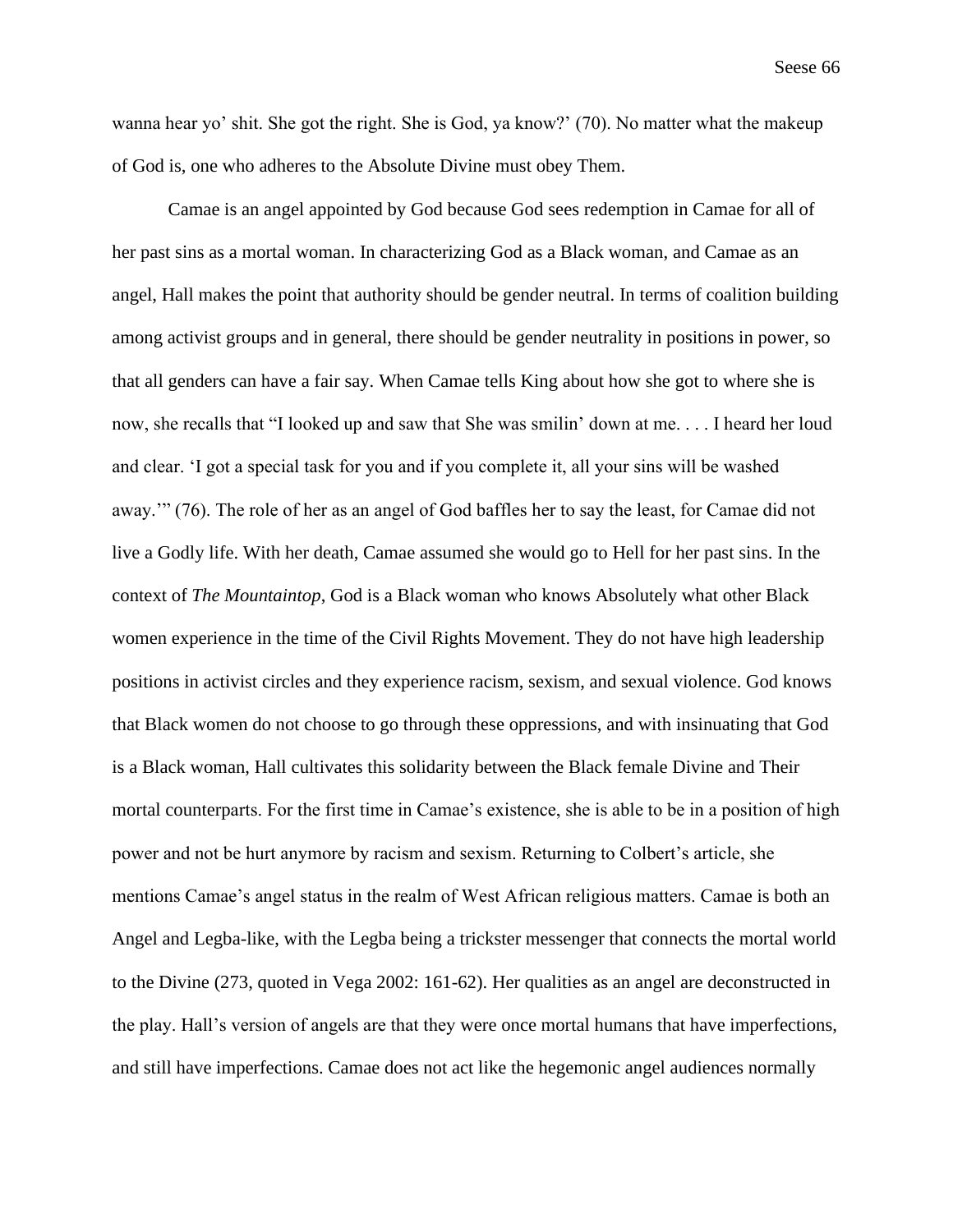think about, but that is what makes them feel more real in Hall's perspective. Angels do not need to be morally "pure" in order to be seen as "good." For Hall, Camae's characterization as an angel gives her Black female empowerment, as well as characterizing God as a woman.

*The Mountaintop* here conveys the notion of men second guessing women and their right to be leaders of some fashion in the form of King and Camae, an important messenger from God, who is a Black woman. If he stuck to God's word as he thought God to be (white) and (male) all this time, he can certainly listen to God as Black and female. No matter one's gender identity, someone in a position of leadership who advances human equity and the advancement of marginalized groups should be treated with reverence and respect. Shifting from a self-centered, patriarchal mindset to a collective, gender neutral outlook, anyone can demonstrate their leadership and role in human rights. All voices and help should be recognized, no matter who does the work of propelling the movement.

*The Mountaintop* and its rich use of language and activist rhetoric demonstrate two different people that ultimately are for the cause of advancing Black American civil rights and liberties in the United States in the late 1960s. Choosing to set the play during the final hours of Martin Luther King Jr.'s life in the Lorraine Motel, the reader or viewer gets a theorized look at how a young Black working class woman revealed Divine named Camae considers Hall's version of King to listen and reflect on other voices and opinions of the Civil Rights Movement, especially of those who have even more marginalized identities within a marginalized identity. The play's inclusion of Black Vernacular English in activism along with an activist language that includes plain wording and ample use of swear words that includes not just marginalized Black men, signifies that activists do not need to look, feel, and be exactly as King was as a leader and activist. There are activists like Camae, and some that are like King and some that are not either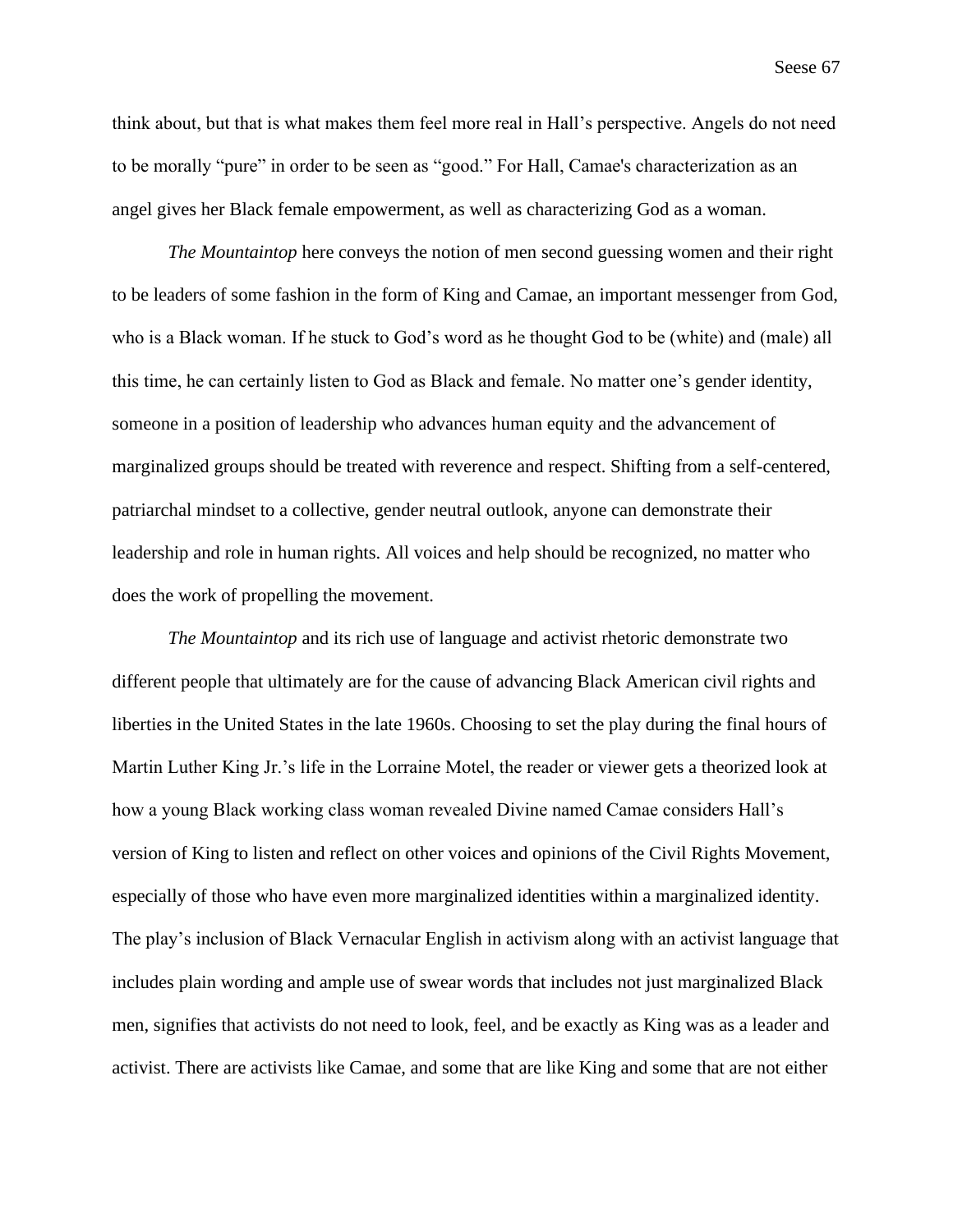of them! What does matter at the end of the day is a call for inclusion and unity in social justice movements, and language can help bridge these gaps and in-group differences.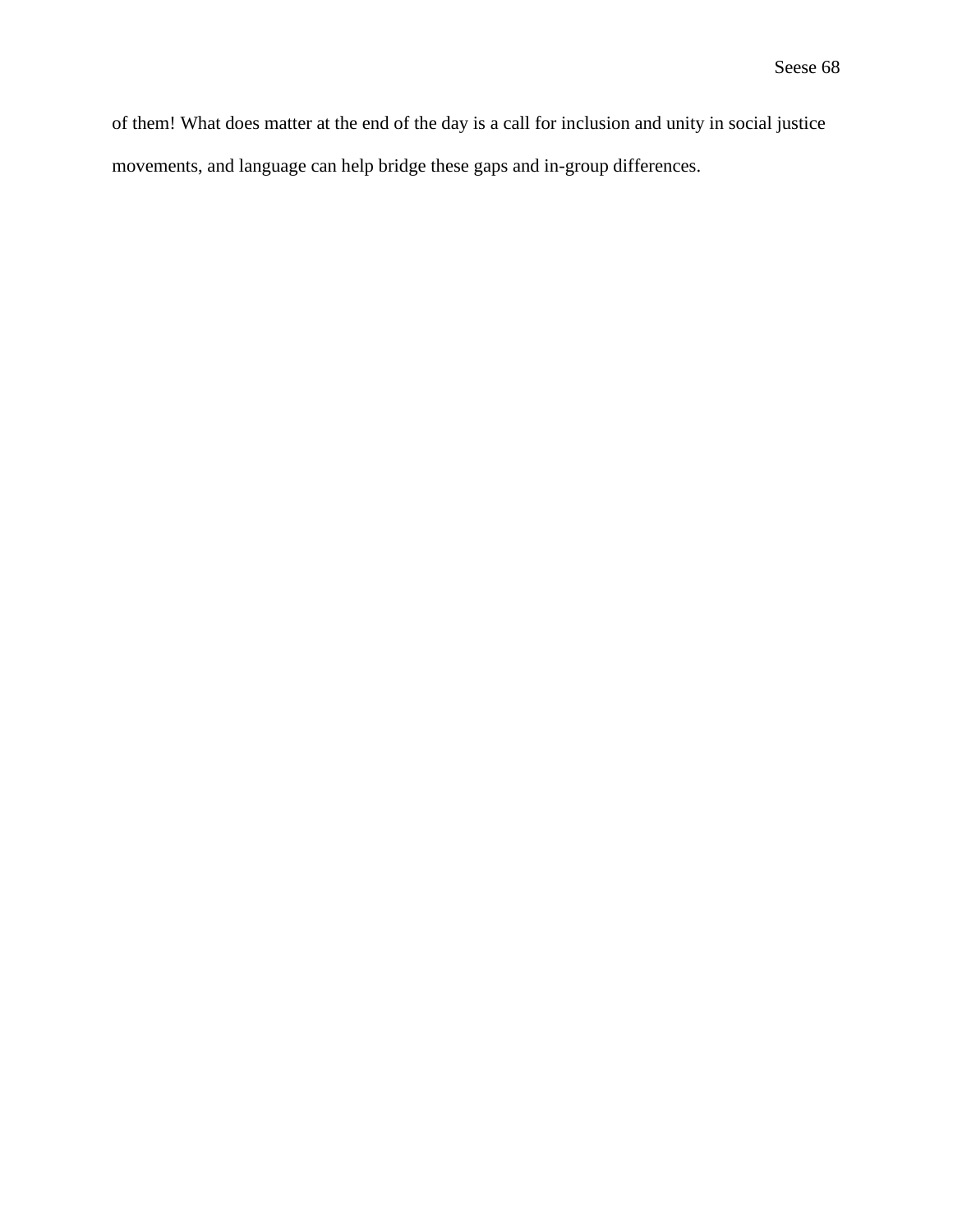## Works Cited

- Baker-Bell, April. *Linguistic Justice: Black Language, Literacy, Identity, and Pedagogy*. Routledge, 2020.
- Brown, Karlia Nicole. "Why Black Women Activists Stay in the Room When They Are Not Being Heard." *Social Science Quarterly*, Oct. 2021, pp. 1–8. DOI.org (Crossref), https://doi-org.ezproxy.bgsu.edu/10.1111/ssqu.13092.
- Colbert, Soyica Diggs. "Black Leadership at the Crossroads: Unfixing Martin Luther King Jr. in Katori Hall's The Mountaintop." *South Atlantic Quarterly*, vol. 112, no. 2, Apr. 2013, pp. 261–83. DOI.org (Crossref), https://doi.org/10.1215/00382876-2020199.
- Eiland, Le'Mil L. *Playing B(l)ack In Katori Hall's The Mountaintop: Resistance, Space, and Epistemology*. Illinois State University, 2014. ProQuest Dissertations Publishing.

Hall, Katori. *The Mountaintop*. Modern Classics Edition, Bloomsbury Methuen Drama, 2015.

- King, Jr., Martin Luther. "Read Martin Luther King Jr.'s 'I Have a Dream' Speech in Its Entirety." *NPR*, NPR, 14 Jan. 2022, https://www.npr.org/2010/01/18/122701268/i-havea-dream-speech-in-its-entirety.
- Lentz-Smith, Adriane. "'The Laws Have Hurt Me' Violence, Violation, and Black Women's Struggles for Civil Rights." *Southern Cultures*, vol. 26, no. 3, 2020, pp. 42–66. DOI.org (Crossref), https://doi.org/10.1353/scu.2020.0039.
- "What Is Code-Switching? Between The Lines," uploaded by HuffPost, 2018. https://www.youtube.com/watch?v=QNbdn0yuUw8.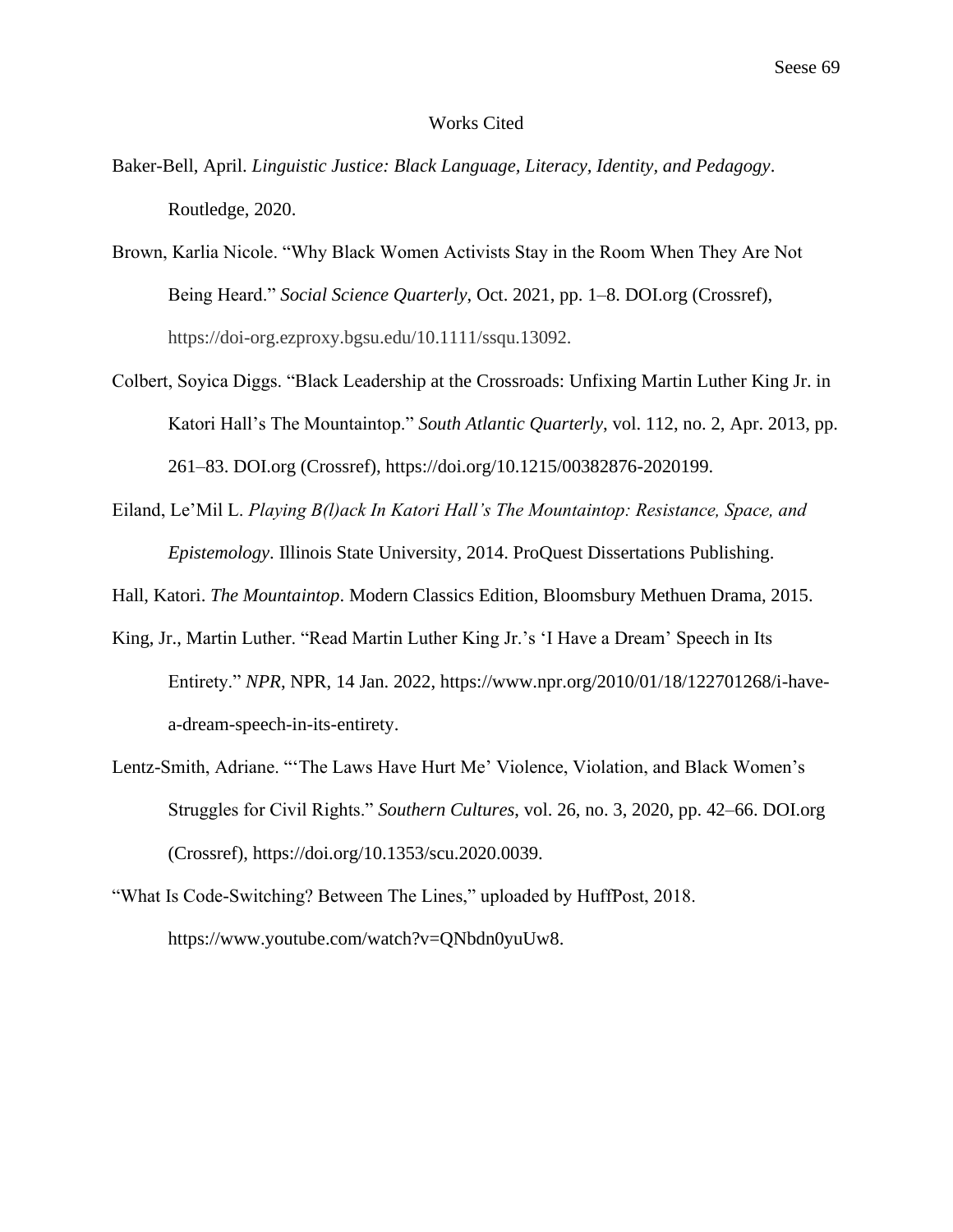## Mother of the Blues, Matriarch of Autonomy: Ma Rainey as Author of Herself in *Ma Rainey's*

*Black Bottom* (George C. Wolfe, 2020)

Historically, women who exist out of the confines of their hegemonic societies are viewed as inhuman and rebellious. The more marginalized identities that a woman has, the more she finds herself working harder to thrive in a society that does not allow for the nurturing and validation of her identities. However, some women choose to actively resist being silenced and diminished by their dominant hegemonic societies. They choose to take up space physically, emotionally, and verbally. These strong-willed and opinionated women live in resistance to the patriarchy's expectations of women. When women actively resist their oppressors, they find the liberation to live on their own terms.

For women of color in the United States, fighting a white patriarchy is difficult enough, as their womanhoods are deemed "less than" because of their racial identities. In the context of this essay, Black women in early 20th century America were living under Jim Crow laws. In those days, a woman found it hard to exercise equality based on her gender identity, yet even more so if she were not white. However, inklings of empowerment took place in the 1920s, where the loosening of traditional social norms and mores began to unravel. Not every woman had this opportunity depending on her marginalized identities, but some women decided to partake in these ideas of female autonomy regardless of male opinion. In *Ma Rainey's Black Bottom* (George C. Wolfe, 2020). features a Black woman in the late 1920s who actively fights against the white hegemony and finds peace in validating who she is empowers her. Living and acting in her own self-interests and of her Black community, her role as a trailblazer and selfemancipated Black woman allows her to exist and know who her true allies are.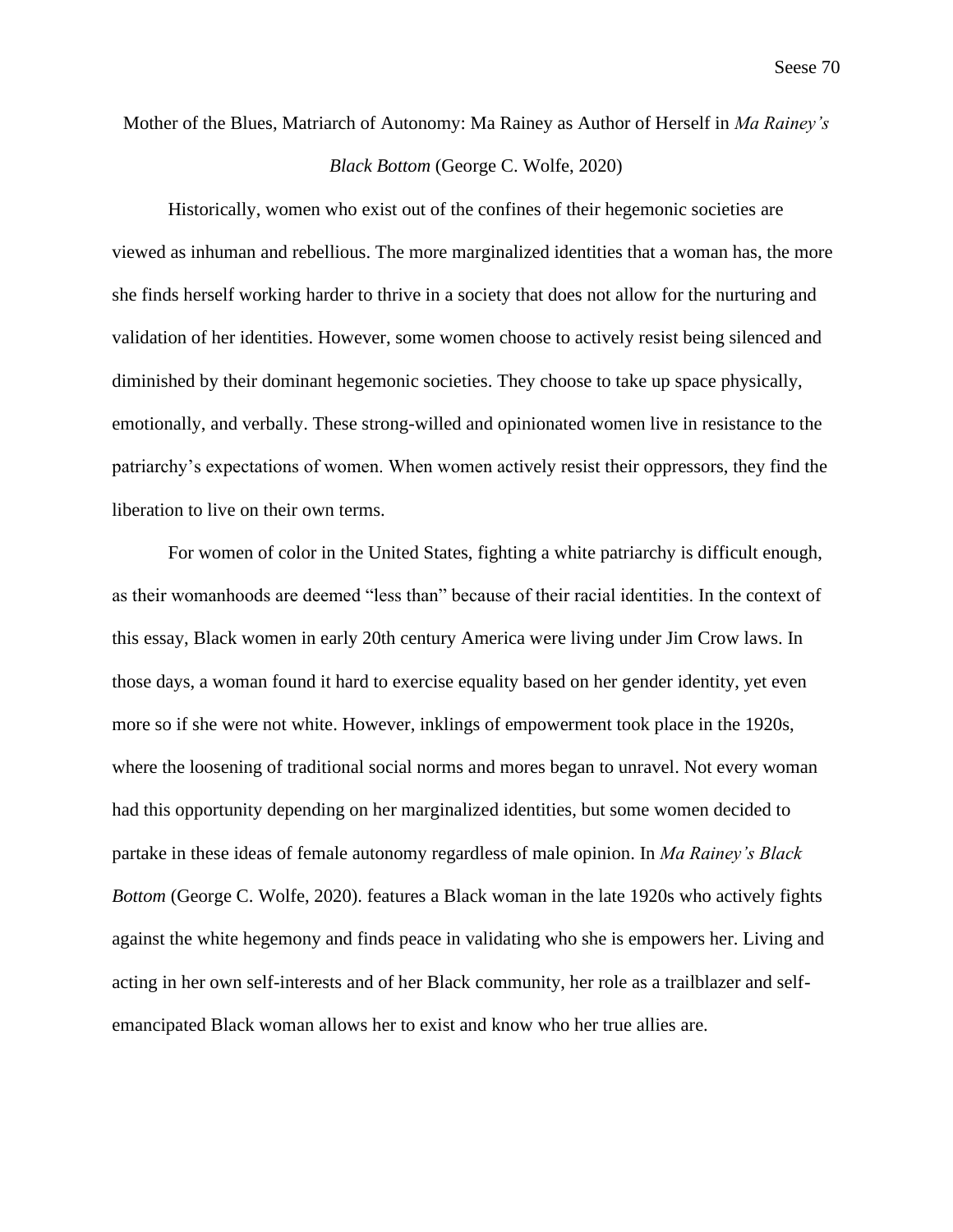Ma Rainey, a Black blues singer from the early 20th century, is immortalized in *Ma Rainey's Black Bottom*. A screen adaptation of August Wilson's 1982 Broadway play, *Ma Rainey's Black Bottom* stars Viola Davis as Ma Rainey. To summarize the film, Rainey and her band travel to Chicago to record her music in a dingy and sweltering Paramount music studio under the authority of white racist music producers. Rainey does everything in her power to keep her music authentic and stand up to the music producers who demean Rainey and her band. Despite the music producers' pushback, she demands respect as the proud Black woman she knows she is. Her identities as a Black lesbian woman living in the early 20th century definitely did not receive the validation and approval of the white hegemony, but for Rainey, she does not exist to be powerless and devoid of empowerment. I examine her physicality, sexuality, and ideologies with the intersection of her Blackness, arguing that Rainey's self-engagement with Black female empowerment allows her to create a space for herself in a world that wants to stifle her independent spirit.

Rainey in the film demonstrates not only her popularity as a Blues artist, but of her actual physical embodiment as well. Wolfe uses Rainey's appearance to showcase how much she wants to take up space and to keep herself as metaphorically big and visible as possible. In the first scene of the film, two young Black boys run through a dark forest. At first glance, they may be running from someone or something out to harm them. They stop running when the boys reach Ma Rainey's performance venue: a performance tent accommodating herself, the band, and the audience. The camera's tracking shot glides past the boys and the other concertgoers to the performance within the tent, eventually pulling close to Rainey. Wearing a dazzling red dress accompanied by flashy jewelry and a golden headband, her presence demands the viewer to look directly at her and observe how she looks, sounds, and moves on the stage.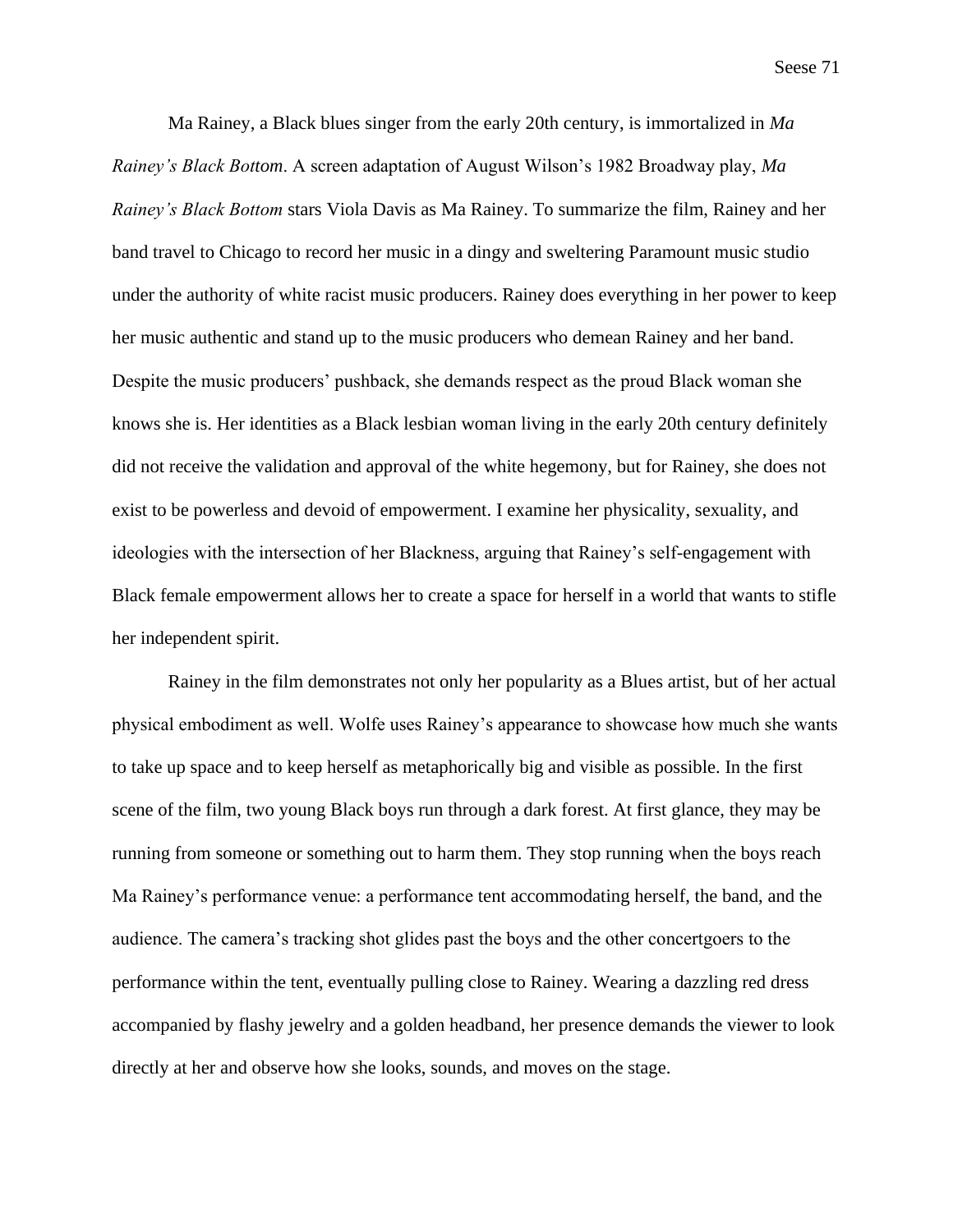Historically, women were taught to be modest because of patriarchy's focus on male authority. Black women especially in the early 20th century in the United States were taught to make themselves small and to internalize both anti-Black and anti-woman sentiment. However, Rainey does not make herself small nor does she internalize oppression that a white patriarchal society wanted her to feel. This is Rainey in her element, radiating magnificence and confidence in the space of Black folks who come to see her. Rainey is a Black woman with a large body frame, and while wearing her red dress and her ornate accessories, the film wants the viewer to pay attention to her. Singing in her mesmerizing deep, projected contralto voice and moving sensually on the stage, the film wants the audience to view Rainey as a Black woman taking up space with her dancing and physical features. While the rest of the audience and the band members wear neutral clothing, Rainey's red dress and glimmering accessories take precedence visually. She is the star of the scene, the one person the audience should pay attention to the most. The audience feeds off of her physicality, cheering as she sings and moves herself in manners that excite the audience. Her bright and bedazzled appearance puts Rainey center stage in the tent concert, providing the implication that Wolfe's usage of bodily movement and physical appearance provides his version of Rainey to take a central role in her identity as a Black woman.

In Wolfe's adaptation of *Ma Rainey's Black Bottom*, Rainey just does not grace the screen and her world by taking up the space she deserves physically, but given her sexuality as a Black lesbian woman in the 1920s, she embodies a type of femininity that is quite masculine in nature through her relationship with her girlfriend Dussie Mae (Taylour Page) and through asserting her rights as a musician in the recording studio. While the film does not focus heavily on her sexuality, there is a tender and sensual moment between Rainey and Dussie Mae. While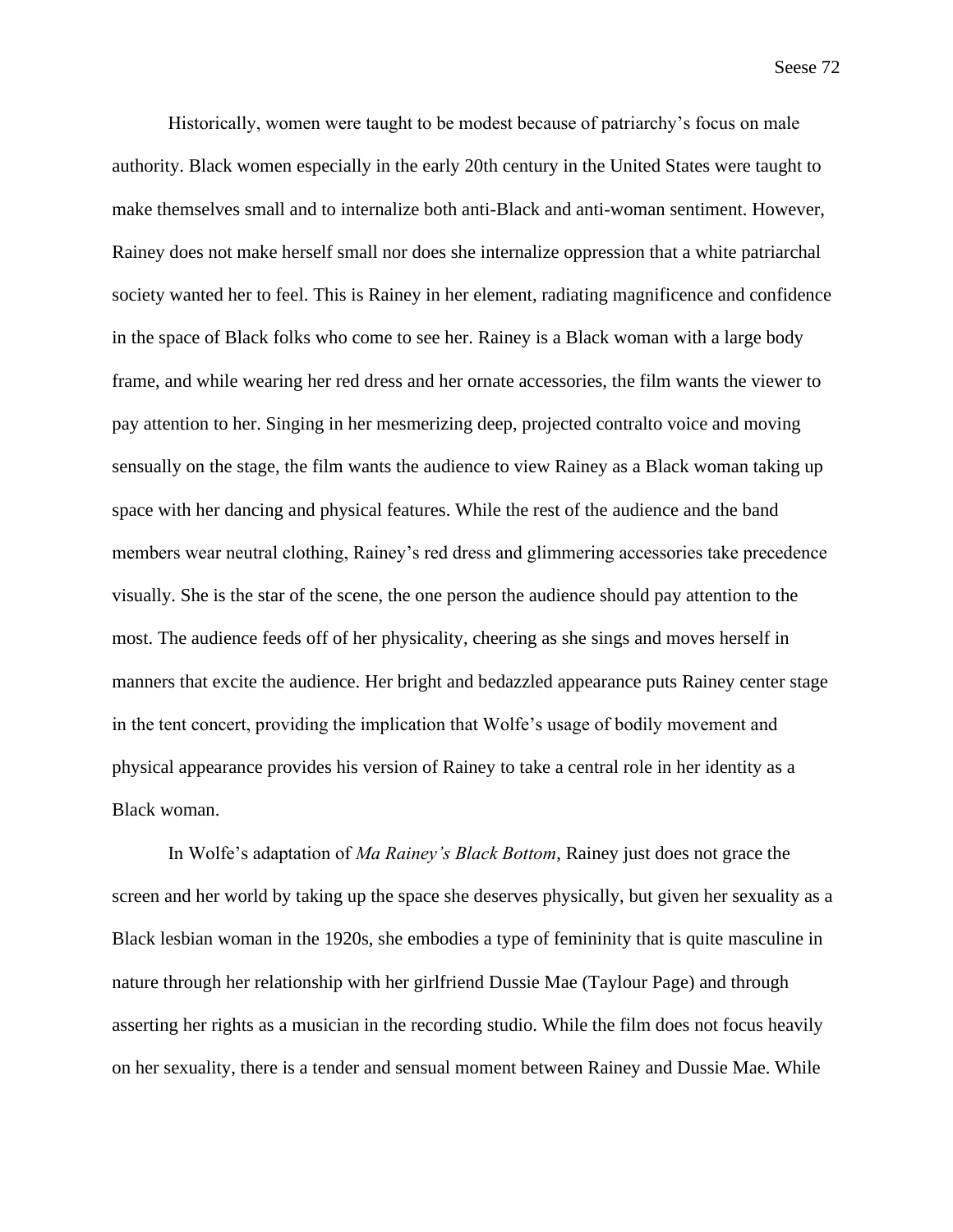waiting on the music producers, Dussie Mae goes up to the unplugged microphone and lip syncs to the music that is in her head, dancing flirtatiously to an interested Rainey. Then the camera shifts its point of view: instead of viewing Dussie Mae in an up close shot, the camera embodies Rainey staring at her, as the camera mimics Rainey's eyes swooping low to Dussie Mae's rocking hips and swaying bottom. In this film technique, Rainey's gaze at Dussie Mae implies that Rainey is the more dominant woman in the relationship, knowing that it is Rainey that has her world in order. This camera technique brings up the question of whether the film participated in the theory of the "male gaze," a term coined by film theorist Laura Mulvey in the 1970s. Mulvey's influential piece "Visual Pleasure and Narrative Cinema" explains that historically "the woman displayed has functioned on two levels: as erotic object for the characters within the screen story, and as erotic object for the spectator within the auditorium, with a shifting tension between the looks on either side of the screen" (1959). To put Mulvey's quote into the context of the film, Rainey looks at Dussie Mae in a seductive manner, and the audience participates in seeing Dussie Mae in the seductive way that Rainey does. However, the gaze the camera partakes in during this intimate scene is of a Black female gaze looking at a Black woman. What makes this kind of gaze different from other gazes typically seen in film is that not only does Rainey find Dussie Mae attractive, but she absolutely adores her. Rainey wants to take care of her and give her everything she needs. Participating in a gaze reserved for men and caring for her significant other, she blends together traditional masculine and feminine gender roles to create her own kind of woman. Wolfe's inclusion of Rainey gazing at Dussie Mae seductively and showing how much she cares for her makes her the human being she already is. She knows her worth, and the film carries her expressive and sexuality as just one aspect of Rainey that exists within her inherently.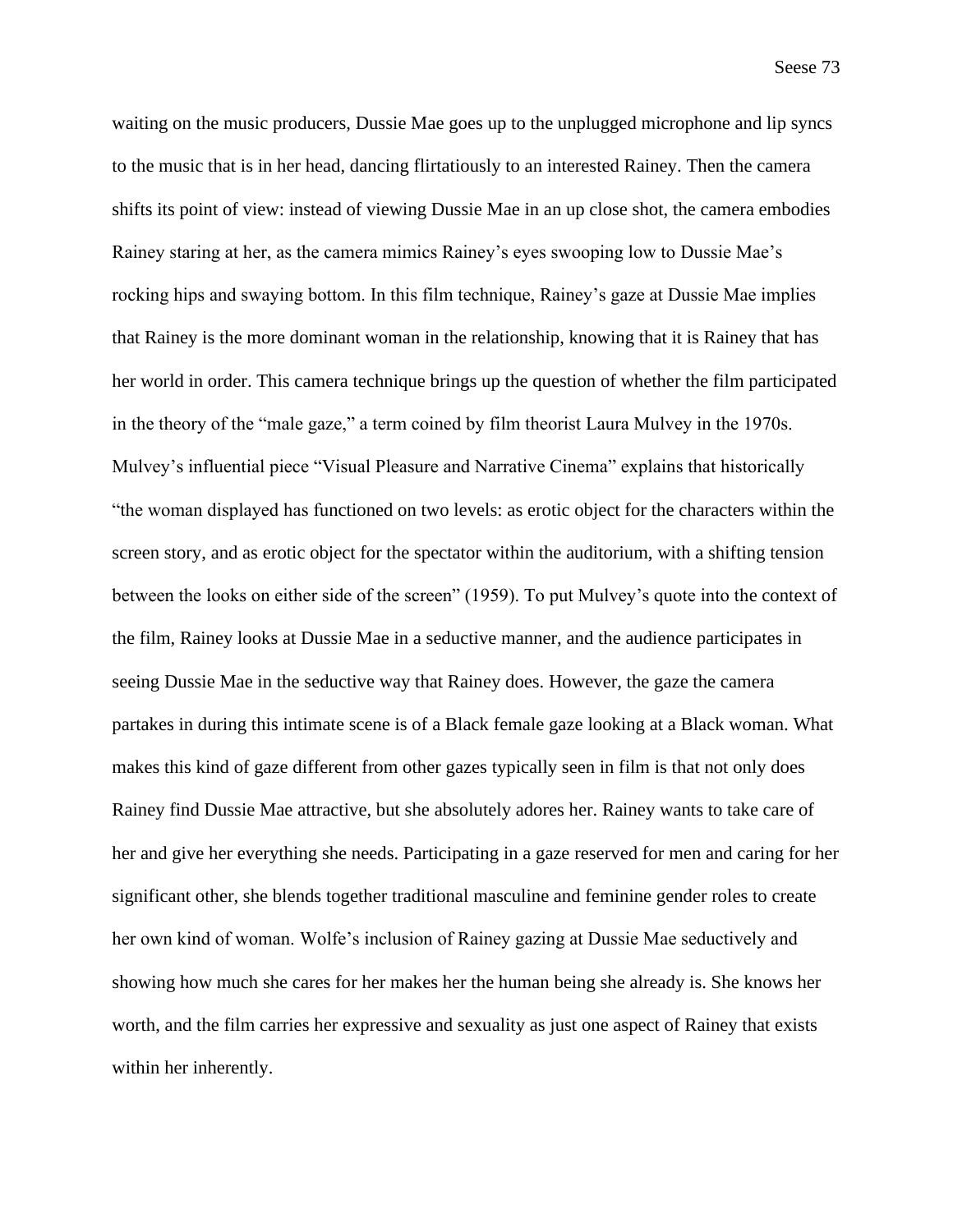One way to theorize Rainey's sexuality in relation to her gender identity and performance can be mused upon Allison K. Hammer who authored an article titled "Just Like a Natural Man': The B. D. Styles of Gertrude 'Ma' Rainey and Bessie Smith. Hammer sets out her rationale as to how these trailblazers of the genre used their sexuality and gender identities to form the prototype of what is known as the "bull dagger," a type of lesbian signifier that revels in notions of masculinity and behavior that does not fall under hegemonic norms of femininity. Using the label of bull dagger, Hammer rationalizes that for blues singers such as the real life Rainey and Bessie Smith, the descriptions of "bull dagger" allowed them to access (from the realm of blues music) "a feeling of wholeness and integrity usually only offered to White, straight men" (283). In the context of Wolfe's *Ma Rainey's Black Bottom*, Rainey's wholeness already exists from the beginning and at the conclusion of the film. The instance where she and Dussie Mae have an intimate moment together embodies the "bulldagger" identity. While Rainey's gaze may embody a more "masculine" trait of looking her love interest in a sexual manner, she gets up from her chair and pulls Dussie Mae closer, murmuring sweet nothings in her ear and kissing her neck softly. Rainey tells her that "I want you to look nice for me" and that she "knows something about bad feet" when Dussie Mae complains about her shoes pinching her. Rainey embodies the "masculine" ideal of taking care of her significant other financially, of wanting Dussie Mae to look appealing not just for her tour, but for her own personal pleasure. When Rainey comes and sits back down on the chair, Dussie Mae retrievers her slippers as she asked and she then kneels between Rainey's legs, taking off the shoes and massaging her feet. Again, the camera angle participates in this hegemonic male gaze so often reserved for men looking at women in a suggestive manner, this time with the camera as Rainey looking down to see Dussie Mae kneeling between her. The role of masculinity that the bulldagger identity resides in Rainey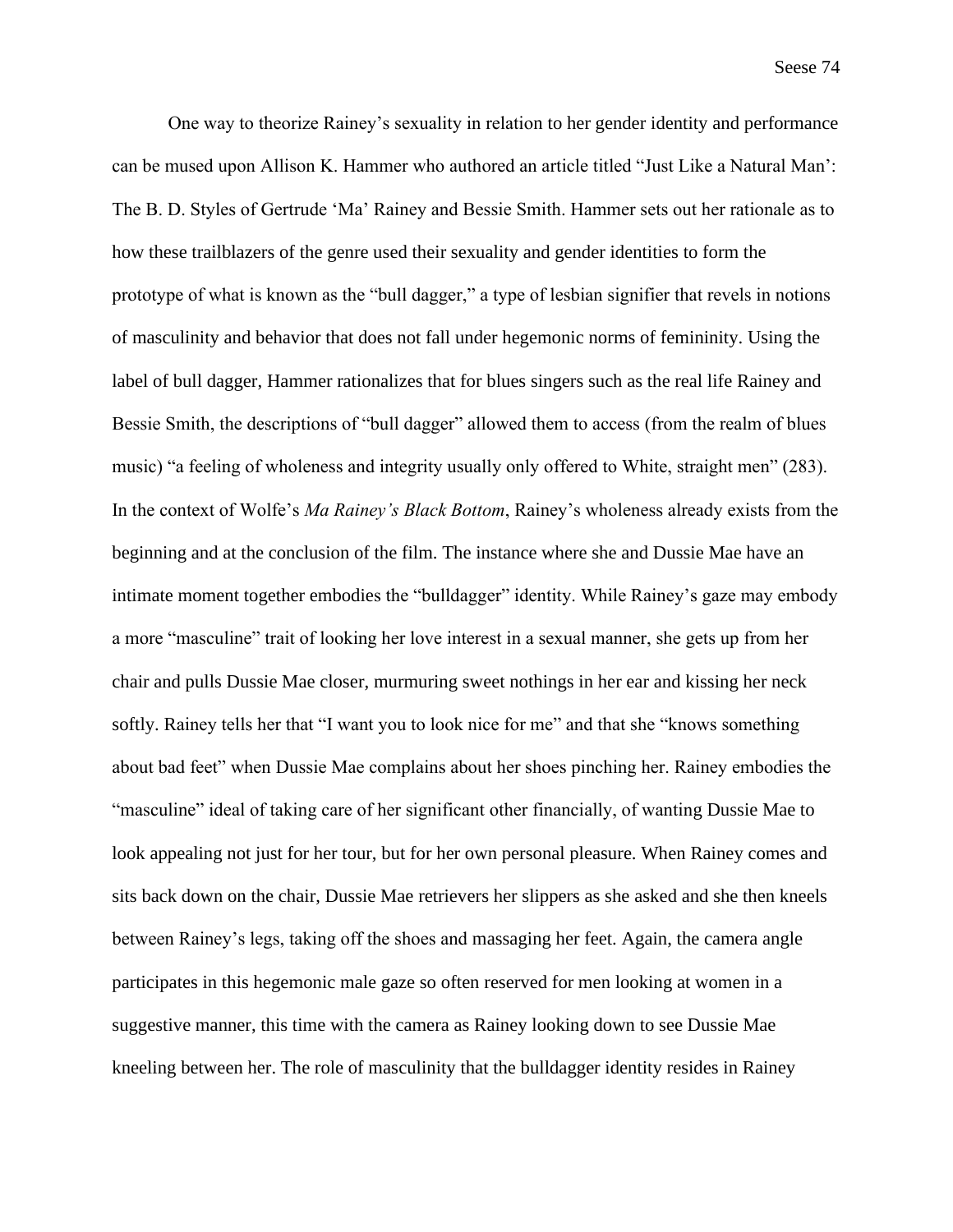provides a new gender and sexuality expression for Black women such as herself in this particular time era. Liberating to enact more masculine traits when it comes to relationships (Rainey telling Dussie Mae that she will make her "look nice" and recontextualizing the "male gaze" as a Black female gaze), Rainey's unique femininity as mainly masculine allows her to live to her fullest potential.

The idea of the bulldagger happens when she exits out of the hotel with Dussie Mae and Rainey's nephew, Sylvester (Dusan Brown). In a split scene moment, the band rehearses and waits on Rainey. Slow Drag (Michael Potts) reminds an ambitious and impatient Levee (played by the late Chadwick Boseman) that "[d]on't nobody say when it comes to Ma. She gonna do what she wanna do." The band consistently tells Levee this, as Rainey leads the band and calls the shots. In the next camera shot, the trio at the hotel gets ready to go into their automobile to drive on over to the Paramount Studio. Looking sharp and intimidating in a fancy gold day dress and a fur shawl around her neck, Rainey means business and does not want to take any negativity from anyone or anything. While the hotel is for affluent Black folks, their faces look at the trio with scorn. Exiting the building, a white man gives her a dirty look, but Rainey casually puts her hat on her head and gives him the facial expression that looks like she wants to say "deal with it." Her confident walk with Dussie Mae and Sylvester is shown from different camera angles from the stairs of the hotel lobby all the way to the sidewalk of the hotel. In such a thematic choice of the film, Wolfe wants the audience to know that Rainey stands on her own two feet and will not let anyone tell her their opinions on how a Black woman such as herself will act. Rainey's nonverbal cues from her facial expressions to the masculine swagger of her walk indicate that she will demand respect in a big Northern city such as Chicago. Just like how she demands respect in Georgia among Black audiences, she will do the same for white folks in the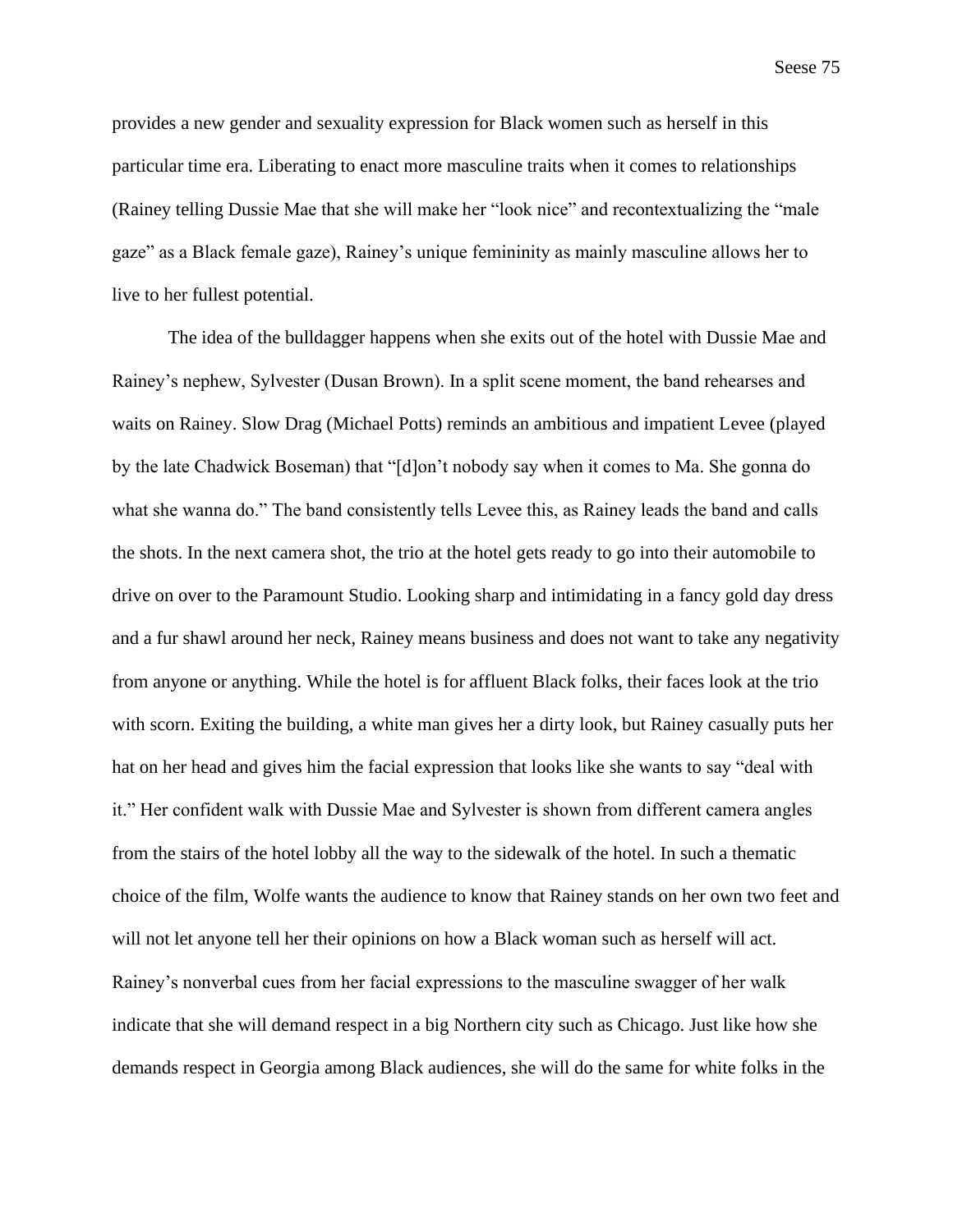American North. Rainey's superstardom from the South helps fuel the confidence and unabashed nature of who she is as a person. She is Ma Rainey, and she is proud. To quote the main idea Hammer explains about the identity of the bulldagger, the term itself acted as "a self-authorizing power, an artistic license that decentered heteronormative and racially constructed notions of 'family' and 'home,' apparent in the theme of travelling or being untethered from the domestic" (280). Here, Rainey is a Black lesbian woman with her non-nuclear family structure of her girlfriend and her nephew. Rainey does not have a husband and children. Despite the judgment and her existence as a pariah in the eyes of both white and Black culture, Rainey's care for Dussie Mae, Sylvester, and her band is her family. While her care may be viewed in a domestic or 'feminine sphere," Rainey's masculine nature readdresses and reconfigures a new mode of being as a Black lesbian woman.

Some audiences might find Rainey as an unapproachable woman because of how she carries herself throughout the film, and may be judged as a stereotypical "angry Black woman," which has an ugly history. In an interview with Viola Davis and other cast members, CinemaBlend's Samantha LaBat asks Davis whether or not she views Rainey as either a protagonist or an antagonist ("Ma Rainey's"). At this question, Davis explains that she does not see her as either a protagonist or an antagonist because for her, actors do not put characters in neat little boxes and play the characters as they are in the script ("Ma Rainey's"). For Rainey, Davis says seriously, she existed in a society that did not recognize her as a human being, and so she found her worth in herself and through her music; Rainey's existence is never for a negative discussion ("Ma Rainey's"). When Rainey is among her closest loved ones, of her band, of her adoring fans, Rainey's worth is reciprocated among all of these groups. But in the confines of the hot and drab recording studio (right by a factory no less), Rainey's bulldagger personality comes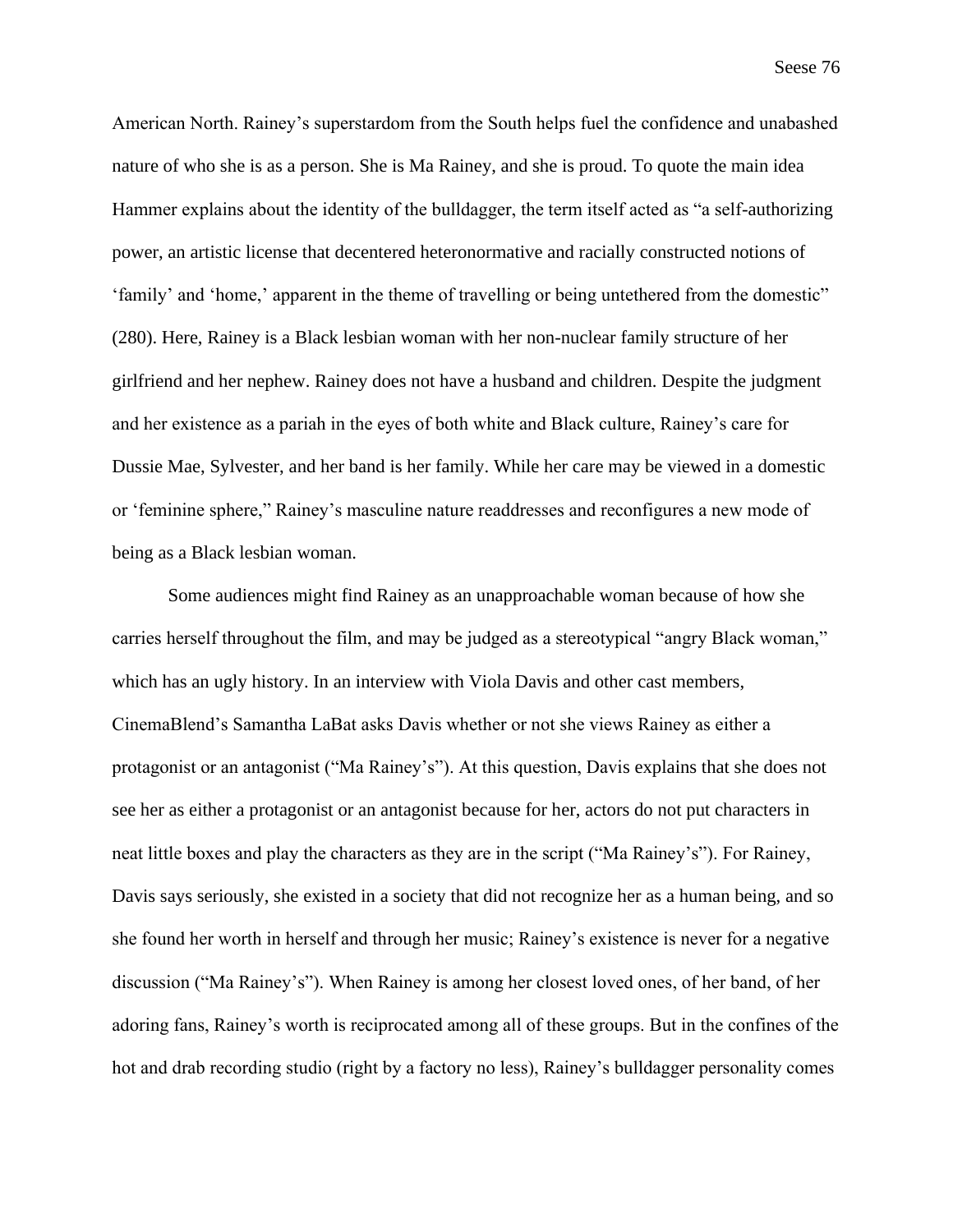at full force, fighting with every ounce of power in herself to make sure the recording process goes her way, and not of her white producers' way. In the introduction chapter of *Female Masculinity*, Judith Jack Halberstam writes that "we tend to believe that female gender deviance is much more tolerated than male gender deviance" (2530). However, depending on the intersections that a woman has, women who deviate from what constitutes "feminine" have varying degrees of consequences. When audiences see a man take charge and lead, they see the man as confident and assured. When audiences see a woman, especially a Black woman, take charge, lead, and show a wide range of emotion, then she is deemed a "threat." Rainey's music producers see her Black masculine femininity as something unwarranted because she not only takes up space physically and verbally, but she stands up for herself and her entourage at the studio.

To put Davis' thoughts in my own words, Rainey's existence in thriving as a confident, swaggering Black lesbian blues artist was the antithesis of white hegemony. They did not see Rainey as a human being and wanted to make her life as miserable as possible. In the film, Rainey expresses herself with a full range of emotions and lives her truth as a Black lesbian blues singer. Rainey made space for herself in a society deemed to make her as small as possible, and whoever came to stifle her spirit would get her iron fist of resistance. Her bulldagger identity gives her the momentum to fight for not just herself, but of her Black community.

Ma Rainey's mentality in Wolfe's *Ma Rainey's Black Bottom* is that her music and who she is cannot be separated from her Black identity. Focusing on the scenes in the recording studio, the film demonstrates that for Rainey and her band, their white manager Irvin (Jeremy Shamos) and white record producer Mel Sturdyvant (Jonathan Coyne) do not want to have a symbiotic relationship. In a symbiotic relationship, two parties mutually contribute to a shared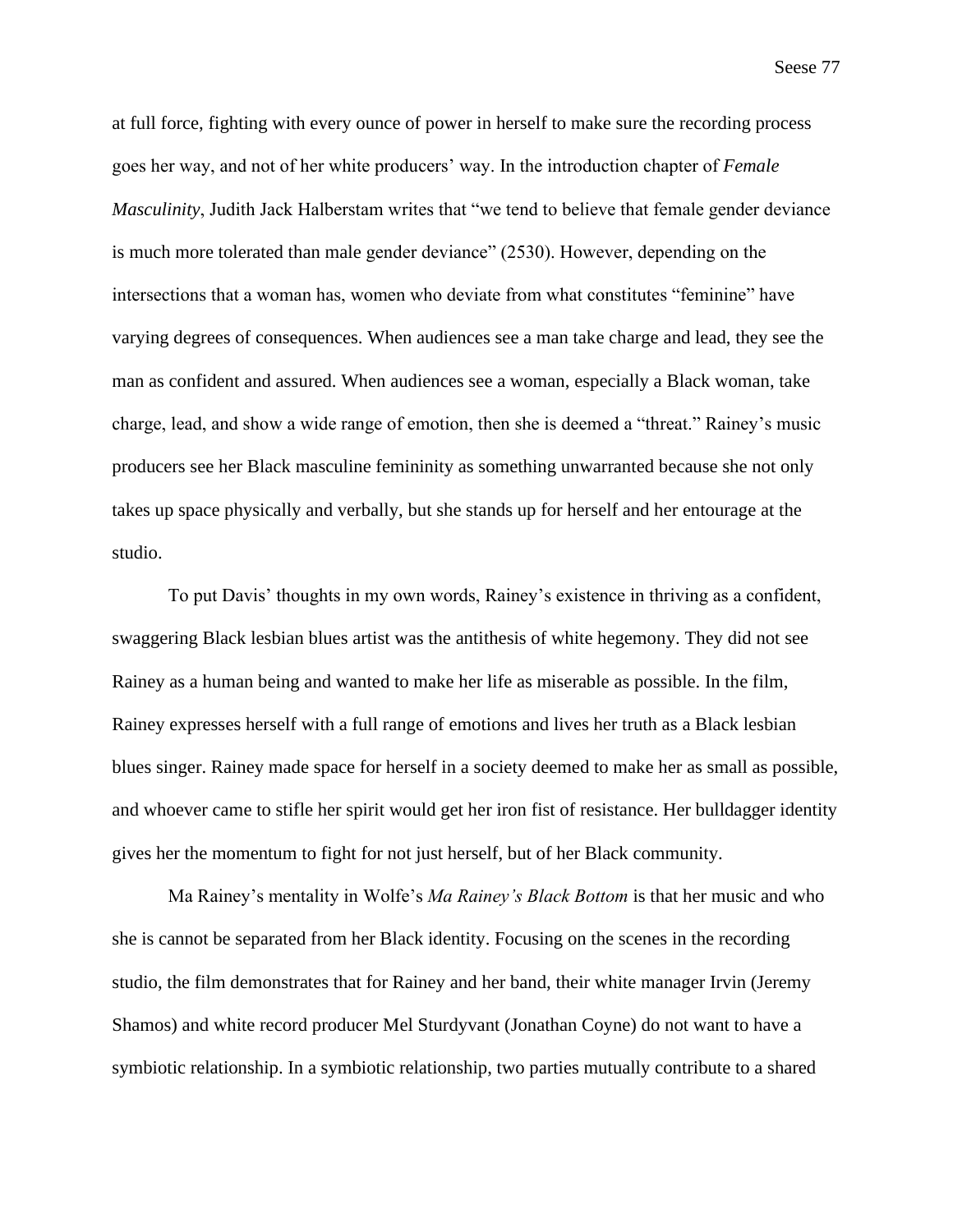goal with as much vigor and effort each party demonstrates. As much power and influence that Irvin and Sturdyvant have over Rainey and her band, Rainey pushes her white bosses to perform the song "her" way, the way that she and the band always performed: smooth and slow. She successfully pushes, sticking up for herself and her band. Initially, Irvin's insistence on making the song "Ma Rainey's Black Bottom" in a more up-tempo and dance hall ready beat (with manipulating Levee and his general excitement about up-tempo music) does not go well with Rainey. She tells Irvin calmly and firmly that "I don't like to sing it that way. I'm doing it the old way. That's why I brought my nephew in here to do the voice intro." Not a symbiotic relationship, Rainey fights for her inclusion of Sylvester and of doing the song the way she is used to because her performance of that song is an extension of who she is. Blues in its slow, smooth format is distinctly Black and to ask Rainey to do the song "Levee's" (the producers "way") does a disservice to the blues as a genre and what the music means for Black folks.

Unlike her white music producers, the blues for Rainey conveys raw human emotion, of Black perseverance and musical language. Irvin and Sturdyvant cannot fully appreciate nor understand this music genre not targeted towards them. Their way of contextualizing this genre is through the use of mass production of records and following the music trends, as Irvin tries to tell her when she, Dussie Mae, and Sylvester wait for the band to finish up their rehearsal. To record the blues performances in Rainey's way is to uphold who she is and the love and care she has for her own community. Music is part of the Black oral and aural tradition, and to alter this music for the sake of popularity and money never is a priority with Rainey. When Rainey cools off with Cutler (Colman Domingo) after a first verbal altercation with Irvin and Sturdyvant, Rainey confides in Cutler that "this be an empty world without the blues . . . I try to take that emptiness and fill it up with something." What could Rainey mean when she says "emptiness"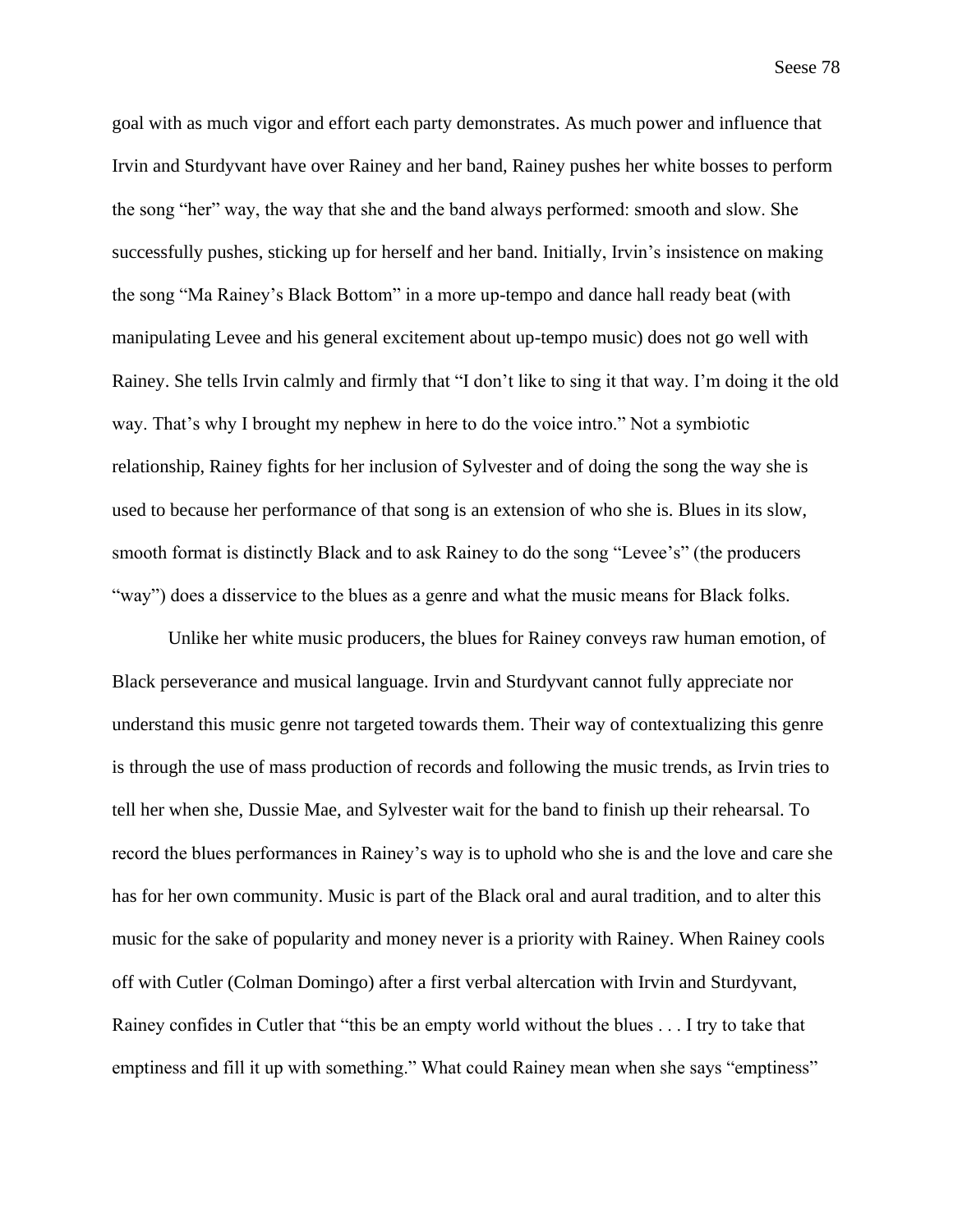and "something" in relation to the blues? She does tell him likewise that "the more music you have in the world, the fuller it is." So that "something" Rainey refers to is music, and the "emptiness" is the feelings she has about a world determined to silence her. In this case being in the recording studio, two men who want to radically change her sound to fit younger demographics. For Rainey's psyche, the blues is not just music that gets recorded and then listened to, but the genre is an expression of Black thought and soul.

To keep the language of the blues intact is the priority of Rainey, and for Irvin and Sturdyvant to ruin her vision of her songs is an act of anti-Blackness. April Baker-Bell's work titled *Linguistic Justice: Black Language, Literacy, Identity, and Pedagogy* discusses in length about how Black Language and symbolism gets appropriated by the (white) hegemony for capitalistic purposes in her second chapter "What's Anti-Blackness Got To Do Wit It?" (A title nod to Tina Turner's song "What's Love Got To Do With It?") Baker-Bell explains that "Black linguistic appropriation" (13) occurs through "appopriat [ion], exploitat [ion], and coloniz [ation]" (13). Black language and ideas that are taken without permission and/or some sort of mutual agreement are not appropriate. When the white hegemony appropriates and misuses Black language and ideas for their own gain, this diminishes the credibility and likability of Black folks using their own language and rhetoric to describe the world around them. While Baker-Bell's work lies in promoting written and oral African American Vernacular/Black English, her feelings about white appropriation of Black language and semiotics extend to Wolfe's film in regards to Rainey and her music. What Irvin and Sturdyvant want to do with Rainey's music is to appropriate the music into a sound that does not stem from Black American culture. Irvin tries to undermine Rainey when they are about to record "Ma Rainey's Black Bottom," insisting that the band does not want to have Sylvester do his spoken lines because of his stutter. She finds this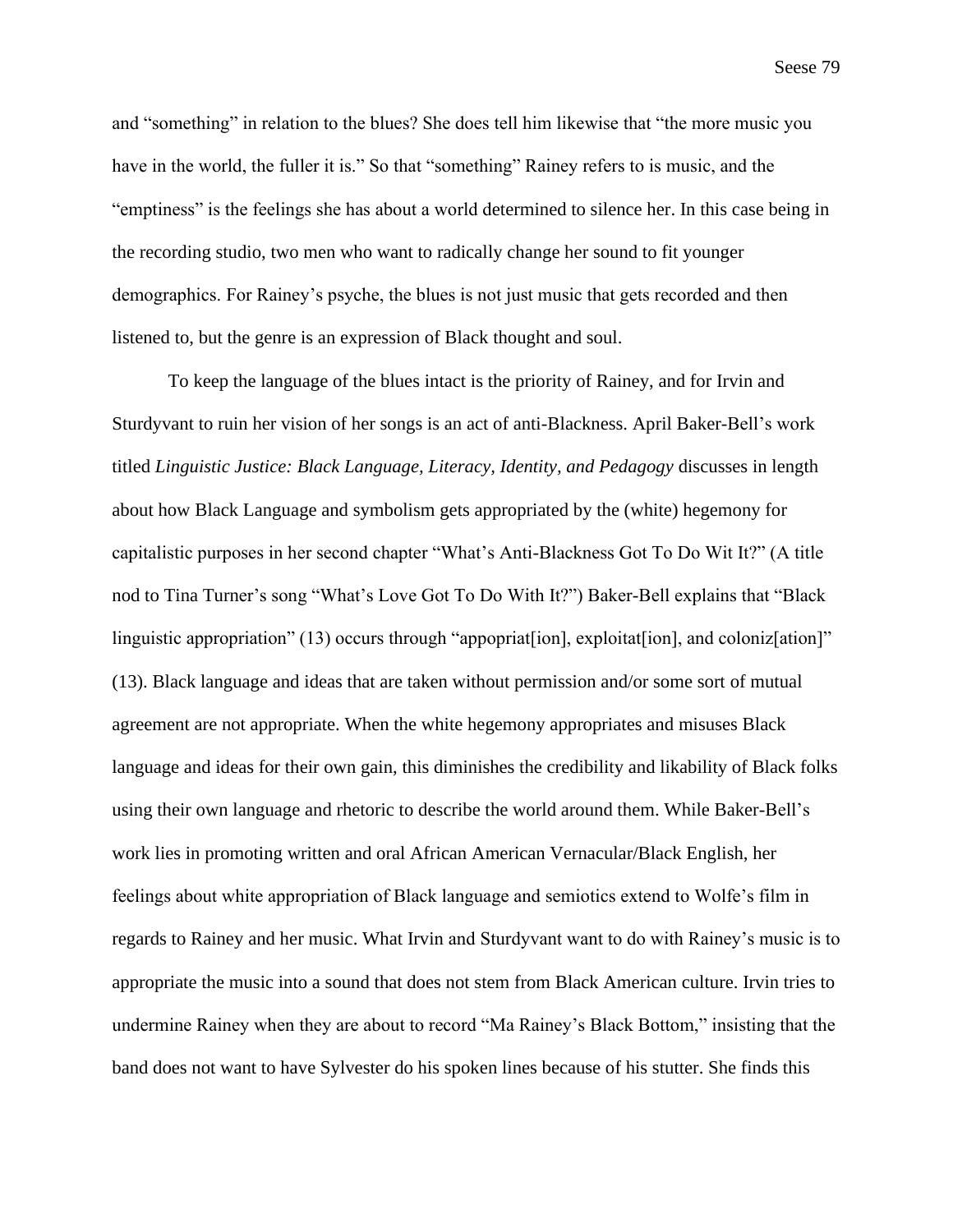nonsense, and demands Irvin to get Sylvester a microphone so he can do the spoken introduction to the song. Irvin and Sturdyvant in this case want to take Sylvester away from doing his lines because the time spent to perfect his lines will cost more, with Irvin reminding Rainey this. Vehemently, she declares "damn the cost. You always talking about the cost" at Irvin. She knows what they are trying to do, and she will have none of their sexist actions. (Thinking they know best for her music.) Equally so, she will have none of their racist actions either. (Trying to convince Sylvester he is not capable of doing his part due to Irvin and Sturdyvant's annoyance that the aesthetic of the song will be "ruined.") The white music producers and their predatory behavior to control as much as they can in order to get the music to sound the least Black in blues aesthetic as possible for the biggest audience does not slide past Rainey. Their anti-Blackness not only exists in Rainey's vision of her work, but of their general treatment of Rainey and of the band.

One of the most poignant and important lines in *Ma Rainey's Black Bottom* where the audience hears her mentality of self-respect happens after the initial argument after the request to get a Coca-Cola. Rainey tells Cutler honestly that "[Irvin and Sturdyvant] gonna treat me the way I want to be treated no matter how much it hurt 'em. They back there right now calling me all kinds of names. Calling me everything but a child of God." Rainey underscores how to Irvin and Sturdyvant, she and the band are nothing but dollar signs. Her unwillingness to ignore or tolerate the callous behavior that Irvin and Sturdyvant treat Rainey and everyone else gives her the motivation to call out their racist behaviors so she can keep her recordings the way she wants them recorded. Surrendering her authorship, and the musicians as well, to play a different version of "Ma Rainey's Black Bottom'' would be a devastating and insulting blow to each and every one of them. Yet, Rainey knows that once the recordings happen, she cannot erase them.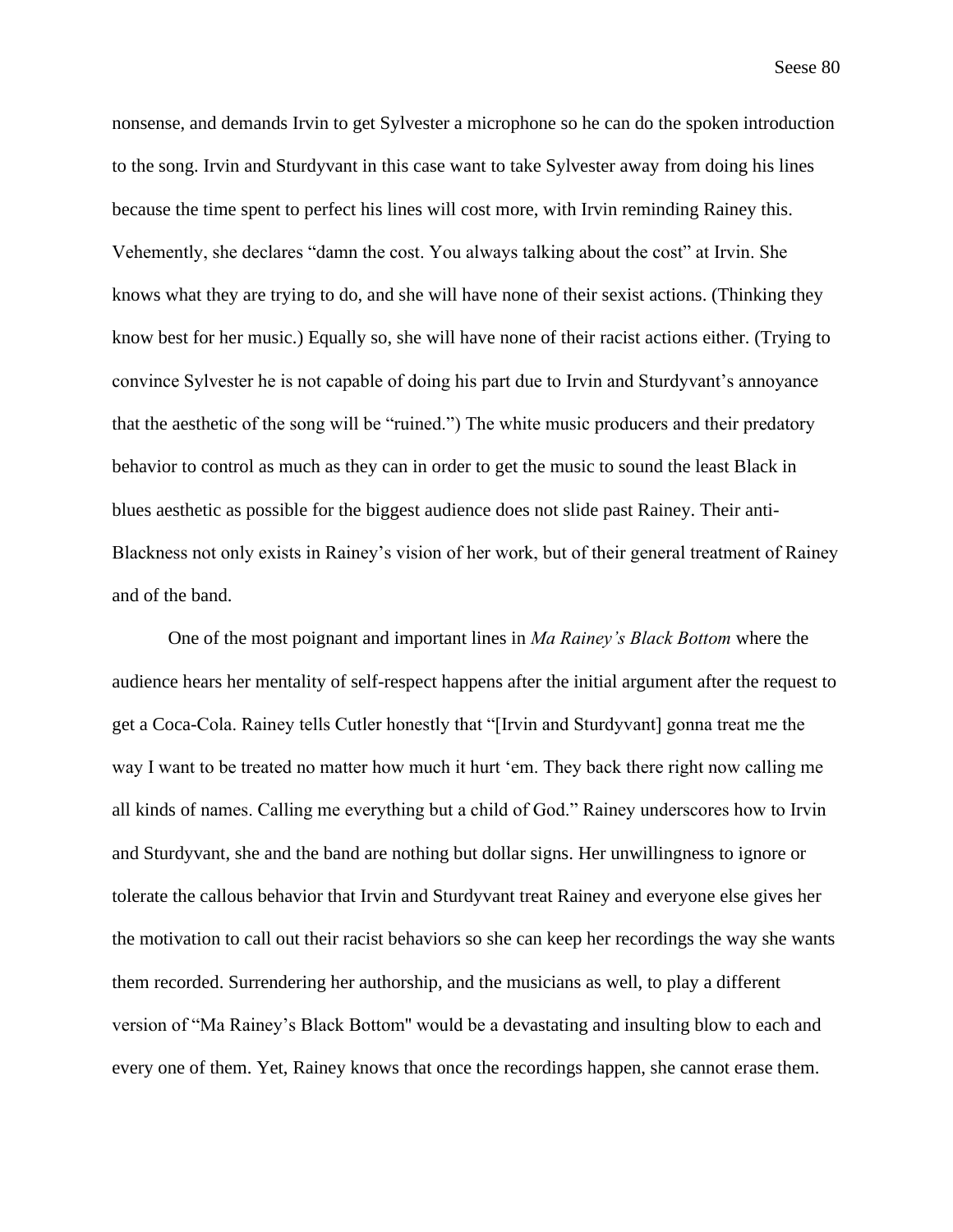Rainey says to Cutler that she has been in the entertainment industry for many years, since she was a child and that "white folks try to be put out with you all the time . . . They wanna take your voice and trap it in all them fancy boxes with all them buttons and dials, and then too cheap to buy you a [Coke]." Rainey wants more than a refreshing drink to combat the Chicago heat: her aggravation to not having a soft drink comes down to respect and hospitality. Light refreshments are brought to light by Rainey as she knows that Irvin and Sturdyvant want to keep the recording session as quick as possible, not taking extra moments to relax and have something to tide the musicians over. The white producers' disrespect and purposeful oblivion of not making Rainey and her band comfortable is just one of the instances of macroaggressions present during their time together. The film review titled "The Parallel Paths of Pain and Joy" by Lex Pryor makes a point that Rainey conducts these "these . . . tests [to force] those around her to reveal their true motives and allegiances." In other words, these "tests" of keeping Rainey's music authentic, giving Sylvester a chance to say his lines, receiving Coca-Cola, and recording the song in her direction are traps in which Irvin and Sturdyvant fall in. These failed attempts at having an easygoing, lively recording session do not happen under a white hegemony. Including these "tests," Wolfe shows how Rainey is smart and cunning, and knows exactly what people's true intentions are.

Ma Rainey is proud to be who she is as a popular Black blues singer. Her anger towards a white hegemony whose reluctance to record two blues songs that cannot be removed from its Blackness is validated by Cutler especially, as he listens intently and is her right hand man. Her defiance and unwillingness to let Irvin and Sturdyvant determine who she is reminds me of Audre Lorde's essay titled "Eye to Eye: Black Women, Hatred, and Anger" from her collection of essays in *Sister Outsider*. In this pulled excerpt, Lorde writes "I can remove the source of that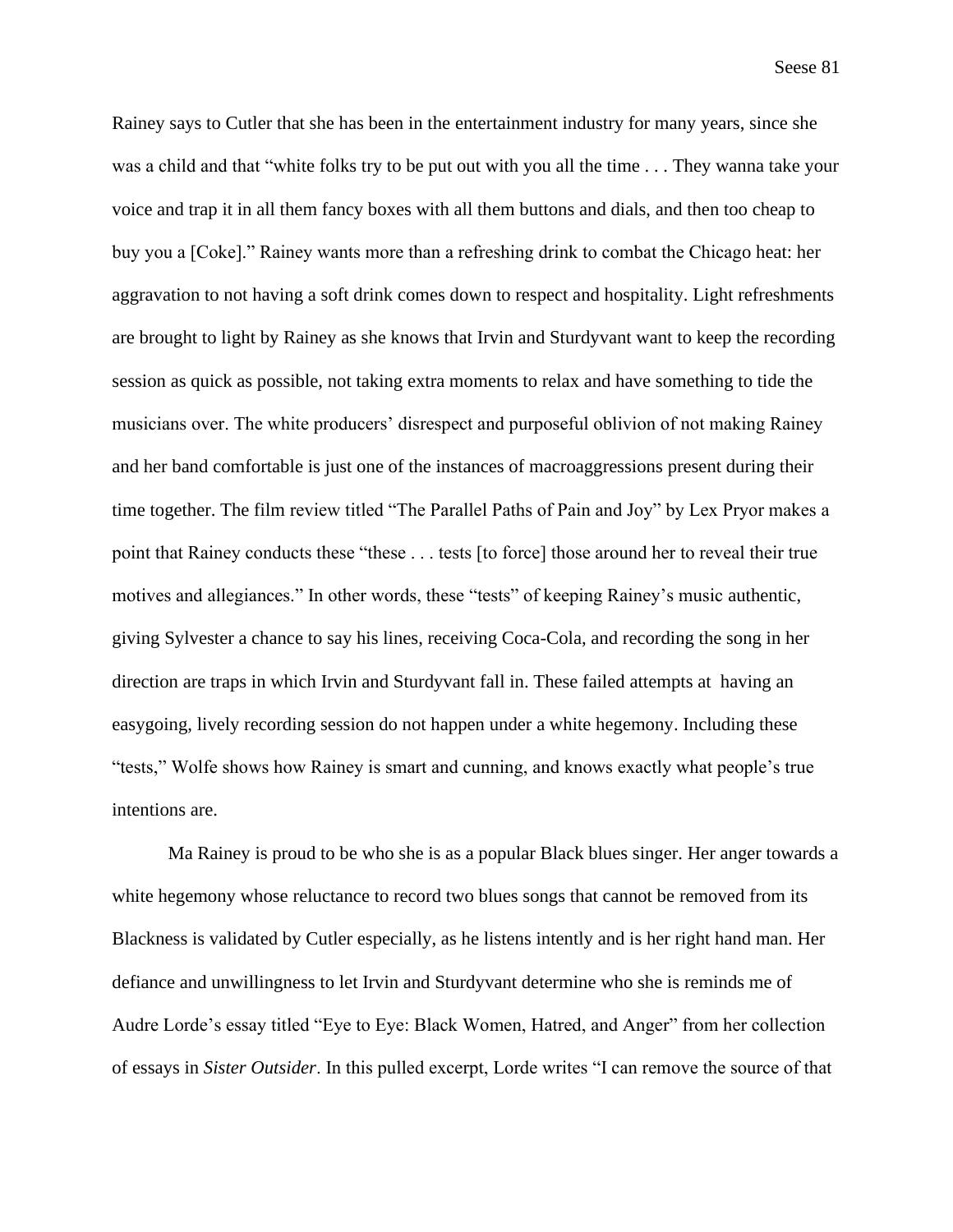pain from my enemies' arsenals. My history cannot be used to feather my enemies' arrows then, and that lessons their power over me. Nothing I accept about myself can be used against me to diminish me. I am who I am, doing what I came to do" (146-47). Lorde refers to how internalized anti-Black racism and sexism have historically been weapons against all Black women. But in valuing who she is in her own skin and in her own gender identity, Lorde is untouchable to those who try to stop her from living a Black female life that she creates. Like Lorde, Rainey herself is a Black woman who sings the blues and is dubbed as "Mother of the Blues." She is a lesbian in a relationship with Dussie Mae. Rainey's confidence, intelligence, and shameless personality lifts her up. Her unwavering love of her Black self and of her community shows in defending herself and of the blues. Audiences who watch *Ma Rainey's Black Bottom*  will get a sense of how much Ma Rainey really cared about who she was and what she did for not just the blues genre, but for Black women sharing her intersecting identities.

Ma Rainey in George C. Wolfe's film adaptation of *Ma Rainey's Black Bottom* knew her worth and resisted white supremacy's influences of how she should feel about herself. Rainey takes up space physically where women, especially Black women, were told not to. Her sexuality in the context of a bulldagger signifies her femininity as quite masculine, and in having a relationship with Dussie Mae, she is able to navigate a relationship with her. In maintaining a mentality of self-empowerment and fighting to be seen and heard, Rainey exposes racism in Irvin and Sturdyvant for their unkind and unaccommodating ways. The film's depiction of recording her songs the way she wants them to come at a high and emotional cost. The film paints a portrait of a fierce woman who had to fight for creative control in her music not just because of how the Blues should sound like, but this is a music genre rooted in the Black American experience. She champions for Black survival in a moment in American history where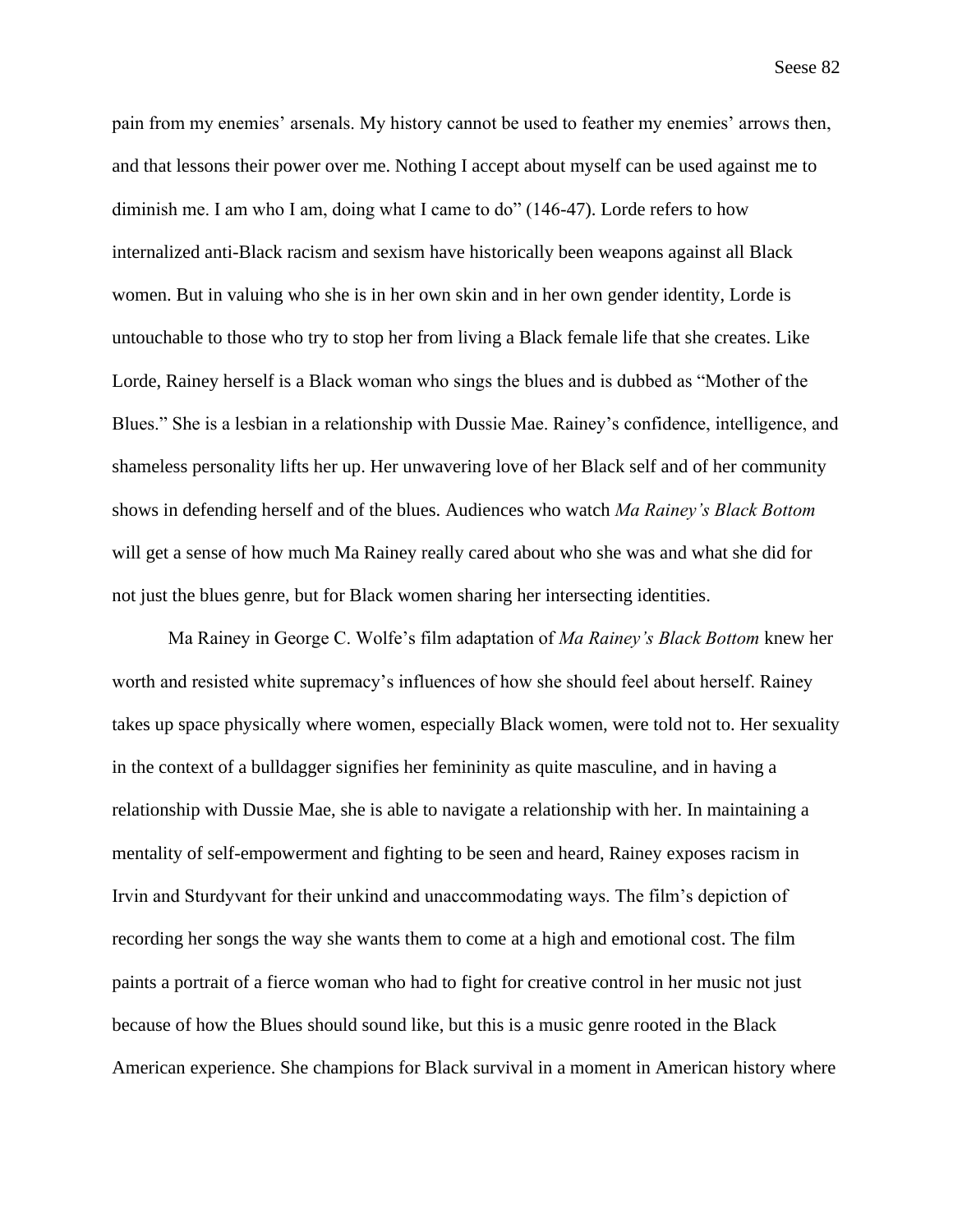segregation and Jim Crow were everywhere. Nearly 100 years later, this film was released in the year 2020 when in the United States, George Floyd and Breonna Taylor were the victims of police brutality, sparking anti-police brutality marches and demonstrations not just in the United States, but globally too. Once again, the United States had to have another discussion about how white supremacy unfortunately still exists and how to abolish systemic racism and other injustices. While this analysis of the film is certainly not a comprehensive look into the film's depiction of Rainey in her gender, sexuality, and philosophies, but in examining this from a Black feminist perspective, this essay and the film are a valuable resource in getting people to talk about Ma Rainey and her being in the film.